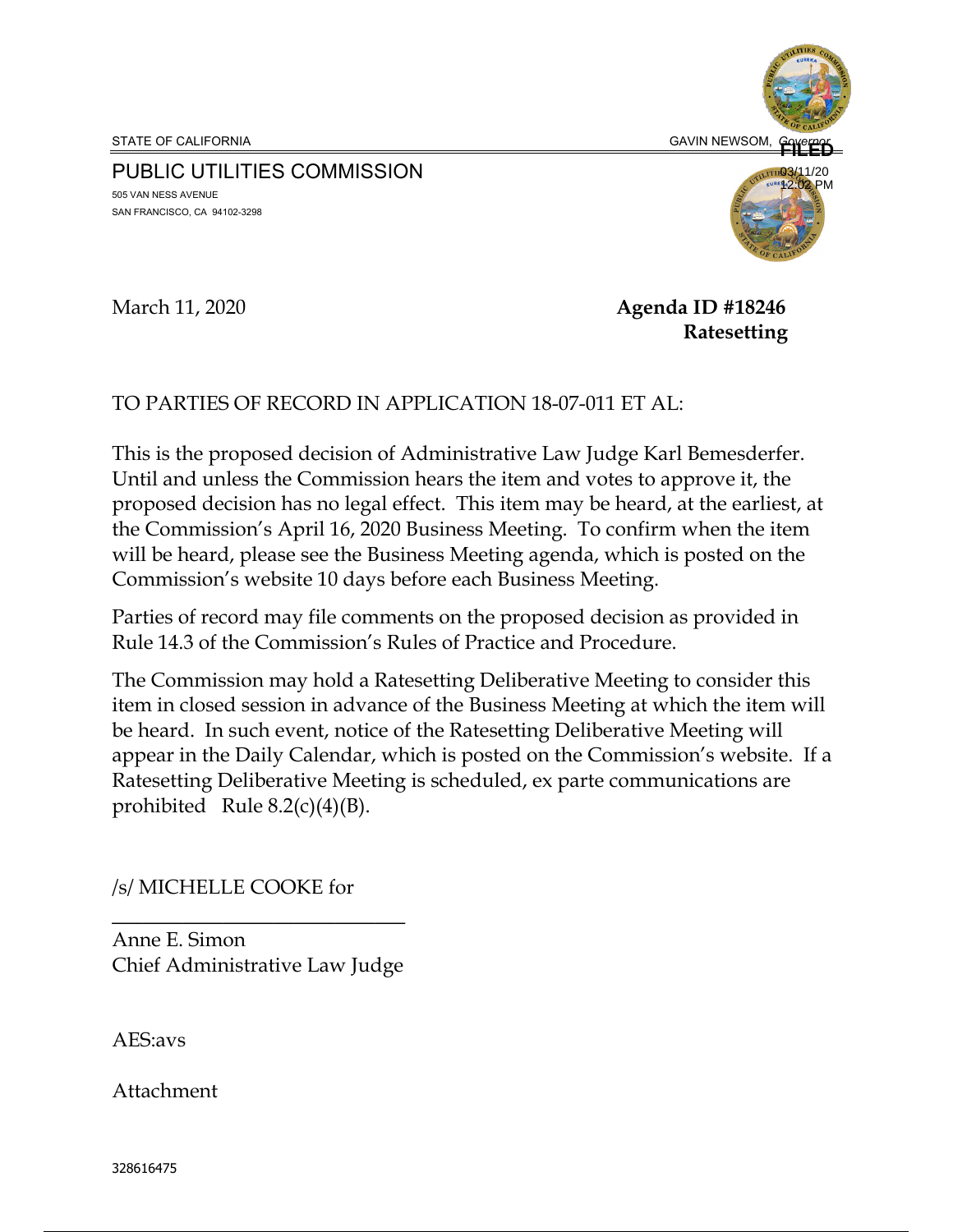# ALJ/KJB/avs **PROPOSED DECISION Agenda ID #18246**

# Decision **PROPOSED DECISION OF ALJ BEMESDERFER (Mailed 3/11/2020)**

# **BEFORE THE PUBLIC UTILITIES COMMISSION OF THE STATE OF CALIFORNIA**

In the Matter of the Joint Application of Sprint Communications Company L.P. (U5112) and T-Mobile USA, Inc., a Delaware Corporation, For Approval of Transfer of Control of Sprint Communications Company L.P. Pursuant to California Public Utilities Code Section 854(a).

Application 18-07-011

And Related Matter. Application 18-07-012

# **DECISION GRANTING APPLICATION AND APPROVING WIRELESS TRANSFER SUBJECT TO CONDITIONS**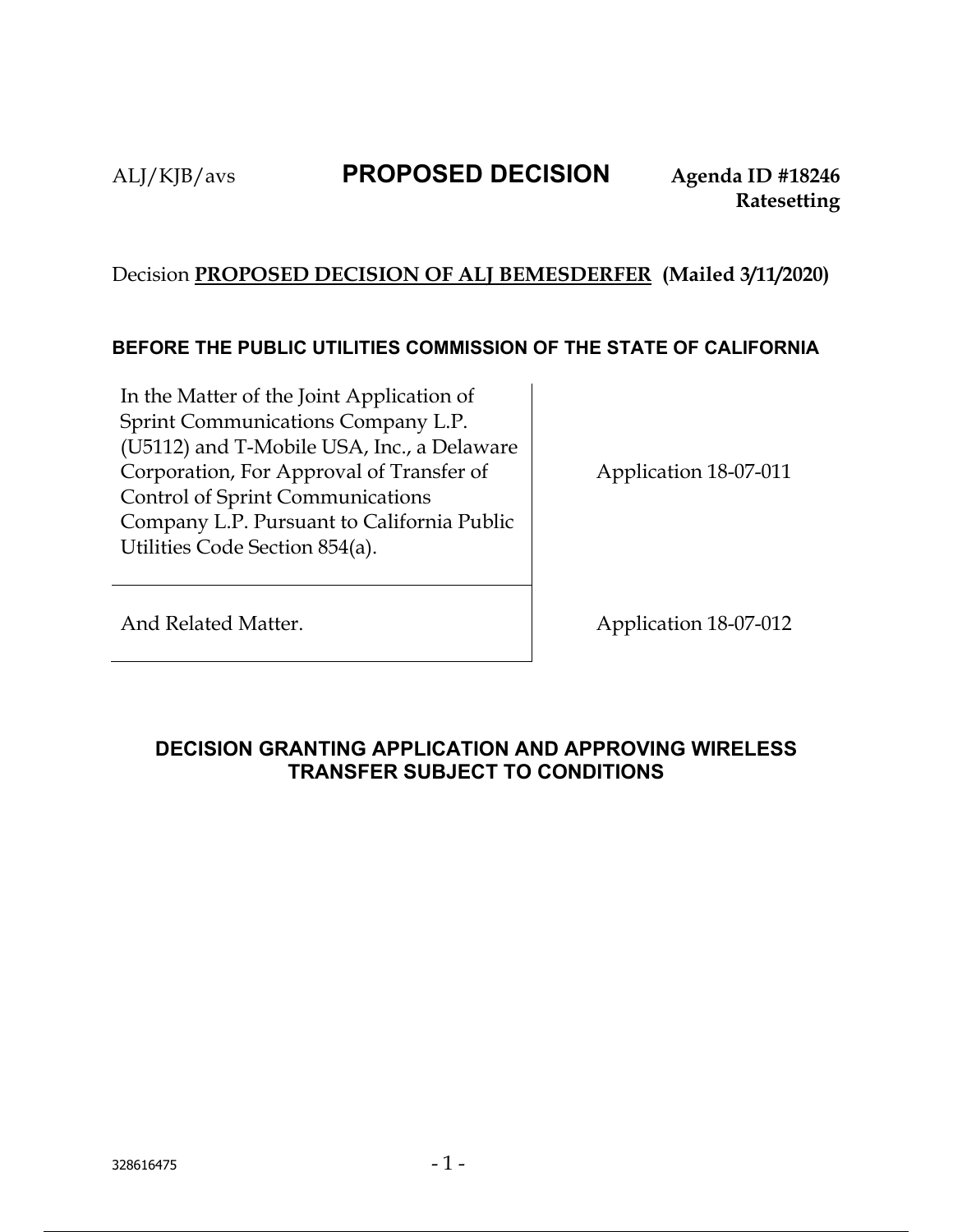# **TABLE OF CONTENTS**

### **Title Page**

| 1. |       |                                                               |  |  |  |
|----|-------|---------------------------------------------------------------|--|--|--|
| 2. |       |                                                               |  |  |  |
| 3. |       |                                                               |  |  |  |
| 4. |       |                                                               |  |  |  |
| 5. |       |                                                               |  |  |  |
| 6. |       |                                                               |  |  |  |
|    |       |                                                               |  |  |  |
|    | 6.1.1 |                                                               |  |  |  |
|    | 6.1.2 |                                                               |  |  |  |
|    | 6.1.3 |                                                               |  |  |  |
|    | 6.2   |                                                               |  |  |  |
|    | 6.3   |                                                               |  |  |  |
|    | 6.3.1 | LifeLine21                                                    |  |  |  |
|    | 6.3.2 |                                                               |  |  |  |
|    | 6.3.3 |                                                               |  |  |  |
|    |       |                                                               |  |  |  |
|    | 6.4.1 | Commitment to build a "world-leading nationwide 5G network"23 |  |  |  |
|    | 6.4.2 | Commitment to Provide High-Speed 5G Services for              |  |  |  |
|    |       |                                                               |  |  |  |
|    | 6.4.3 |                                                               |  |  |  |
|    | 6.4.4 |                                                               |  |  |  |
|    |       |                                                               |  |  |  |
|    | 6.5.1 |                                                               |  |  |  |
|    | 6.5.2 |                                                               |  |  |  |
|    | 6.5.3 |                                                               |  |  |  |
|    | 6.5.4 |                                                               |  |  |  |
|    | 6.5.5 | DISH Purchase Options on Sprint and T-Mobile Property26       |  |  |  |
|    | 6.5.6 |                                                               |  |  |  |
|    | 6.5.7 |                                                               |  |  |  |
|    | 6.5.8 | T-Mobile Obligation to Offer MVNO Network Access to DISH26    |  |  |  |
|    | 6.5.9 |                                                               |  |  |  |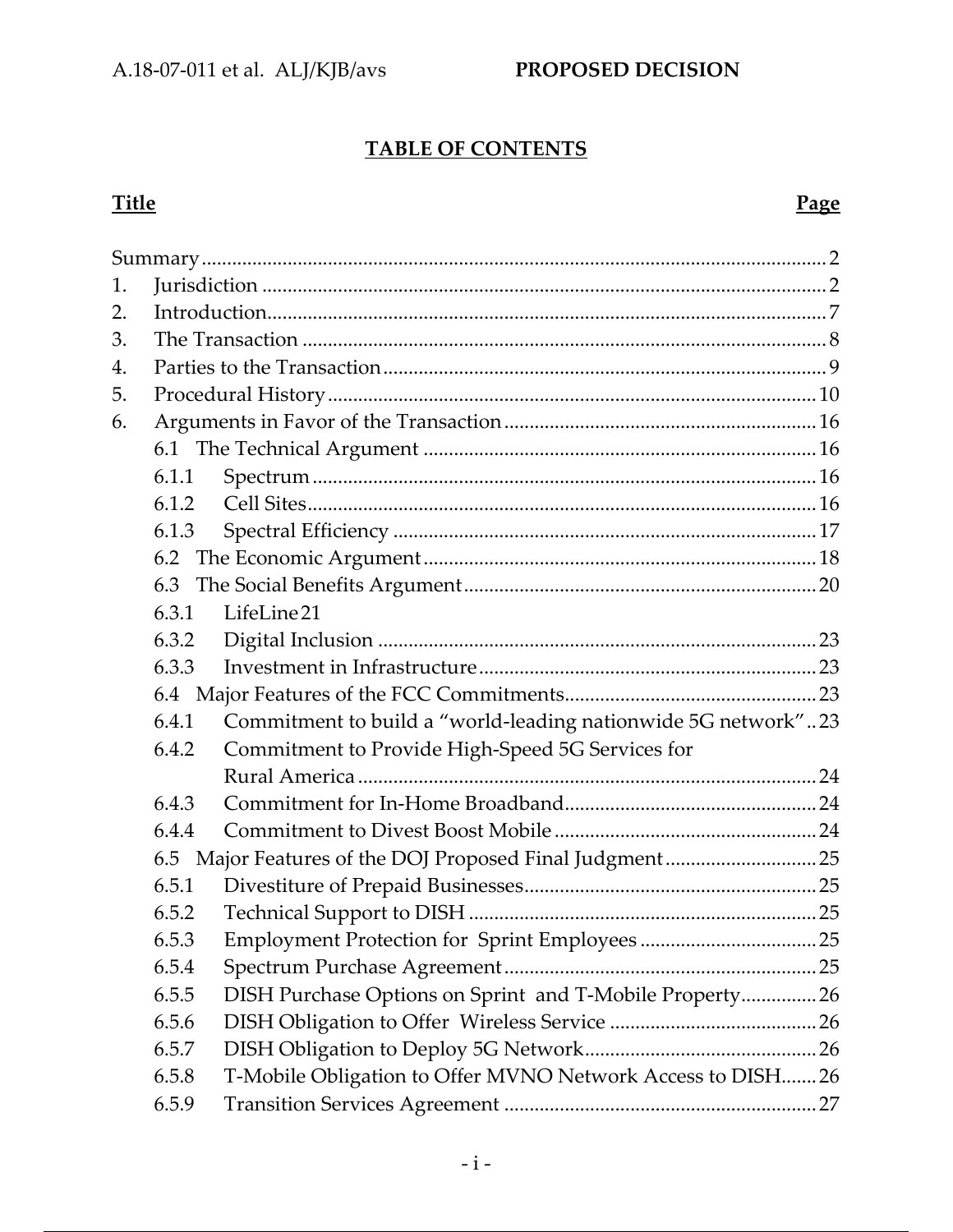# **Table of Contents (cont.)**

### **Title Page**

|     |  | 6.5.10 New T-Mobile Obligation to Honor Existing Agreements                 | 27  |  |
|-----|--|-----------------------------------------------------------------------------|-----|--|
|     |  | 6.5.11 New T-Mobile Obligation to Support Existing Smartphones              | .27 |  |
|     |  |                                                                             |     |  |
|     |  | 6.6 Summary of the MOU with the National Diversity Coalition28              |     |  |
| 7.  |  |                                                                             |     |  |
|     |  |                                                                             |     |  |
|     |  |                                                                             |     |  |
|     |  |                                                                             |     |  |
| 8.  |  |                                                                             |     |  |
|     |  | 8.1 Standard of Review; Application of Specific Provisions of Section 85431 |     |  |
|     |  |                                                                             |     |  |
| 9.  |  |                                                                             |     |  |
| 10. |  |                                                                             |     |  |
|     |  |                                                                             |     |  |
|     |  |                                                                             |     |  |
|     |  |                                                                             |     |  |

- Attachment 1 NDC MOU
- Attachment 2 CETF MOU
- Attachment 3 FCC Order
- Attachment 4 DOJ Proposed Final Judgment
- Attachment 5 Opinion of the Attorney General on Competitive Effects of Proposed Merger of T-Mobile USA, Inc. and Sprint Communications Company L.P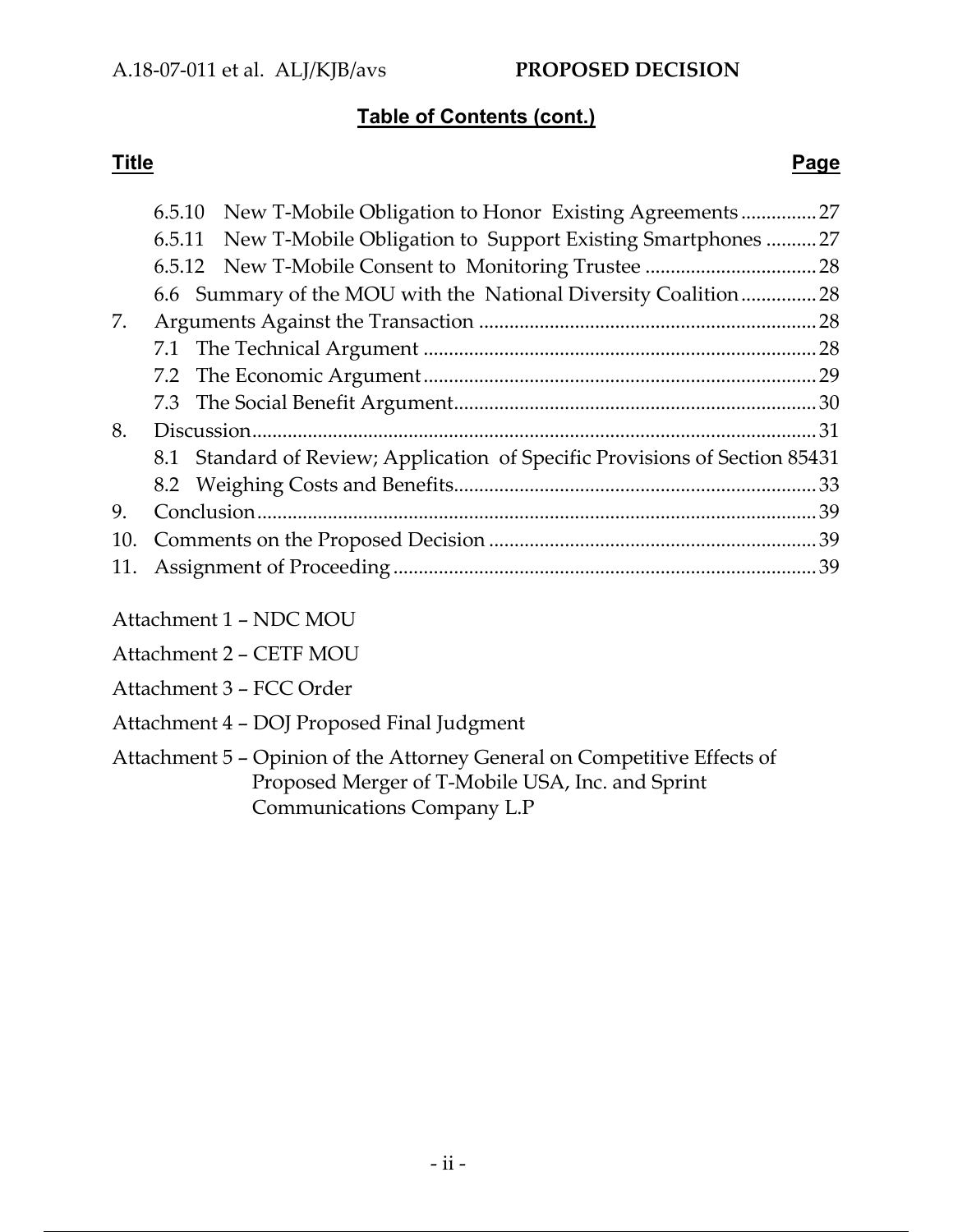### **DECISION GRANTING APPLICATION AND APPROVING WIRELESS TRANSFER SUBJECT TO CONDITIONS**

### **Summary**

We grant the joint application of Sprint Communications Company L.P. (U5112C) and T-Mobile USA, Inc., (T-Mobile USA), a Delaware Corporation, (Joint Applicants) for approval of transfer of control of Sprint Communications Company L.P. pursuant to California Public Utilities Code Section 854(a); and we approve the Merger of Sprint Corporation, a Delaware corporation, (Sprint) with T-Mobile, a Delaware corporation, (T-Mobile) pursuant to Decision 95-10-032, subject to the conditions enumerated in the Ordering Paragraphs of this decision.

### **1. Jurisdiction**

Wireless carriers are "telephone corporations" and therefore public utilities under Public Utilities Code Sections 216, 233 and 234. Pursuant to 47 USC § 322(c)(3), states can regulate neither wireless rates nor entry into the wireless market,<sup>1</sup> but they retain jurisdiction over "other terms and conditions" of wireless service. The legislative history of Section 322(c)(3) indicates that Congress intended to include transfers of control in the "other terms and conditions" of wireless contracts.2 In Decision (D.) 95-10-032, the Commission addressed the problem of defining its remaining jurisdiction over wireless providers in light of the above law, and concluded that it retained jurisdiction

<sup>1 (</sup>A) Notwithstanding sections 2(b) and 221(b) [47 USC §§ 552(b) and 221(b)], no State or local government shall have any authority to regulate the entry of or the rates charged by any commercial mobile service or any private mobile service, except that this paragraph shall not prohibit a State from regulating the other terms and conditions of commercial mobile services.

<sup>&</sup>lt;sup>2</sup> It is the intent of the Committee that the State still will be able to regulate the terms and conditions of these services. By "terms and conditions" the Committee intend to include such matters as . . . transfers of control . . ." House Report No. 103-111, at 251.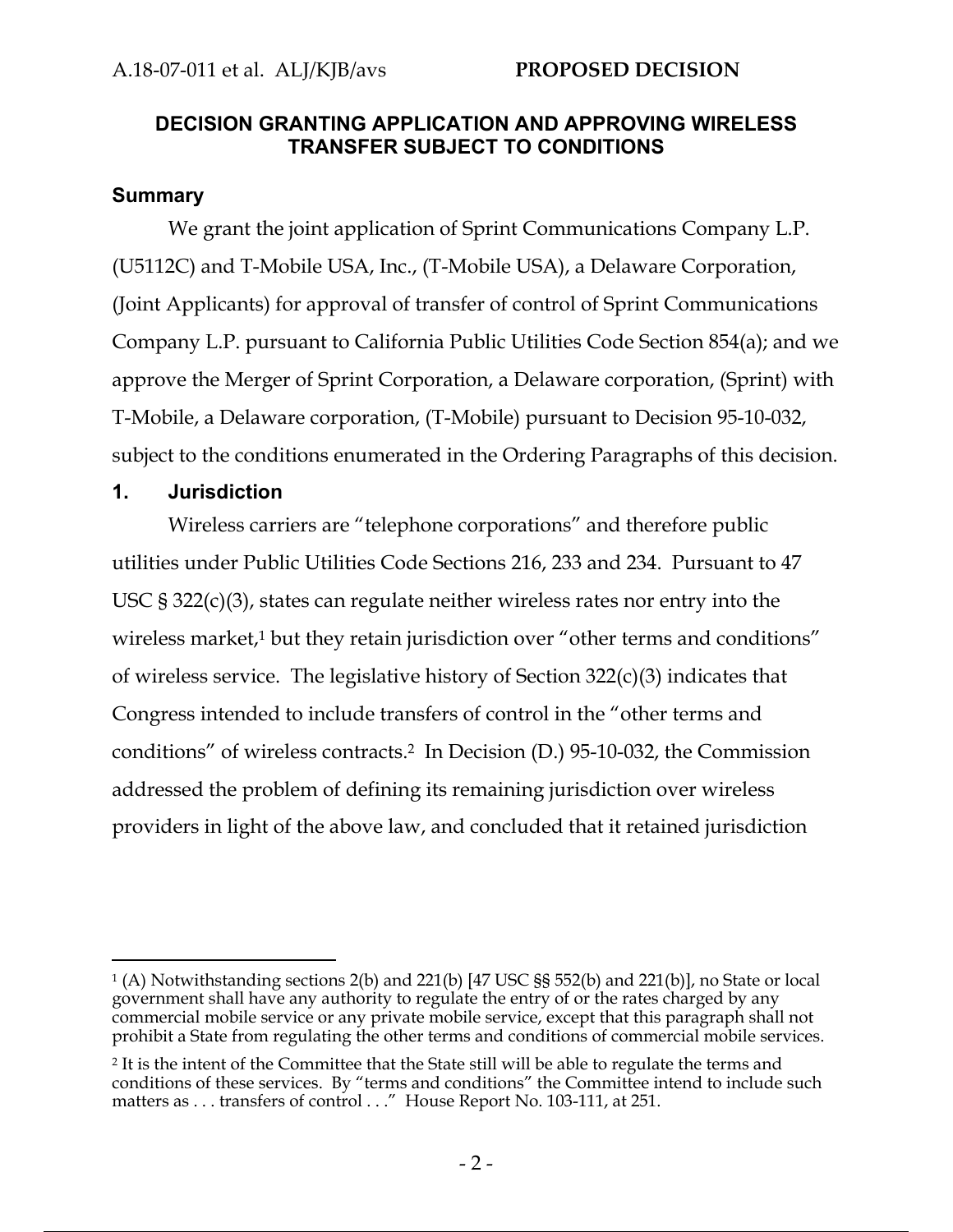### A.18‐07‐011 et al. ALJ/KJB/avs **PROPOSED DECISION**

over transfers of ownership of wireless companies.3 Article 6 of the Public Utilities Code, Sections 851-857, requires the Commission to review transfers of utility property. Section 854 specifically provides that a merger involving a public utility may not occur without authorization from the Commission.4

To implement its review of such transactions in an efficient manner, the Commission required 30 days advance notice of such a proposed transfer rather than an application for approval of the transfer,<sup>5</sup> while reserving the right to require an application for approval of the transfer after review of the notice.<sup>6</sup> Recognizing the near certainty that we would require an application in this case, Joint Applicants skipped the notice requirement and instead filed Application (A.) 18-07-011 for approval of the T-Mobile's acquisition of Sprint Communications Company, L.P. in tandem with A.18-07-012, the application for approval of the merger of Sprint with T-Mobile. In his initial scoping memo covering the consolidated applications,<sup>7</sup> the assigned Commissioner made plain that we would evaluate the Merger by broadly assessing its implications for competition between the merged companies and the two other national wireless companies<sup>8</sup> and for deployment of advanced services including wireless

<sup>3</sup> D.95-10-032, Conclusion of Law 9: "The transfer of ownership interests in a CMRS entity is not tantamount to entry, and Commission jurisdiction over such transactions is not preempted under the federal legislation."

<sup>4</sup> Section 854(a).

<sup>5</sup> D.95-10-032 Ordering Paragraph 3.

<sup>6</sup> *Ibid.* 

<sup>7</sup> *Assigned Commissioner's Scoping Memo and Ruling*, September 28, 2018. http://docs.cpuc.ca.gov/PublishedDocs/Efile/G000/M230/K386/230386776.PDF

<sup>8</sup> The Commission's review of the competitive implications of the Transaction is mandated by the California Supreme Court's holding in *Northern California Power Agency vs. Public Utilities Commission* (1971) 5 Cal. 3d 370 at 377 that "antitrust concepts are intimately involved in a determination of what action is in the public interest, and therefore the Commission is obliged to weigh antitrust policy."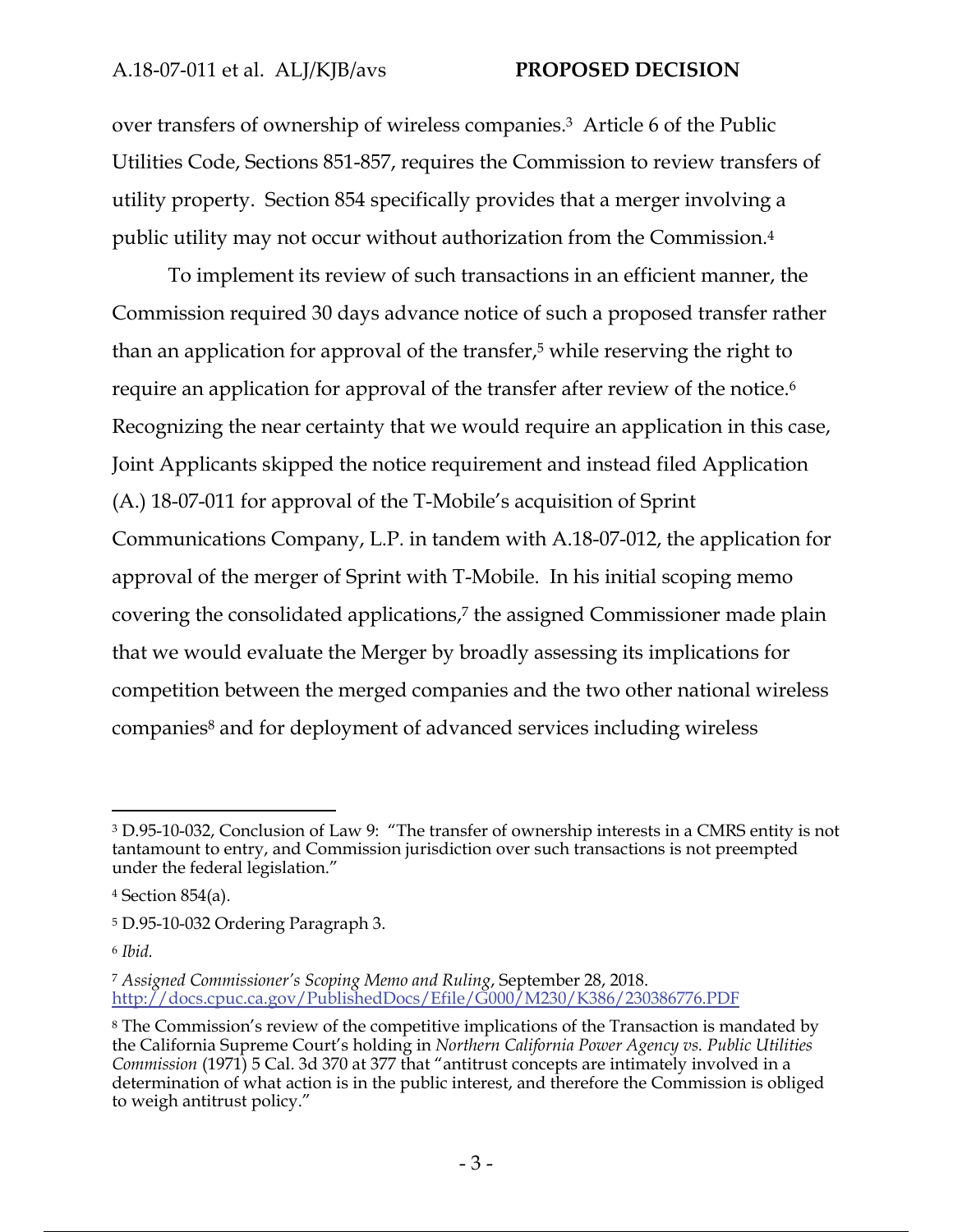broadband, together with its potential effects on our LifeLine programs,<sup>9</sup> services to poor, rural, and minority communities, and other topics, evaluating them all under our historic public interest standard.

Section 854(b) applies to mergers "where any of the utilities that are parties to the proposed transaction has gross annual California revenues exceeding five hundred million dollars …" Section 854(c) has very similar qualifying language.

In their wireline application, Joint Applicants assert that neither T-Mobile USA nor Sprint are certificated entities in California and "there is no transfer of control of the T-Mobile California registered subsidiaries for California purposes."10 However, the Commission must determine whether to consider the revenues of the wireless subsidiaries of T-Mobile USA in the \$500 million threshold that would trigger review under Sections 854(b) and (c).

Pub. Util. Code Section 854(f) governs whether a utility's affiliates should be considered in the threshold triggering Sections 854(b) and (c):

In determining whether an acquiring utility has gross annual revenues exceeding the amount specified in subdivisions (b) and (c), the revenues of that utility's affiliates shall not be considered unless the affiliate was utilized for the purpose of effecting the merger, acquisition, or control.

The Commission discussed Section 854(f) in D.97-03-067, reviewing the merger of two holding companies – Pacific Telesis and SBC – and whether to consider the revenues of an affiliate – Pacific Bell (Pacific):

Although the transaction is technically structured as a merger between SBC and Telesis, the practical result of the proposed

<sup>&</sup>lt;sup>9</sup> "LifeLine" is low-cost phone service available to income qualified customers in California and subsidized by other phone customers and the federal government.

<sup>10</sup> Amended Joint Application for Review of Wireless Transfer Notification Per Commission Decision 95-10-032 ("Amended Application") at 9, n. 24.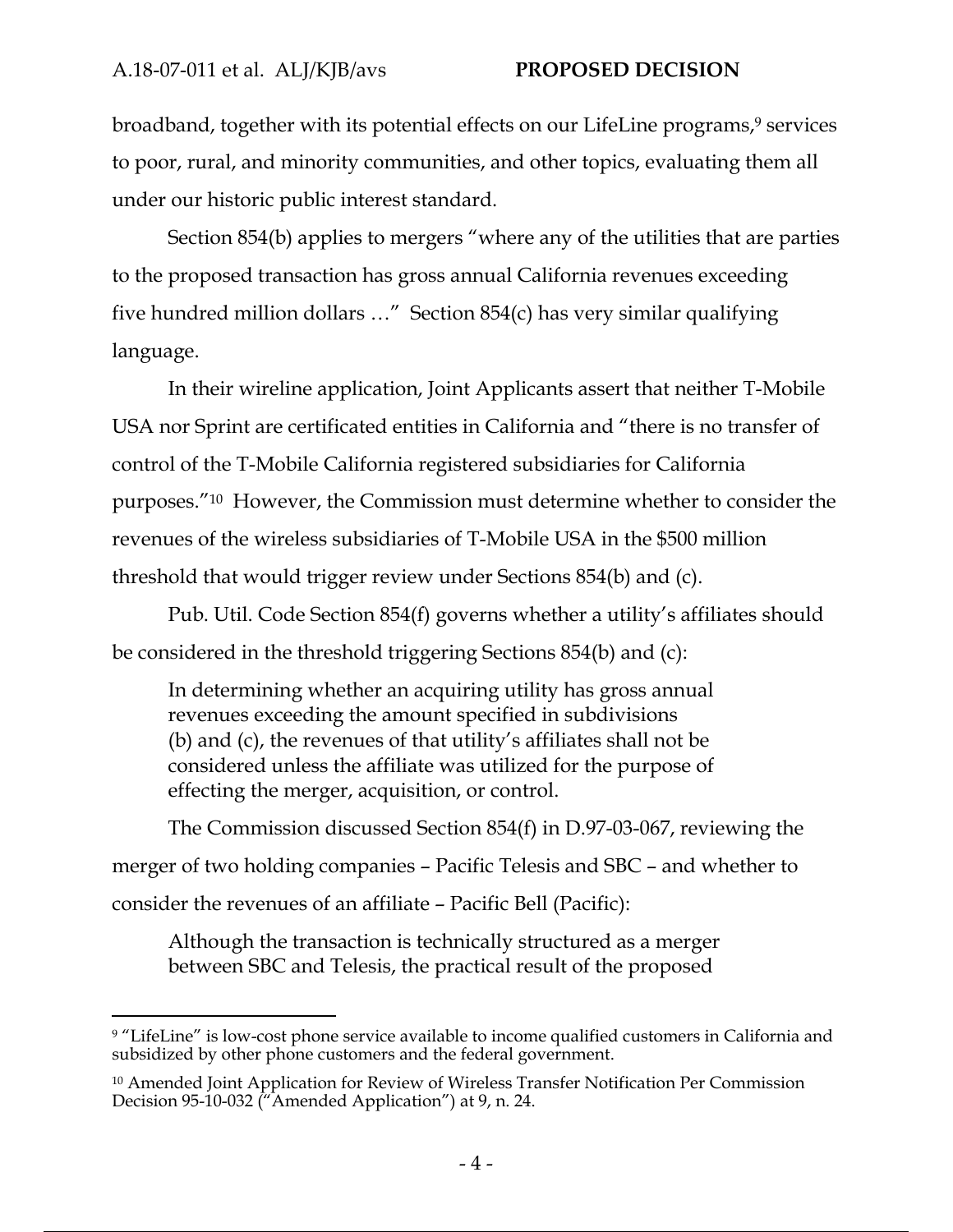transaction, if it is consummated, is that it involves Pacific. Applicants' own witnesses confirm that Pacific represents 90% or more of Telesis' assets.

…

Pacific is key to the merger…. The Applicants' evidentiary presentation is largely based upon the economic benefits to be realized from the joint and combined operations of Pacific and Southwestern Bell telephone (SWBT).

We focus on substance rather than form in determining whether Pacific is a party within the meaning of § 854. (California Civil Code § 3528.) This is analogous to application of the legal doctrine of "piercing the corporate veil" as necessary properly to account for the substance rather than the form of this transaction.11

In the present case, Joint Applicants characterize the transaction as an

acquisition by T-Mobile USA – a holding company – of Sprint's wireless

California entities – Sprint Spectrum L.P. (U-3062-C), and Virgin Mobile USA,

L.P. (U4327C). However, T-Mobile's wireless affiliates – T-Mobile West LLC

(U3056C) and Metro PCS California LLC (U3079C) – are also "key to the merger"

and their revenues should be included in the threshold amount governing

Sections 854(b) and (c).

T-Mobile's wireless affiliates are integral to the Applicants' claimed

merger benefits:

The Transaction will enable the Combined Company to build a network with distinct advantages over both standalone networks planned by T-Mobile and Sprint and [that] will provide a platform for an unrivaled nationwide 5G mobile service.12

….

<sup>11</sup> D.97-03-067 at 11-12; *see also* Findings of Fact 9-11.

<sup>12</sup> Amended Application at 19 (citations omitted).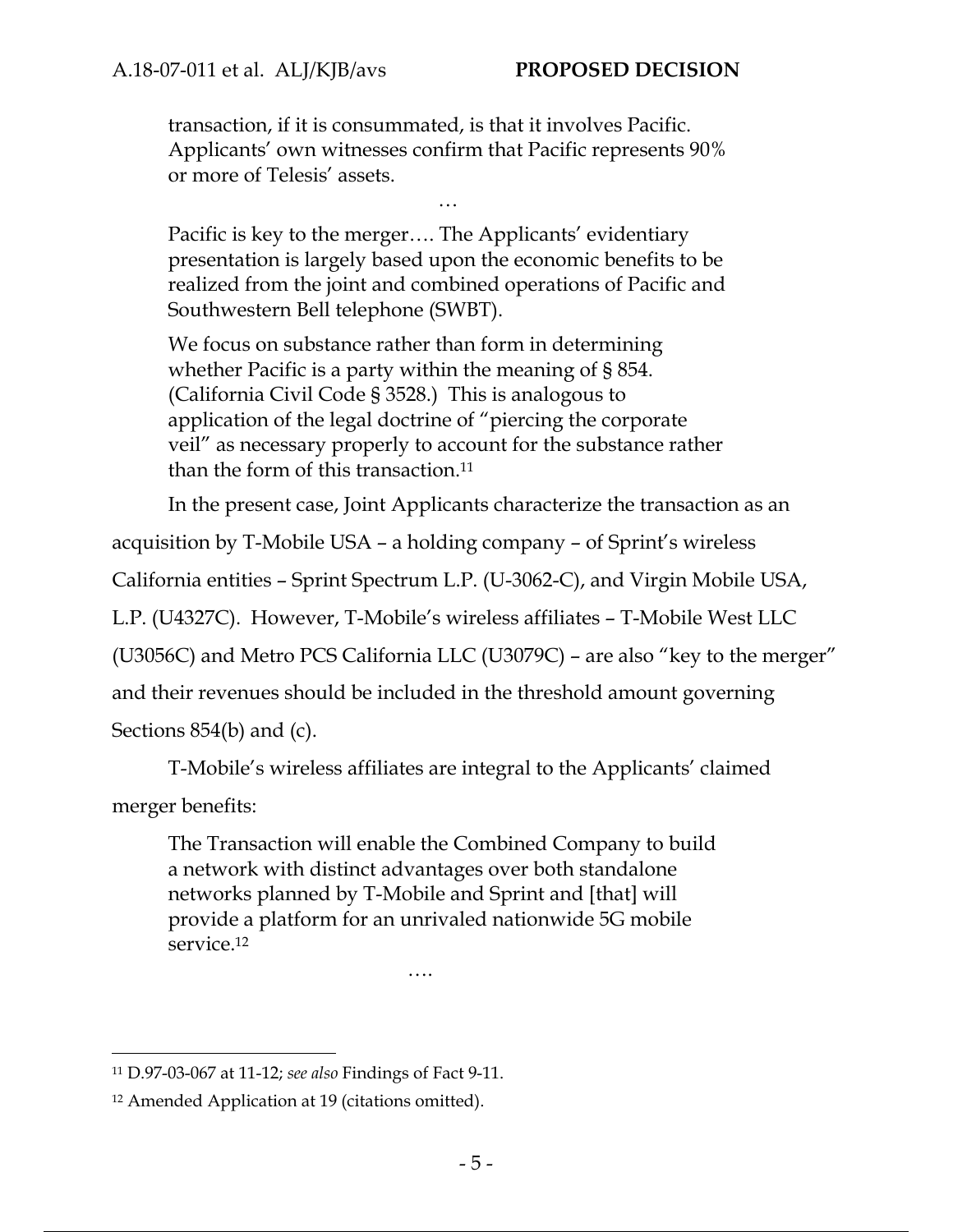Not only will New T-Mobile provide higher data rates than standalone T-Mobile and Sprint, it will provide higher data rates to more consumers.13

….

Additionally, the greater available capacity will enable New T-Mobile to compete directly against more traditional broadband providers and deliver additional consumer benefits, including supporting higher quality video streaming, faster data downloads, and new and innovative applications such as augmented and virtual reality.<sup>14</sup>

Therefore, New T-Mobile will be able to provide a much more consistent signal strength throughout the coverage area than either T-Mobile or Sprint could on a standalone basis.15

….

All the above claimed merger benefits result from combining the networks, assets and customers of T-Mobile's wireless affiliates with those of Sprint's wireless affiliates. Both T-Mobile's and Sprint's wireless affiliates are central to the proposed transaction. Were the Commission to instead focus only on T-Mobile USA "[i]t would elevate form over substance to conclude that the Legislature was more concerned with competition if the utility was a party to the transaction absent the holding company structure but was less concerned about competition when a holding company was involved."16

Thus, the Commission finds that the gross annual California revenues of T-Mobile's wireless affiliates, which exceed \$500 million, trigger review under Sections 854(b) and (c).

<sup>13</sup> *Id*. at 19.

<sup>14</sup> *Id*. at 21 (citations omitted).

<sup>15</sup> *Id.* at 22 (citations omitted).

<sup>16</sup> D.97-03-067, Finding of Fact 11.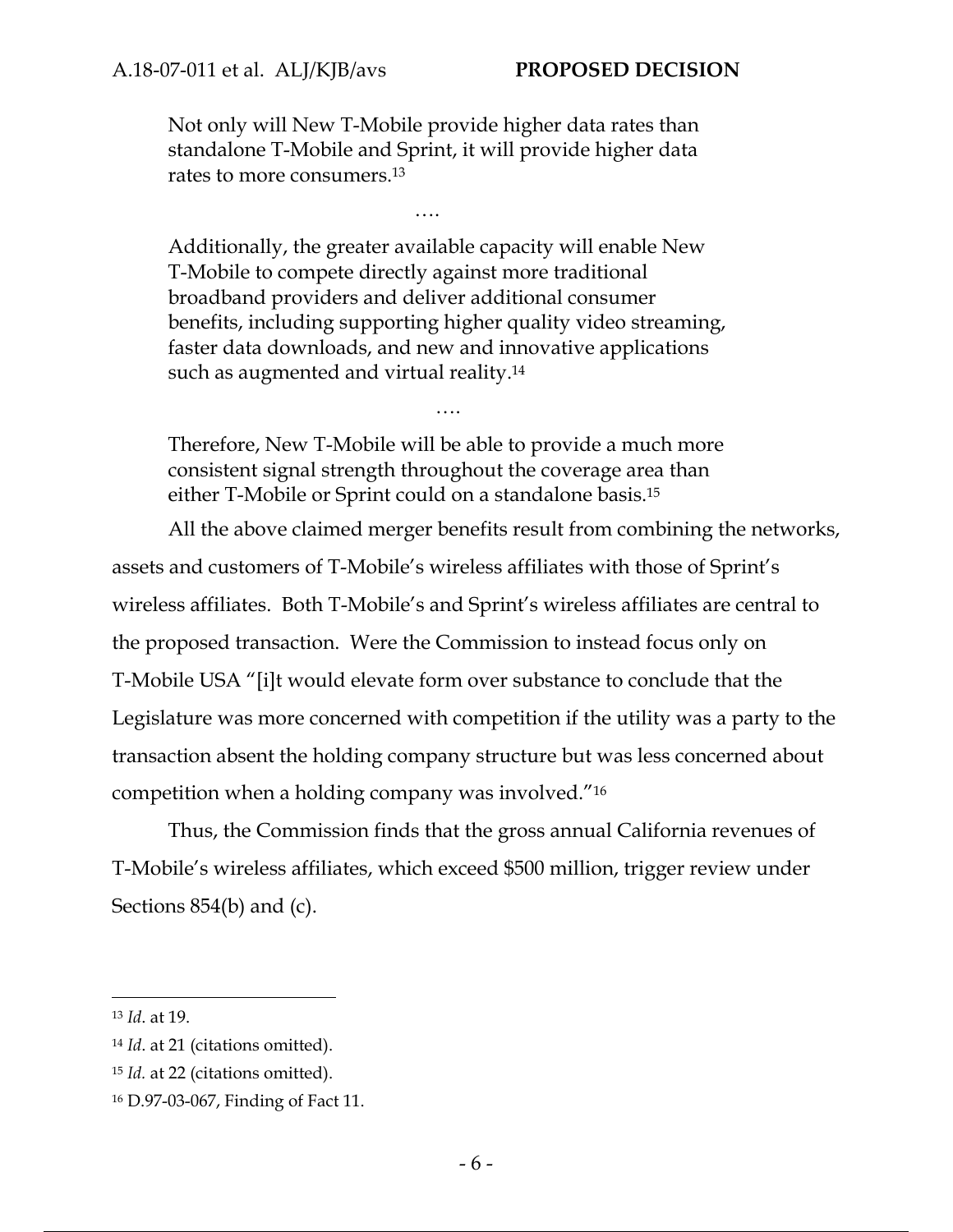### **2. Introduction**

Initially, we note that the ubiquitous wireless devices that we still call "phones" are far more than instruments for real-time voice communications. Indeed, the list of applications to which they are now put runs literally into the millions. They are Internet portals, GPS locators, and controllers, via the Internet, of other devices located around the corner or around the world. We use them to order our goods, pay our bills, unlock our cars, monitor our health, view movies and television shows, attend live events, wake us up and lull us to sleep. They are immediately accessible encyclopedias of the world's accumulated knowledge. They have largely replaced a multitude of other items including still cameras, video recorders, watches, and printed books and magazines of all kinds from cookbooks to phone books, pocket calculators, portable audio players, and the list goes on. So when we consider, as we must, whether the proposed combination of two of the four national wireless companies is in the public interest of the residents of California, our focus necessarily extends beyond the use of handheld wireless devices to make phone calls and instead acknowledges the central role that these devices now play in almost every aspect of modern life.

It is to that broader vision the companies themselves invite us to look. The fundamental policy argument made by Sprint and T-Mobile in support of the Merger is that it will jumpstart the next wave of wireless technology – so-called fifth generation or "5G" wireless.17 The companies urge us to accept that their combination will allow them to move more quickly and more broadly into the 5G world than they could do as separate companies. They put forth technical

<sup>&</sup>lt;sup>17</sup> 5G stands for 5<sup>th</sup> Generation of mobile technologies. 5G follows previous generations of mobile technologies including 2G, which predominantly facilitated voice and text messaging; 3G, which focused on web browsing; and 4G, which enabled higher speed data and video streaming. 5G will transport much larger amounts of data at much higher speeds than 4G, enabling the creation of new applications that make use of this enhanced capacity and speed.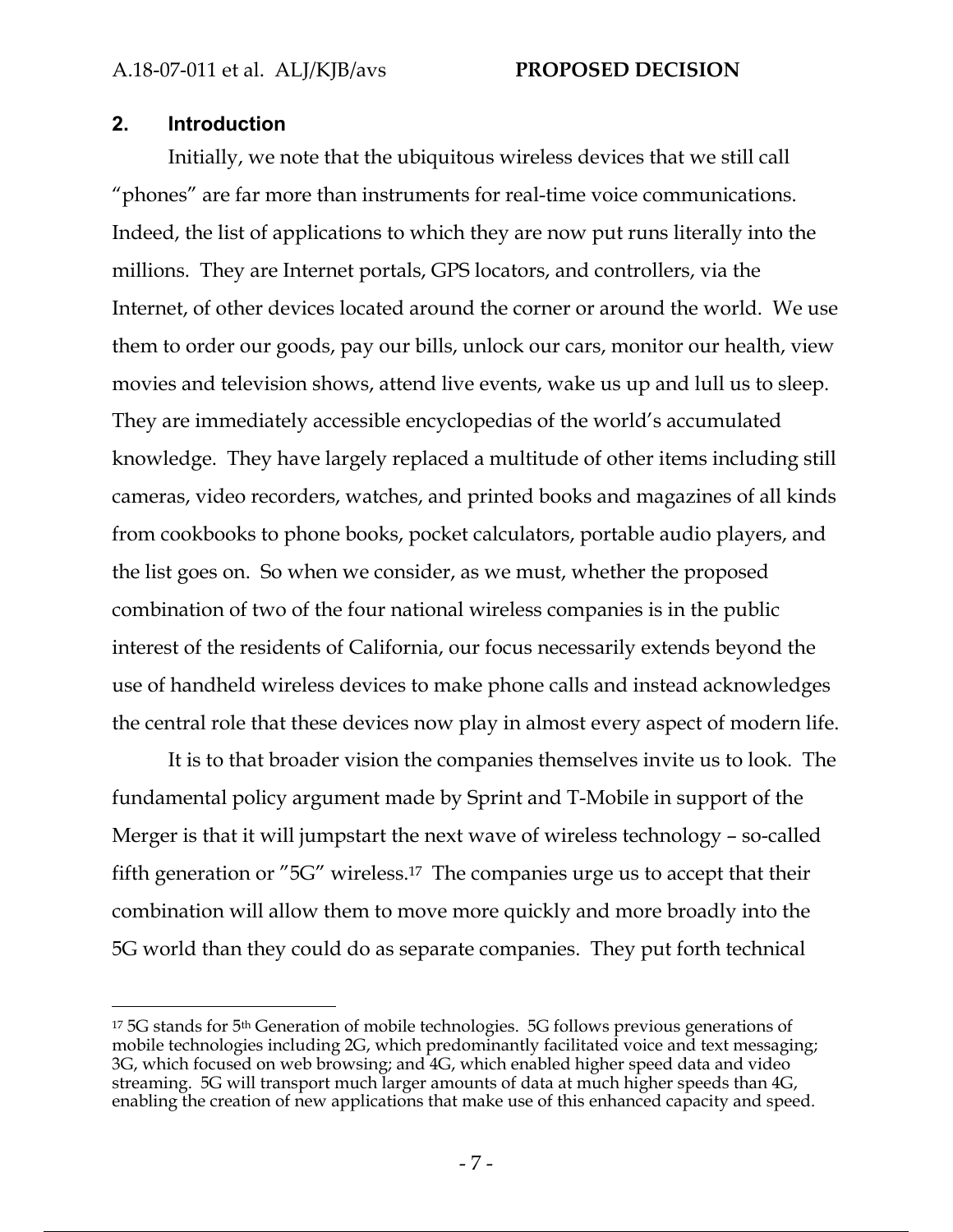### A.18‐07‐011 et al. ALJ/KJB/avs **PROPOSED DECISION**

engineering reasons for the conclusion and argue as well that, far from simply concentrating an already highly concentrated market, the Merger will lead to more robust competition, greater service offerings and lower prices.18 Because of the vast amount of data that a 5G network theoretically is able to process simultaneously, innovations such as cars that communicate with each other in real time to maintain safe speeds and distances are a genuine possibility. These and other benefits of exponentially higher speeds and data-carrying capacities will be of the greatest benefit to the heaviest users of the technology and thereby threaten to expand even wider the "digital divide" that separates the haves from the have-notes of the digital world. Will those members of the public who are already priced out of the most productive uses of wireless technology be further disadvantaged by the creation of a third wireless mega-company focused on serving the technology needs of the well-off? That is the background against which we begin our consideration of the Merger.

### **3. The Transaction**

Pursuant to the Business Combination Agreement between T-Mobile and Sprint dated April 29, 2018,<sup>19</sup> Sprint, and all of Sprint's subsidiaries – including Sprint Spectrum L.P. (U3062C) and Virgin Mobile USA, L.P. (U4327C) (collectively referred to as the "Sprint Wireless Entities")<sup>20</sup> – will become wholly-owned indirect subsidiaries of T-Mobile (Transaction or Merger).<sup>21</sup> After their transfer to T-Mobile, the Sprint Wireless Entities in California will continue

<sup>18</sup> Hearing Exhibit JA6-C (Bresnahan Rebuttal Testimony) Attachment A (Economic Analysis of the proposed T-Mobile-Sprint Merger).

<sup>19</sup> A copy of the Business Combination Agreement can be found at: https://www.sec.gov/Archives/edgar/data/101830/000110465918028087/a18-12444\_1ex2d1. htm.

<sup>20</sup> Sprint Spectrum L.P. and Virgin Mobile USA, L.P. are wholly-owned subsidiaries of Sprint Corporation.

<sup>21</sup> Hearing Ex. Jt Appl. 2-C (Sievert Rebuttal Testimony) at 10:3-10.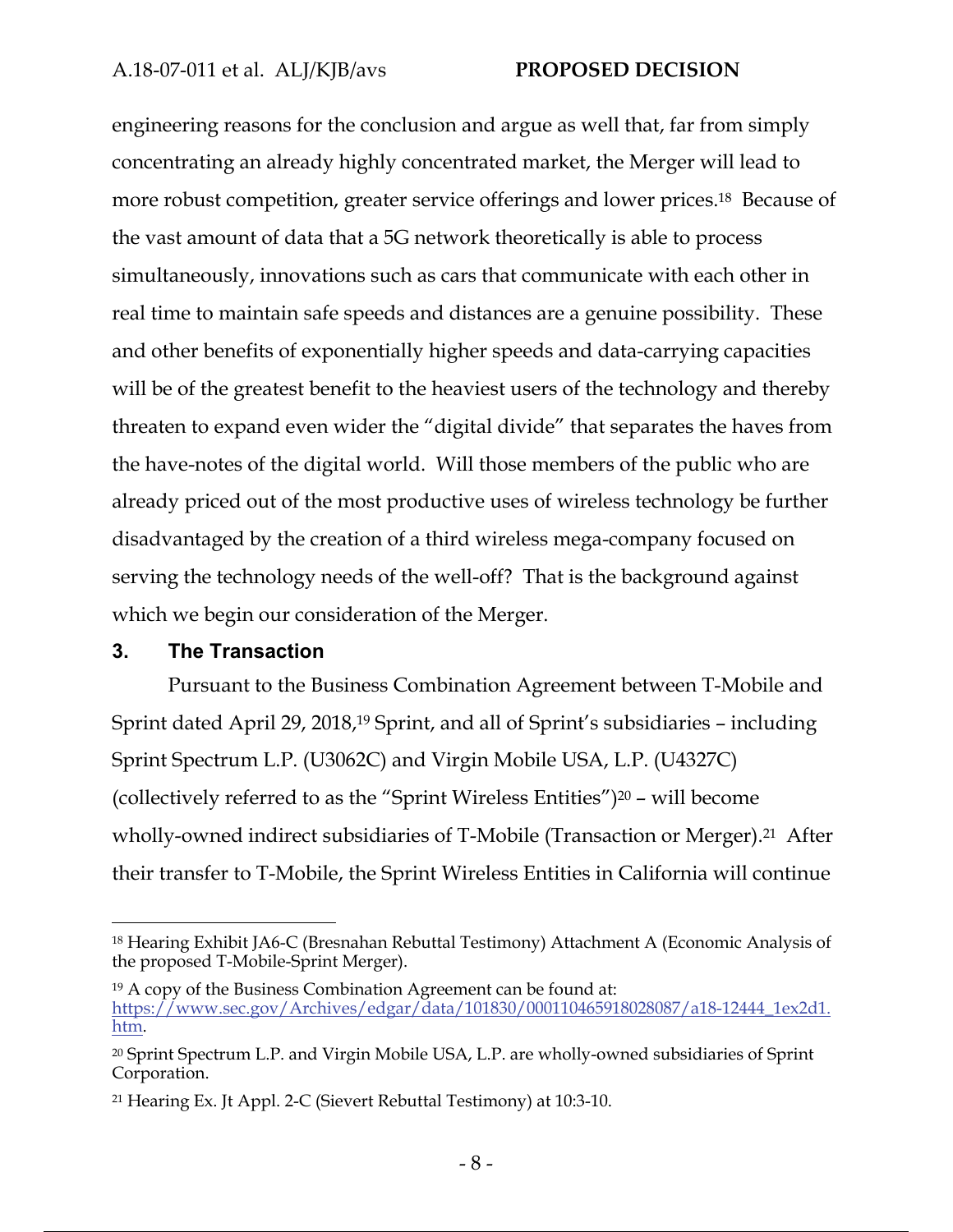to exist as separate, certificated carriers with no change in operational structure. The Wireless Notification, as well as the Public Interest Statement (PIS) submitted on June 18, 2018, by T-Mobile and Sprint to the Federal Communications Commission (FCC),<sup>22</sup> describes the Transaction in greater detail. For the sake of clarity, the post-Transaction merged company is sometimes hereafter referred to as "New T-Mobile."

### **4. Parties to the Transaction**

T-Mobile USA is a Delaware corporation wholly owned by T-Mobile (*see*  next paragraph). Through its owned and operated retail stores, third-party distributors, and its websites, T-Mobile USA and its subsidiaries provide wireless voice and data services, as well as a wide selection of wireless devices and accessories, to customers in the United States, Puerto Rico, and the U.S. Virgin Islands. Through its wholly-owned subsidiary "Metro by T-Mobile" (formerly Metro PCS), T-Mobile USA provides handsets and telephone services to prepaid customers.

T-Mobile is a publicly traded Delaware corporation headquartered in Bellevue, Washington. Neither T-Mobile nor T-Mobile USA directly offers services in California and we have not certificated either company.23

Sprint is a publicly traded Delaware corporation with headquarters in Overland Park, Kansas.24 It is not certificated in California.

<sup>22</sup> *See* Wireless Notification at Section V; *see also* Sievert Rebuttal Testimony, Attachment A (Public Interest Statement and supporting declarations).

<sup>&</sup>lt;sup>23</sup> T-Mobile does, however, have two indirect subsidiaries that are registered wireless providers in the state, T-Mobile West, LLC (U3056C), and MetroPCS California, LLC (U3079C), that provide innovative wireless service options to millions of California consumers.

<sup>24</sup> *See* SoftBank Group, *Group Structure*, https://www.softbank.jp/en/corp/irinfo/about/outline/ (last visited June 16, 2018).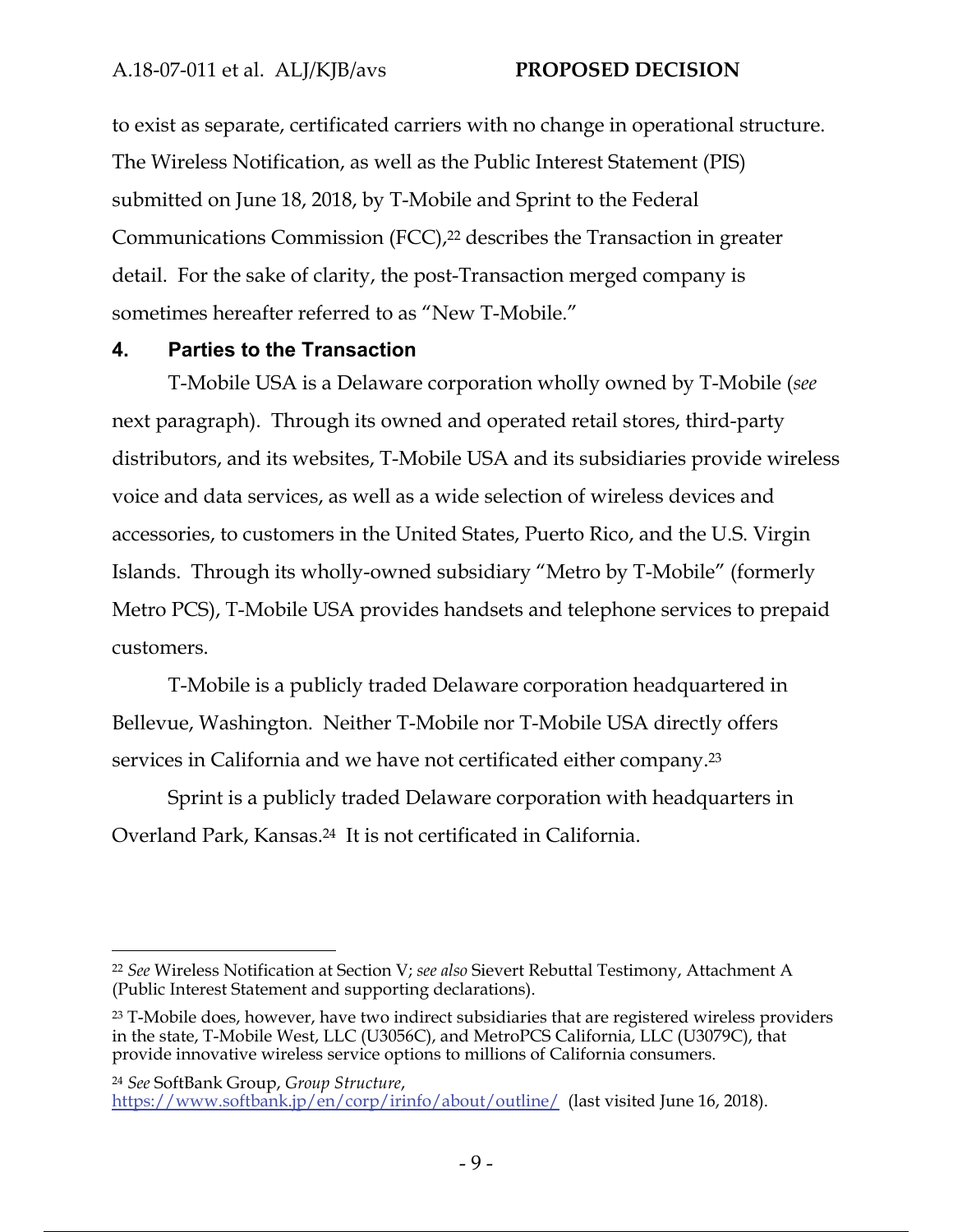Sprint's wholly-owned subsidiaries that provide wireless services in California are Sprint Spectrum L.P. and Virgin Mobile USA, L.P. (Sprint Wireless CA Entities). Sprint Spectrum L.P. provides a comprehensive range of prepaid and postpaid intrastate, interstate, and international wireless telecommunications and information/data services in California pursuant to its wireless registration with the Commission as well as the authority and licenses granted by the FCC. These services are provided under the commonly recognized trade names of "Sprint" and "Boost Mobile" or 'Boost." Sprint and Boost also provide wireless devices and accessories in connection with these services.

Virgin Mobile provides a comprehensive range of prepaid intrastate, interstate, and international wireless telecommunications and information/data services in California pursuant to its wireless registration with the Commission and the authority and licenses granted by the FCC. Virgin Mobile also provides prepaid wireless LifeLine services in California pursuant to its designation as an eligible telecommunications carrier (ETC).25 These LifeLine services are provided under the commonly recognized trade name of "Assurance Wireless Brought to You by Virgin Mobile" (Assurance Wireless). Assurance Wireless is the facilities-based carrier with the largest number of wireless Lifeline customers in California.

### **5. Procedural History**

This proceeding was initiated through the Transfer of Control application (Application (A.) 18-07-011) and the Wireless Notification (A.18-07-012) Joint

<sup>25</sup> *See* Commission Resolution 17284 (May 5, 2011), authority provided in D.14-01-036, and advice letters submitted in compliance with D.14-01-036, and numerous subsequent Commission decisions. The CPUC designates ETCs pursuant to authority delegated in a provision of the federal Communications Act, 47 USC 214(e)(2).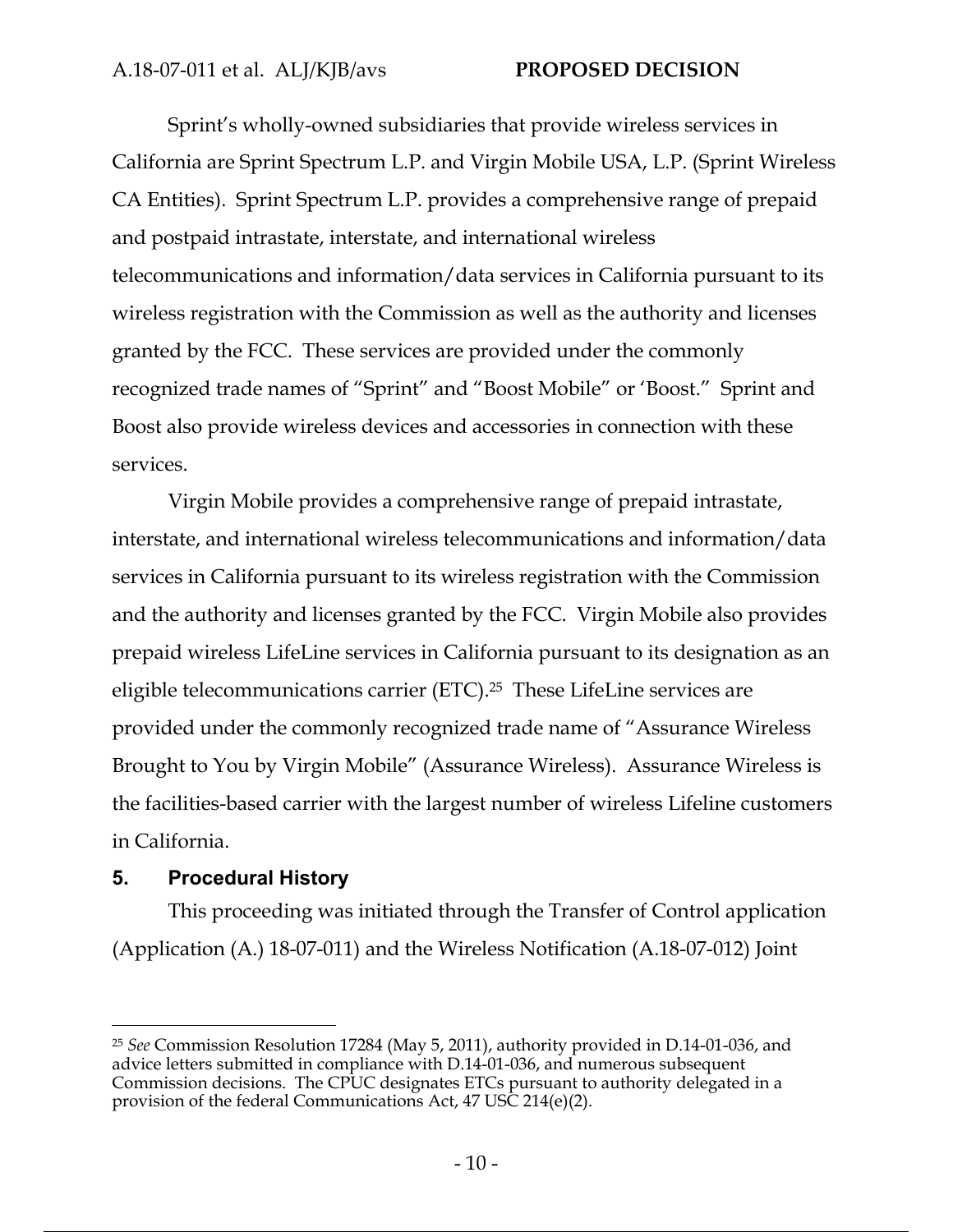Applicants filed simultaneously on July 13, 2018. Protests were submitted on August 16, 2018, by the Commission's Public Advocates Office (Cal Advocates) and jointly by The Utility Reform Network (TURN) and The Greenlining Institute (Greenlining) (together, Joint Protesters). Joint Applicants provided a reply to the protests on August 27, 2018. On September 11, 2018, the assigned Administrative Law Judge (ALJ) issued a ruling consolidating the Wireless Notification proceeding with the Transfer of Control proceeding.

Subsequent and separate motions for party status filed by Media Alliance, Communications Workers of America District 9 (CWA), California Emerging Technologies Fund (CETF), and DISH Network Corporation (DISH) have since been granted. The group of parties, other than Joint Applicants and CETF, is sometimes hereafter referred to as "Intervenors."

On September 12, 2018, Cal Advocates and Joint Applicants filed prehearing conference (PHC) statements. A PHC was held on September 13, 2018. Following the PHC, an initial Scoping Memo was issued on September 28, 2018. On October 4, 2018, a first Amended Scoping Memo was issued replacing the initial Scoping Memo in its entirety. The Amended Scoping Memo states that the fundamental issue presented by these applications is whether the Transaction is in the public interest and notes that the "scope of this proceeding includes all issues that are relevant to evaluating the proposed Merger's impacts on California consumers and determining whether any conditions should be placed upon the merged entity."26 To that end, the first Amended Scoping Memo identified various issues and factors to be considered in the course of this proceeding.

<sup>26</sup> Amended Scoping Memo at 2.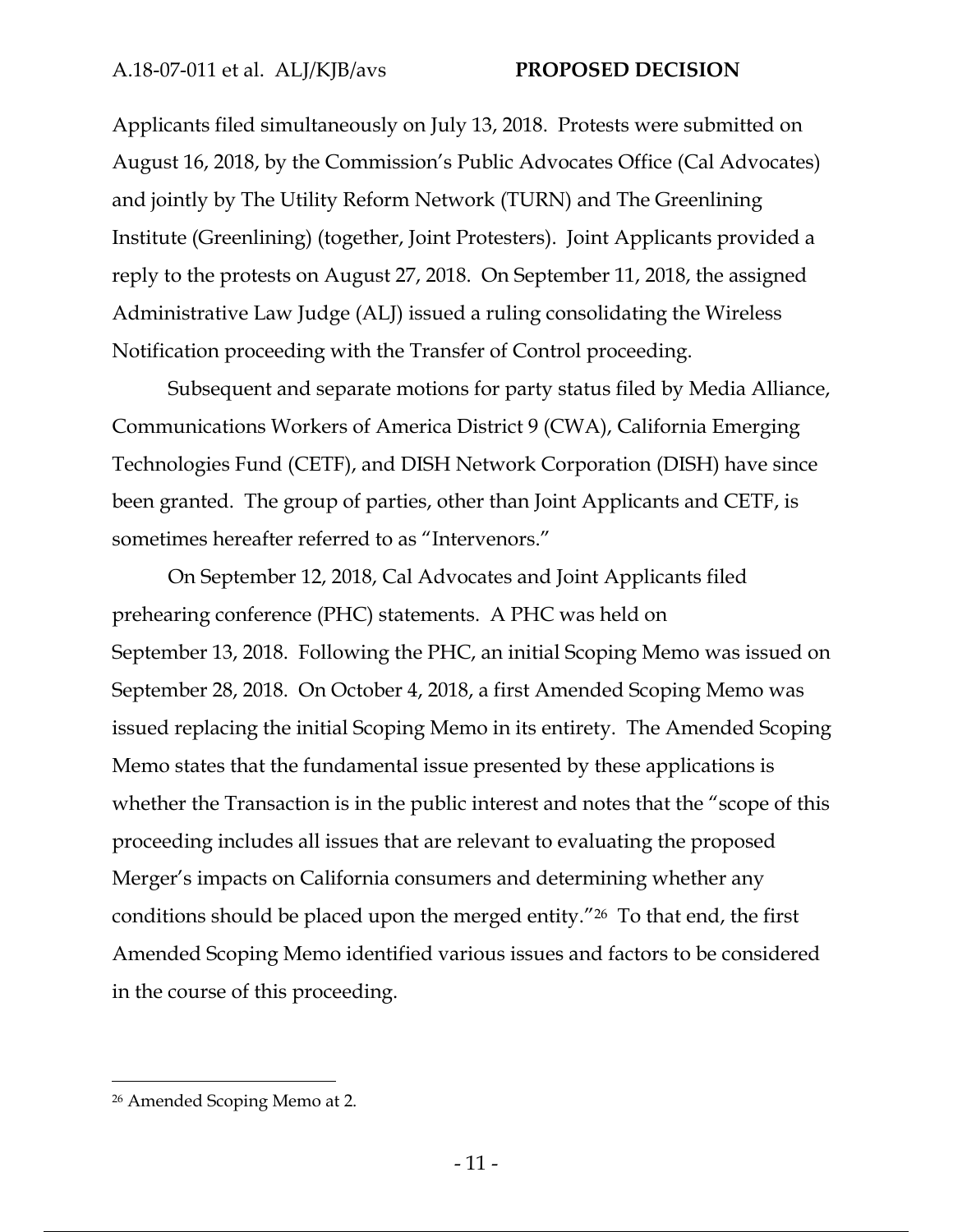On December 10, 2018, the Commission hosted a technical workshop open to the public. The workshop included two panels: (i) a panel of economists who discussed the impact of the Merger on competition; and (ii) a second panel which focused on the impact of the Merger on low-income consumers.

From January 15, 2019, to January 18, 2019, transcribed public participation hearings (PPHs) took place at three different locations in or near Joint Applicants' service territory: Fresno, Los Angeles, and San Diego. During the PPHs, various attendees representing a range of interests and constituencies expressed support for the Merger including non-profit groups serving diverse communities, local government officials, chambers of commerce, small business owners, high school and community college representatives, home care workers, and both T-Mobile and Metro employees. Most of the opposition came from CWA and other labor organization-affiliated speakers.27

Cal Advocates, CWA, CETF, and Greenlining submitted nine sets of testimony from eight different witnesses on January 7, 2019. Joint Applicants submitted rebuttal testimony from 10 different witnesses on January 29, 2019. Four days of evidentiary hearings were held in this matter on February 2, 5, 6, 7, and 8, 2019.

T-Mobile has entered two Memoranda of Understanding (MOUs) in the course of this proceeding. The first MOU was with the National Diversity Council (NDC) and was executed on January 29, 2019.28 It was included as Attachment A to the Rebuttal Testimony of Ms. Sylla Dixon submitted on that

<sup>27</sup> Approximately 100 people attended the first PPH in Fresno, with 28 expressing support, 11 expressing opposition, and 1 stating a neutral position. Approximately 220 people attended the second PPH in Los Angeles, with 50 expressing support, 22 expressing opposition, and 2 stating a neutral position. Approximately 130 people attended the last PPH in San Diego, with 28 expressing support and 19 expressing opposition.

<sup>28</sup> A copy of the NDC MOU is attached to this decision as Attachment 1.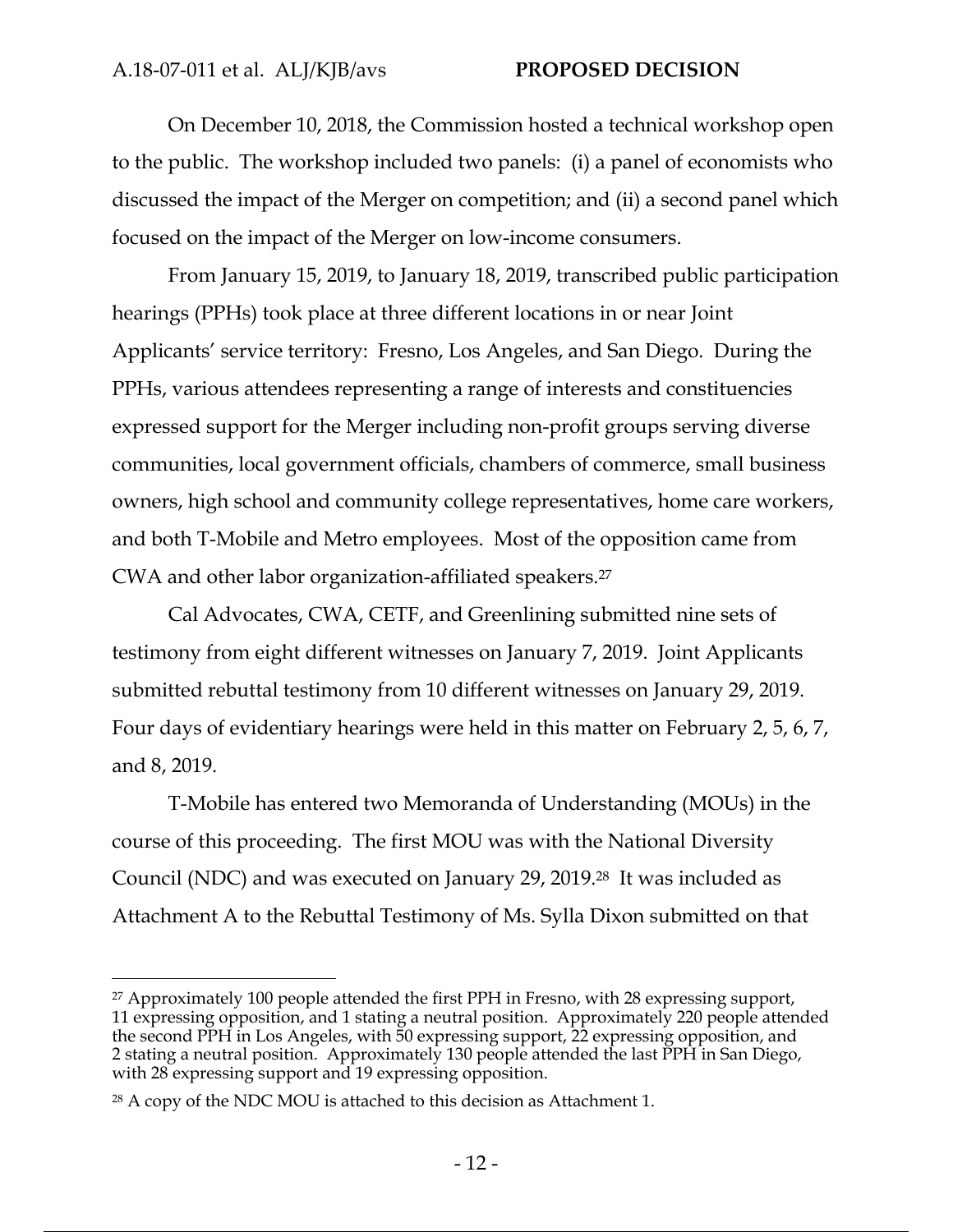same date. The second MOU was entered with CETF on March 22, 2019, some six weeks after the hearing concluded.29 That MOU was attached as an exhibit to the Joint Applicants and CETF Motion to Revise Position filed with the Commission on April 8, 2019.30

On May 20, 2019, Joint Applicants filed a "Motion to Advise the Commission of New FCC Commitments,"31 including a letter from Joint Applicants to Marlene H. Dortch, Secretary of the FCC. The letter contains specific nationwide commitments adopted by T-Mobile and Sprint in exchange for FCC support of the Transaction. The FCC commitments include Sprint's promise to divest its Boost Mobile subsidiary, as well as commitments to expand service to rural areas, poor and minority communities. The Joint Applicant's commitments to the FCC are described in FCC's order approving the transaction adopted on October 16, 2019. 32

On July 26, 2019, Joint Applicants filed a "Motion to Advise the Commission of DOJ Proposed Final Judgment."33 Under the Proposed Final Judgment, DISH will acquire Sprint's prepaid wireless business (excluding the Assurance Wireless LifeLine business) and obtain additional rights that will strengthen DISH's ability to compete in the retail mobile wireless services market. DISH also commits to offer consumers retail mobile wireless services (including postpaid wireless services) and to deploy a nationwide 5G broadband

<sup>29</sup> A copy of the CETF MOU is attached to this decision as Attachment 2

<sup>30</sup> *See* Hearing Ex. Jt Appl.-08C (Sylla Dixon Rebuttal Testimony) at Attachment 1 (NDC MOU); *see also* Joint Applicants and CETF Motion to Modify Positions in Proceeding (filed April 8, 2019) at Exhibit A.

<sup>31</sup> http://docs.cpuc.ca.gov/PublishedDocs/Efile/G000/M311/K581/311581541.PDF

<sup>32</sup> The FCCs Order is attached to this decision as Attachment 3.

<sup>33</sup> http://docs.cpuc.ca.gov/SearchRes.aspx?DocFormat=ALL&DocID=311582539. The DOJ Proposed Final Judgment is attached to this decision as Attachment 4.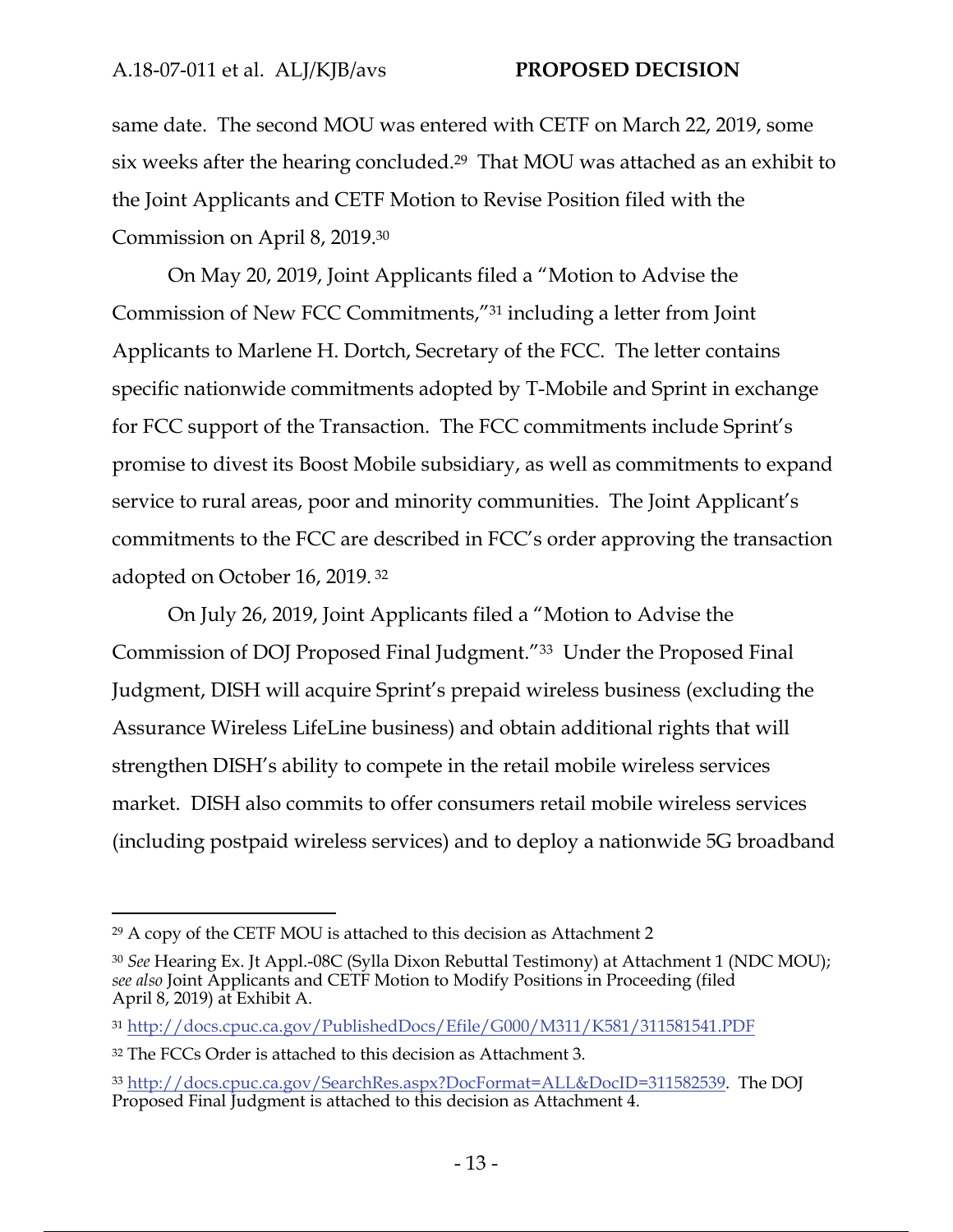network. Three days later, on July 29, 2019, DISH filed a motion to withdraw its opposition to the Transaction. Joint Protestors promptly filed opposition to both motions.

On August 27, 2019, the presiding ALJ issued a ruling re-opening the record to take additional evidence and directing Joint Applicants to amend A.18-07-012.34 The ALJ's ruling admitted, the NDC MOU, the CETF MOU, the FCC Commitments and the DOJ Proposed Final Judgment into the record of the proceeding and provided other parties an opportunity for comment. In keeping with the ALJ's ruling, Joint Applicants submitted an amended application on September 19, 2019.

The Commission held a second PHC on October 17, 2019, following which the assigned Commissioner issued a second Amended Scoping Memo<sup>35</sup> adding additional issues for resolution raised by the FCC Commitments, the DOJ Proposed Final Judgment and the CETF MOU.

On June 11, 2019, ten states, headed by New York and California, filed suit in the federal District Court for the Southern District of New York, seeking to block the Merger (the State Lawsuit). The State Lawsuit alleges that the Transaction, if completed, would violate Section 7 of the federal Clayton Act and asks the court to enter an injunction under Section 16 of the Clayton Act to prevent completion of the Transaction. The State Lawsuit alleges the Transaction would (1) result in presumptively anti-competitive market concentration in the largest cellular market areas (CMSs) in the United States, including the New York and Los Angeles metropolitan areas; (2) over time significantly raise prices for wireless services for all consumers compared to what they would have

<sup>34</sup> http://docs.cpuc.ca.gov/PublishedDocs/Efile/G000/M311/K582/311582654.PDF.

<sup>35</sup> http://docs.cpuc.ca.gov/PublishedDocs/Efile/G000/M313/K974/313974062.PDF.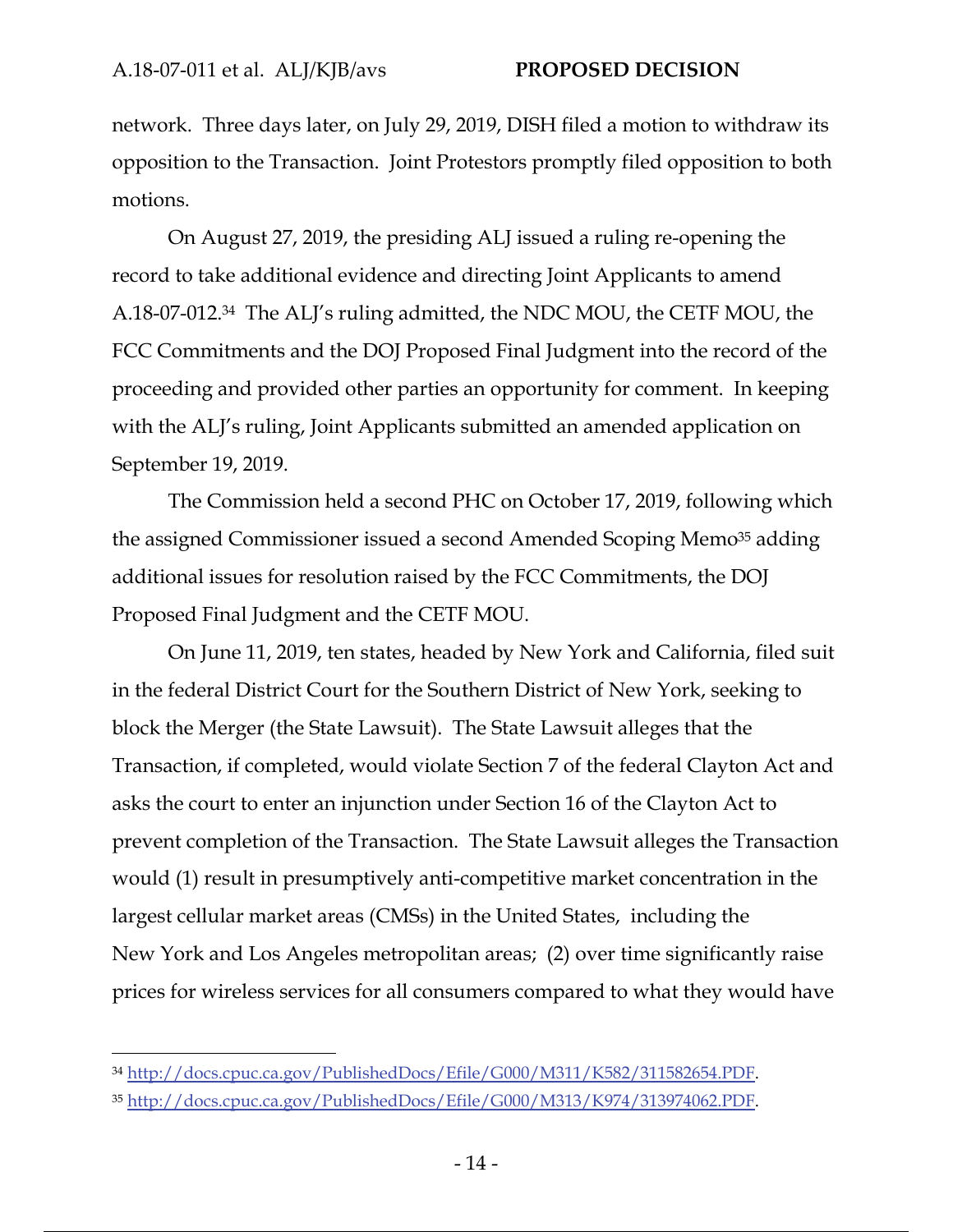been had the Transaction not gone through; and (3) these negative consequences would not be cured by New T-Mobile's faithful adherence to the promises made to CETF and the FCC referenced above.

On February 11, 2020, the federal district court for the Southern District of New York rendered a decision in favor of defendants T-Mobile and Sprint.36 While the district court found that both at the national level and in many CMAs the states had made prima facie showing that the Merger is anti-competitive, the states had not proved their contention that competitive harm would follow from the Merger. In reaching this decision, the court declared that the testimony of competing experts and the arguments of competing lawyers had essentially cancelled each other out, leaving the court to decide the case based on prior experience in evaluating the credibility of witnesses and the weight of evidence. Applying that standard, the court reached three general conclusions. First, if the Merger is approved, T-Mobile will compete against, rather than collude with, AT&T and Verizon. Second, if the Merger is not approved, Sprint will sooner or later fail. Third, if the Merger is approved, DISH will keep its promises and become a viable fourth national wireless company.

On March 2, 2020, the Commission received an advisory opinion from the Attorney General (AG Opinion) regarding the proposed transaction.37 38 The AG

<sup>36</sup> A copy of the federal District Court decision may be found at https://www.courtlistener.com/recap/gov.uscourts.nysd.517350/gov.uscourts.nysd.517350.40 9.0.pdf

<sup>&</sup>lt;sup>37</sup> Pursuant to Cal. Pub. Util. Code Section 854(b)(3), the Commission must make a finding that a proposed transaction shall not adversely affect competition. In making this finding, the commission may request an advisory opinion from the Attorney General regarding whether competition will be adversely affected and what mitigation measures could be adopted to avoid this result.

<sup>38</sup> A copy of the Opinion of the Attorney General on Competitive Effects of Proposed Merger of T-Mobile USA, Inc. and Sprint Communications Company L.P. is attached to this decision as Attachment 5.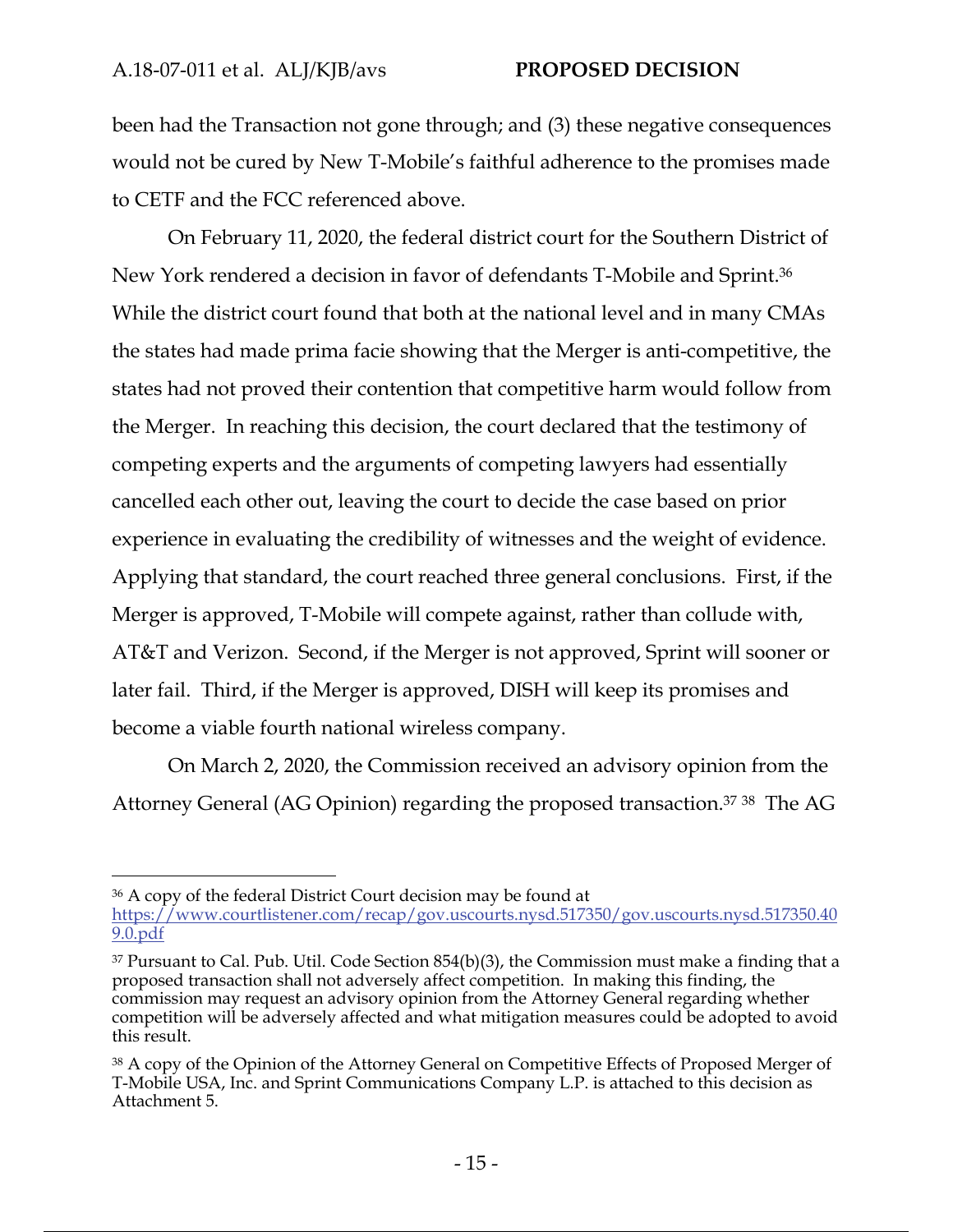Opinion concluded that within the state of California, the anti-competitive effects of the Merger outweighed its potential benefits.

# **6. Arguments in Favor of the Transaction**

# **6.1 The Technical Argument**

# **6.1.1 Spectrum**

Voice and data are transmitted wirelessly using discrete portions of the

electromagnetic spectrum. Spectrum necessary for 5G deployment falls in three

broad categories. T-Mobile witness Neville Ray summarized them as follows:

Three complementary types of spectrum band are essential to successful 5G development: (1) low-band spectrum (below 1 GHz); (2) mid-band spectrum (from 1-6 GHz); and (3) high-band spectrum (often referred to as millimeter wave band spectrum or mmWave).39

Evidence in the proceeding establishes that Sprint and T-Mobile own

complementary portions of the spectrum:

Currently, T-Mobile has a substantial amount of low-band 600 MHz spectrum, a small amount of mid-band spectrum (*i.e.,* AWS and PCS bands) currently dedicated to LTE usage; and limited amounts of high band, mmWave spectrum in certain geographic areas. Sprint, conversely, has very little low-band spectrum, large amounts of mid-band spectrum (*i.e.,* 2.5 GHz and PCS bands), and no high-band spectrum.<sup>40</sup>

# **6.1.2 Cell Sites**

Ray also testified to the importance of combining Sprint's cell sites with

T-Mobile's. Existing Sprint cell sites can easily be outfitted with 5G-capable

radios that can transmit signals over all the spectrum bands owned by the

merged company. The effect is multiplicative rather than additive:

The addition of more cell sites and complementary spectrum allows for massive gains in capacity ... as a result of the

<sup>39</sup> Rebuttal Testimony of Newville Ray on behalf of T-Mobile USA Inc., at 13.

<sup>40</sup> *Ibid.* at 14.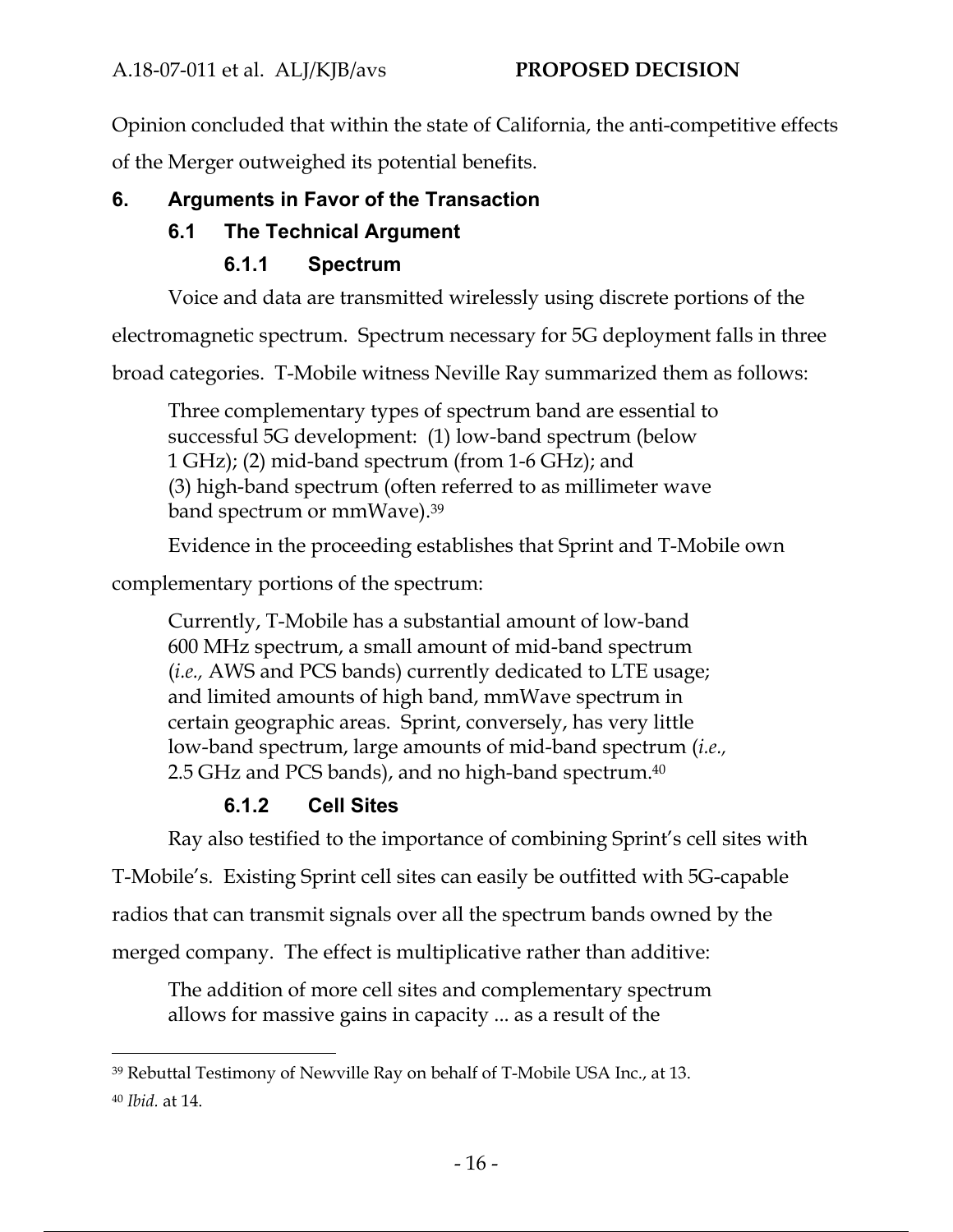Merger, New T-Mobile will have far more 5G enabled sites than either stand-alone company. ... The difference is because we (1) have access to more tower sites; and (2) have access to more spectrum, so we can deploy more radios to more sites.<sup>41</sup>

# **6.1.3 Spectral Efficiency**

According to Joint Applicants, the consequence of this synergistic combination is the creation of a competitor that uses the various segments of the electromagnetic spectrum far more efficiently than either component company could by itself. Consequently, New T-Mobile is more competent and capable of matching the 5G deployments of Version and AT&T than either T-Mobile or Sprint would be on its own:

In terms of capacity...the combined network enables almost 2X the 5G capacity by 2021 and more than 2X the capacity by 2024...[Because] T-Mobile and Sprint have complementary spectrum portfolios...their combination would allow New T-Mobile to deploy mid-band spectrum (AWS, PCS, and 2.5 GHz) far more expansively than either company could as stand-alones, providing mid-band coverage over much of California's geography....42

In sum, Sprint owns assets that will enable T-Mobile to become an effective and complete competitor with AT&T and Verizon - complementary spectrum holdings and existing, geographically dispersed cell sites. Combining their systems creates an entity with greater capacity and greater coverage than T-Mobile could achieve on its own or that the two could achieve as separate stand-alone companies.43

<sup>41</sup> *Ibid.* at 17.

<sup>42</sup> *Ibid.* at 31.

<sup>43</sup> Joint Applicants' Post-hearing Opening Brief at 2-4 and 21.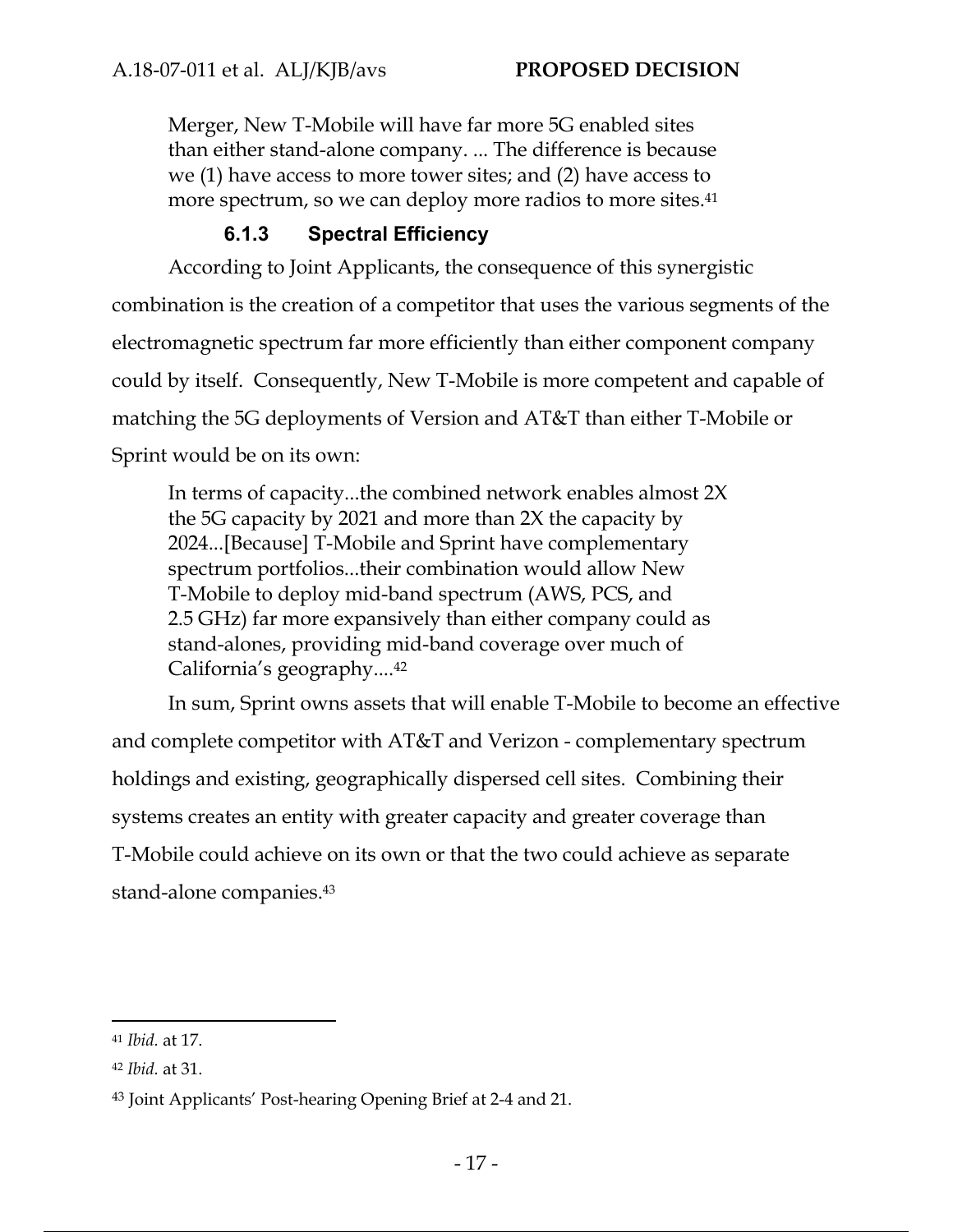### **6.2 The Economic Argument**

The economic argument derives directly from the technical argument. With the technical advantages of the combination, New T-Mobile will be able to offer service bundles equivalent to those offered by AT&T and Verizon at lower prices, or better service bundles at similar prices, thereby increasing, rather than reducing, competition in the wireless space.<sup>44</sup> Post-Transaction, the wireless market will have three robust national competitors in the 5G space rather than two strong companies and two comparatively weak companies.45

Joint Applicants argue that the Merger will not merely **permit** them to compete more effectively with AT&T and Verizon, it will **require** them to do so:

The massive new capacity made possible by the Transaction is only profitable to New T-Mobile if it can sell it. This gives New T-Mobile compelling incentives to fill that capacity and grow by lowering prices to attract new customers, including new wireless customers from AT&T and Verizon; new wholesale customers by offering a better value proposition to  $MVNOs<sup>46</sup>$ ; and new enterprise customers for whom  $AT&T$ and Verizon have up to now otherwise been the only meaningful options.47

46 MVNO stands for Mobile Virtual Network Operators. MVNOs resell wireless telephone and data service leased from the four national wireless carriers and the regional carrier, US Cellular.

<sup>44</sup> Bresnahan Rebuttal Testimony, Attachment A.

<sup>45</sup> *Ibid.* Although this Commission is not precluded from considering the potential economic impacts of the proposed Merger in California, assessing the national antitrust implications of a Merger between two national wireless companies is primarily the responsibility of the antitrust division of the federal Department of Justice (DOJ). The California-specific implications vary from geographic location to geographic location within the same state. In those markets in which T-Mobile and Sprint presently enjoy a combined market share larger than that of either Verizon or AT&T, further concentration of such markets following the Merger might be a change for which ameliorative conditions would be appropriate. On the other hand, in those markets presently dominated by Verizon and/or AT&T, simply creating a stronger competitor via the Merger would be a desirable outcome.

<sup>47</sup> Joint Applicants Opening Brief, at 51, citing Sievert Rebuttal Testimony at 22, 44, and 34.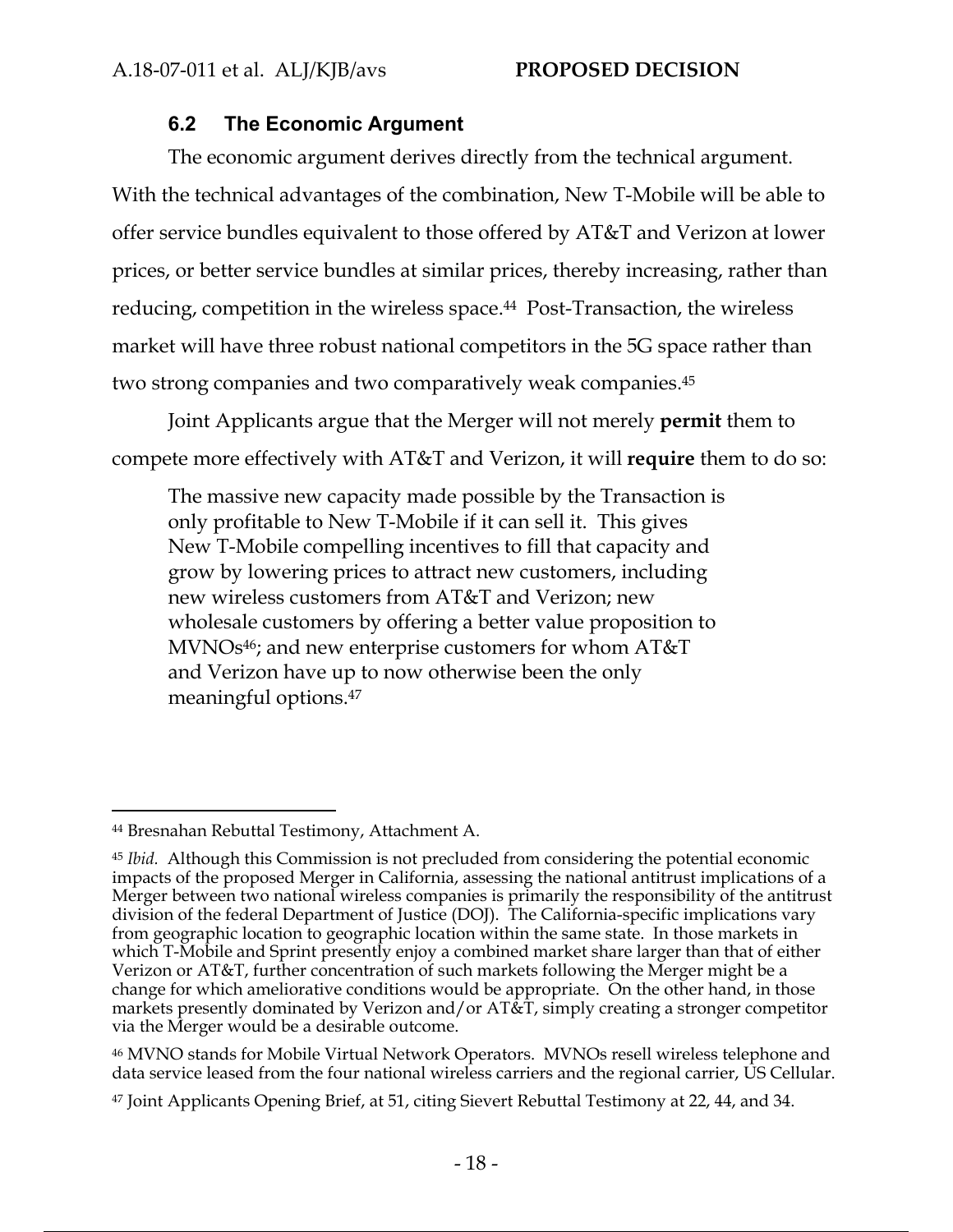Joint Applicants argue that the need to sell enhanced capacity will create pro-competitive results no matter how AT&T and Verizon respond to new offerings from New T-Mobile. For example, if AT&T and Verizon do not respond to price reductions by New T-Mobile, then New T-Mobile will lure away customers<sup>48</sup> and those customers will enjoy the lower prices. On the other hand, if AT&T and Verizon respond by lowering their own prices, then even if market shares remain unchanged, all customers benefit from the market-wide price reduction.

As noted in the excerpt from Joint Applicants' opening brief quoted above, the same analysis that leads Joint Applicants' experts to conclude that the Merger is pro-competitive for retail customers applies equally to MVNOs and enterprise customers, all of whom represent opportunity for New T-Mobile to leverage its increased capacity and lowered marginal costs. In other words, New T-Mobile would be indifferent to who purchases its enhanced capacity and for what purpose, so long as someone purchases it; and for that reason, New T-Mobile will be incentivized to offer aggressive price and service options to customers of all types.

A similar analysis applies to the geographic reach of New T-Mobile compared with the two-existing stand-alone companies. By utilizing complementary spectrum and existing cell sites acquired from Sprint, New T-Mobile achieves nearly universal 5G coverage within California, something

<sup>48</sup> Hearing Tr. at 791:2-12 (Bresnahan Cross). ("It is a conclusion of our analysis that with improvements in network quality and lower marginal costs, the New T-Mobile is able to liberate customers from AT&T and Verizon that neither Merger partner can today, that it therefore has an incentive to compete harder in price and by offering people a better deal. And it does increase its market share, which is a pro-competitive outcome as a result of the Merger.")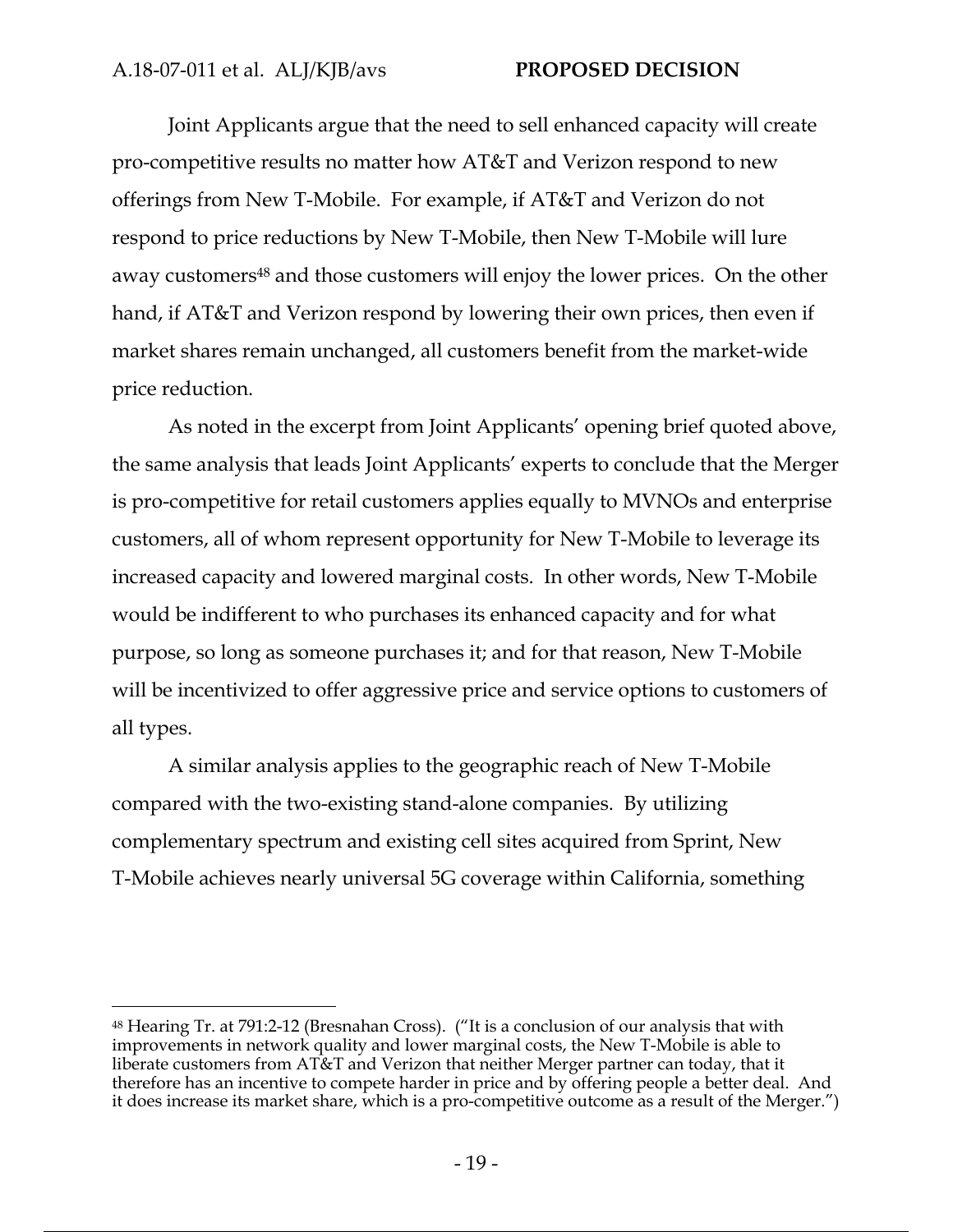that would be impossible for either company standing alone or for the two of them operating separately.49

The economic argument was potentially strengthened as a result of the DOJ Proposed Final Judgment. The original version of the Transaction envisioned the number of nationwide facilities-based Wireless Network Operators (WNOs) shrinking from four to three. However, the result of implementing the DOJ Proposed Final Judgment is that DISH, a provider of satellite-based television services, will become a fourth nationwide facilities-based WNO. DISH will initially operate as an MVNO riding on the New T-Mobile network but will build out its own facilities-based network over a period of seven years, beginning with cell towers and spectrum that will be transferred to it by Sprint and New T-Mobile.50 While the creation of a potential fourth national facilities-based WNO in theory would go a long way towards ameliorating antitrust concerns, we must also ask what the implications are for the planned build-out of New T-Mobile's 5G service in California. We discuss these issues more extensively below.

#### **6.3 The Social Benefits Argument**

In the course of seeking approval of the Transaction, T-Mobile executed the MOUs with NDC and CETF that contain commitments relating to its service offerings for rural, low-income, and minority communities. Although T-Mobile did not submit the CETF MOU as a formal settlement, it has asked the Commission to allow CETF to enforce the terms of the MOU via a complaint filed at the Commission should T-Mobile default on its obligations thereunder. T-Mobile has also asserted that there is substantial evidence that the merger will

<sup>49</sup> Ray Rebuttal Testimony at 31-33.

<sup>50</sup> *See* Attachment 4 to this decision for DOJs explanation of the DISH transaction.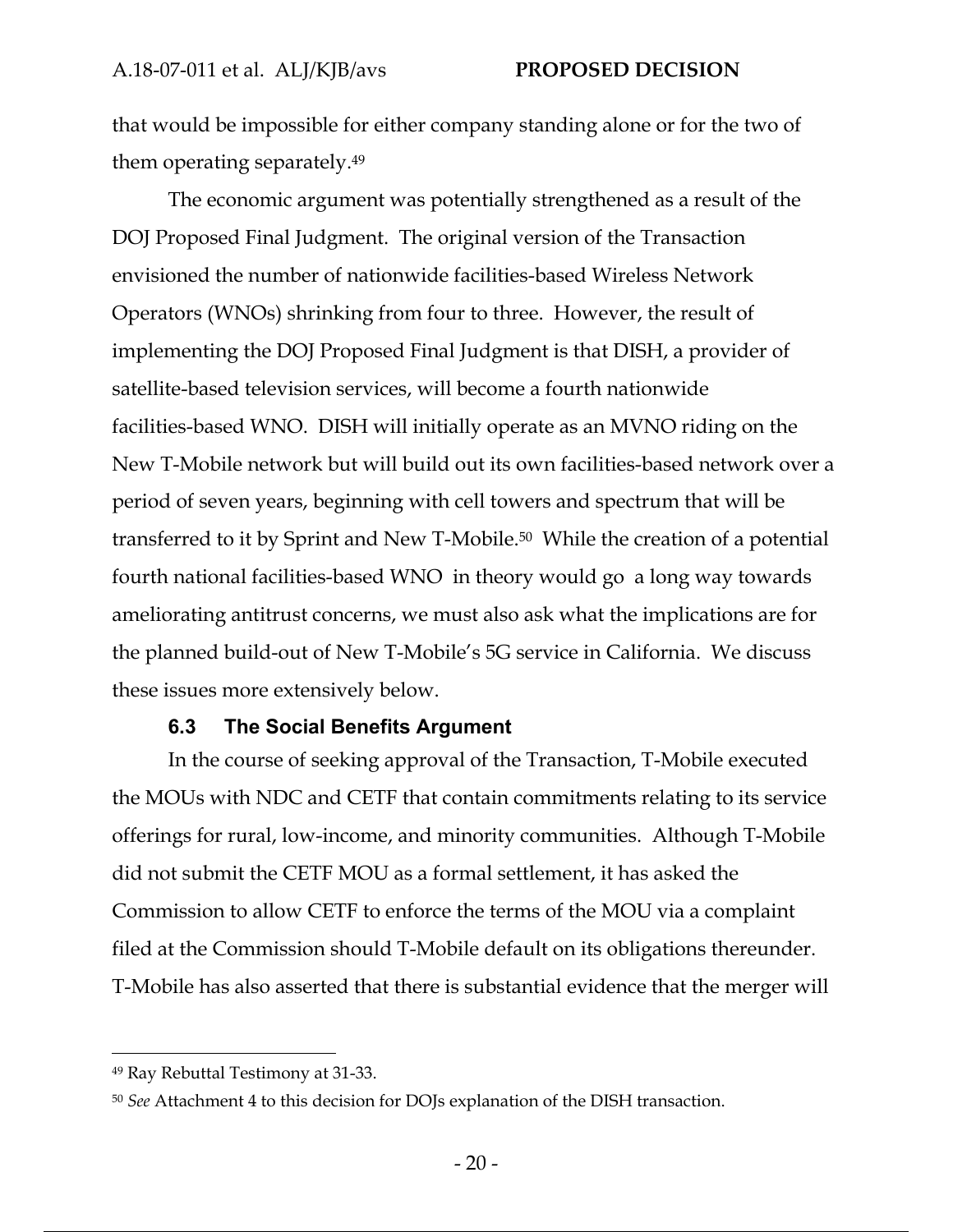have "overall positive effects on jobs" in California.<sup>51</sup> It has committed to open a new customer experience center in Kingsburg, CA that will create 1,000 new jobs and therefore benefit the Central Valley economy.52

As noted above, Joint Applicants made additional commitments in a letter to the FCC dated May 20, 2019 that are in addition to the California-specific commitments contained in the CETF MOU, and agreed to the additional conditions imposed on the Transaction by the DOJ Proposed Final Judgment. We discuss these commitments and conditions in turn, beginning with the commitments in the CETF MOU. Although the CETF MOU was neither denominated a settlement nor submitted to the Commission for approval, and other parties have not had the opportunity to comment on it, because the signatories agreed to Commission enforcement of its terms<sup>53</sup> as well as significant incentives for CETF to see that it is fully implemented, we will accord it weight in evaluating the overall desirability of the Transaction.

Major features of the CETF MOU are outlined below:

# **6.3.1 LifeLine**

- a. New T-Mobile will offer LifeLine indefinitely in California.54
- b. With respect to *rates, terms and conditions,* New T-Mobile will continue to offer LifeLine services (pursuant to both federal FCC LifeLine and state CPUC LifeLine programs)

<sup>51</sup> Joint Applicants' Post-hearing Opening Brief, April 26, 2019, at p. 88.

<sup>52</sup> *Id*. at pp. 86-87; fn.303.

<sup>&</sup>lt;sup>53</sup> This decision adopts certain features of the CETF MOU as conditions of approval and these are enforceable by the CPUC. CETF must look to the Superior Court for enforcement of the balance of the agreement, should that necessity arise.

<sup>54</sup> Hearing Tr. at 269:16-269:22, 281:6-281:10 (Sievert Cross). To provide assurance of its commitment, New T-Mobile guarantees the provision of LifeLine in California *through the end of 2024 at a minimum.* CETF MOU at 4. However, should there be material changes to the LifeLine Program at either the state or federal level with respect to eligibility criteria, mandatory service standards, or subsidy amounts, New T-Mobile reserves the right to seek appropriate relief from the CPUC after consultation with CPUC staff, consumer groups, and stakeholders.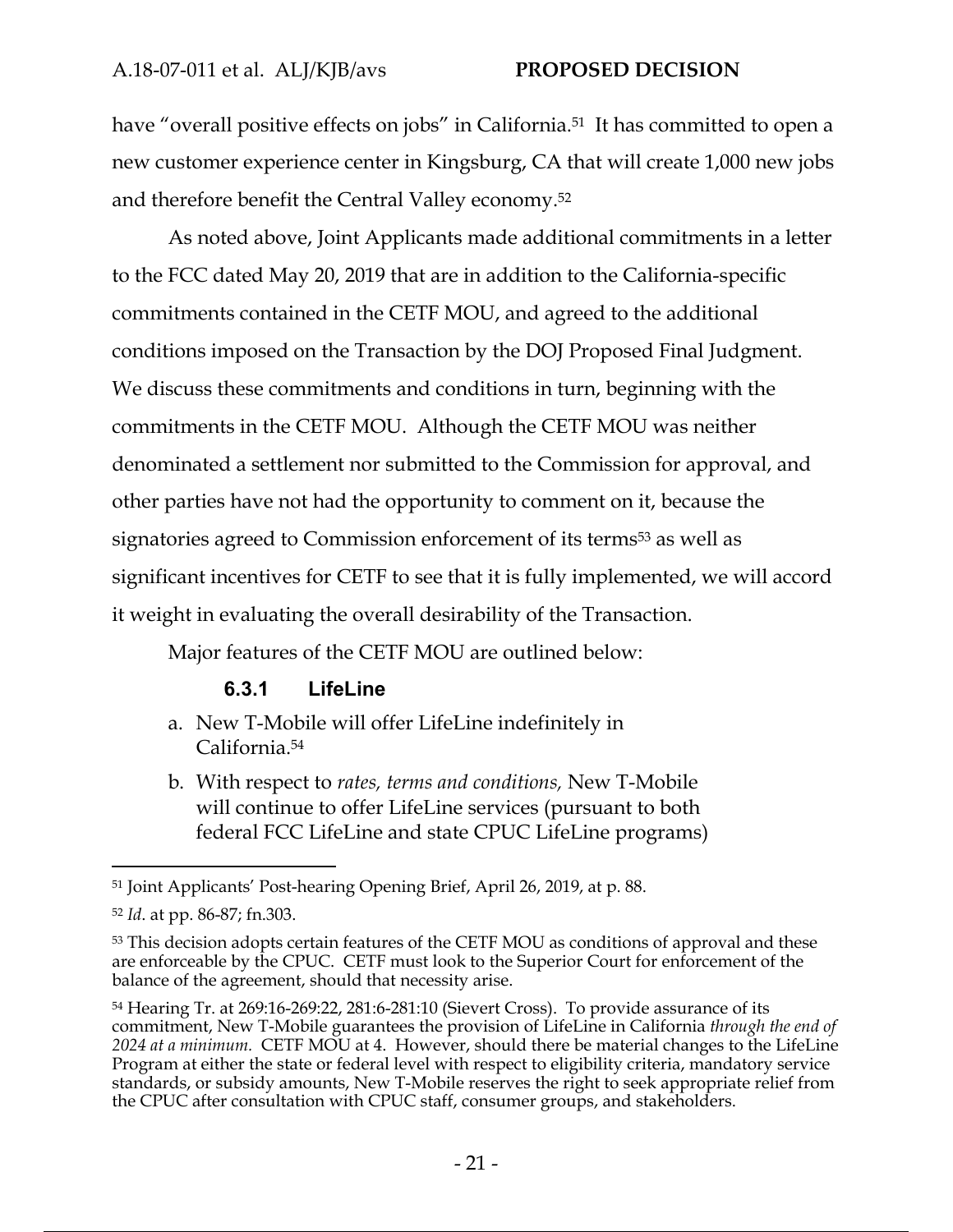indefinitely in California to both current and new LifeLine eligible customers *for free*, and at other terms and conditions no less favorable to eligible consumers than those offered under the Assurance Wireless brand as of the date of the close of the Transaction.55 With respect to *data offerings,* New T-Mobile will provide all new LifeLine customers a minimum of 3GB without the need to request the upgrade.56

c. New T-Mobile will strive to increase LifeLine adoption in California over five (5) years by enrolling at least 332,500 new low-income California households, consisting of (i) new Assurance LifeLine households (gross additions) approved by the LifeLine administrator, plus (ii) new low-income households so that New T-Mobile will be providing service to no fewer than 675,000 enrolled LifeLine/low-income households at the end of five (5) years.57 To achieve these adoptions New T-Mobile will prepare a strategic plan which will be submitted to the Commission within 180 days following the close of the Transaction.58 The strategic plan will generally describe the activities New T-Mobile will undertake to promote the LifeLine offers and enroll eligible California LifeLine and low-income customers, including but not limited to, community-based direct marketing and use of media.59 New T-Mobile will place an appropriate share of the promotion investment with community media to ensure sufficient information in-language and in-culture, which shall be monitored to measure results and to analyze cost-effectiveness in comparison to other promotion investments. Furthermore, the strategic plan will include a promotion investment schedule providing for a minimum of \$1 million per year for 5 years for a total of at least \$5 million dedicated to outreach and promotion of the

<sup>59</sup> *Ibid.*

<sup>55</sup> Sylla Dixon Rebuttal Testimony at 3:8-3:11.

<sup>56</sup> CETF MOPU at 4-5.

<sup>57</sup> CETF MOU at 5.

<sup>58</sup> CETF MOU at 6.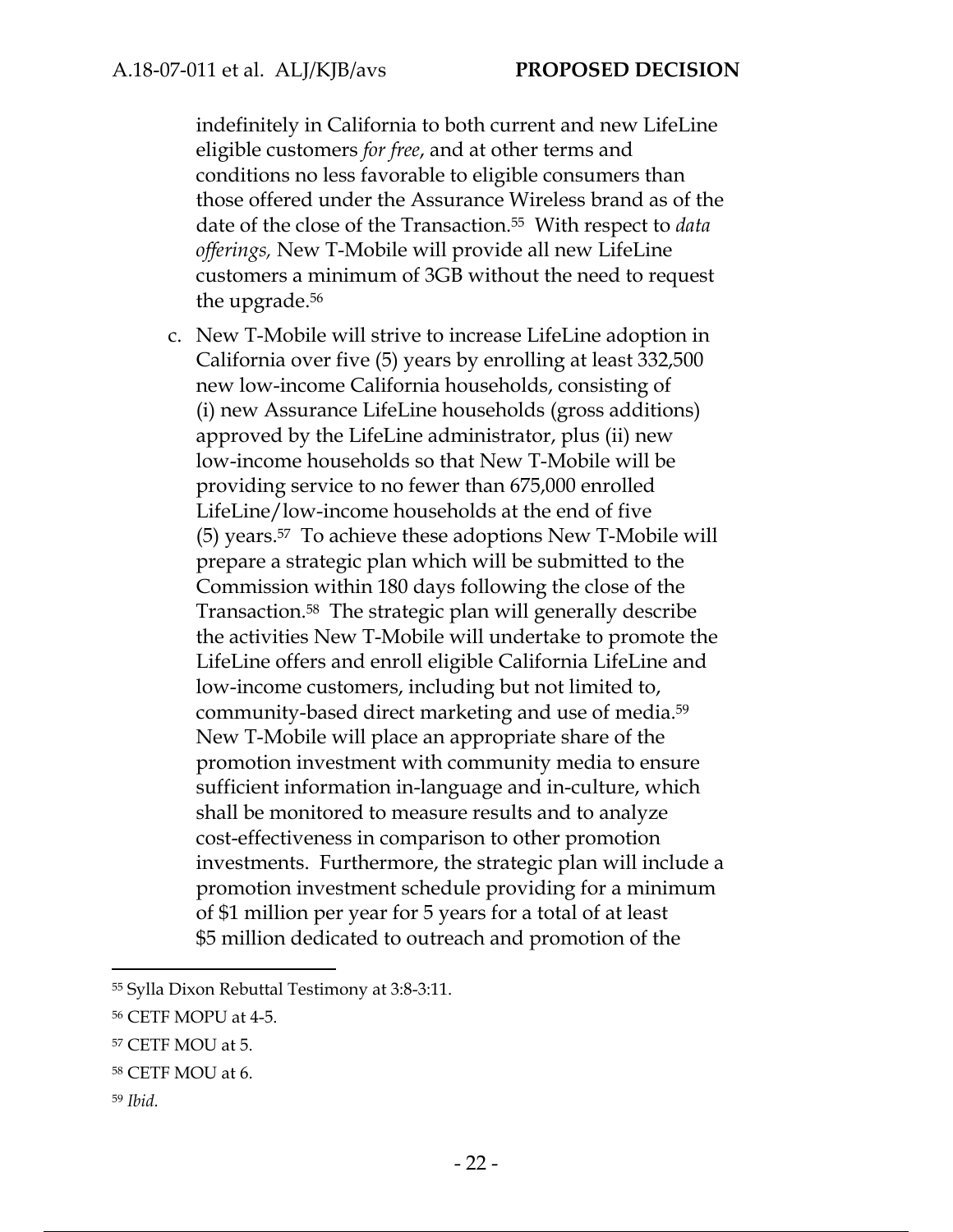LifeLine service and enrollment of new LifeLine and low-income customers.<sup>60</sup>

# **6.3.2 Digital Inclusion**

- a. New T-Mobile will provide up to \$1 million over 5 years for School Leadership Teams.
- b. New T-Mobile will provide \$7 million a year for 5 years, for a total of \$35 million to CETF to close the digital divide in California.61

# **6.3.3 Investment in Infrastructure**

a. New T-Mobile commits to spend \$7.8 billion to develop 5G technology in California over the next 6 years following closing of the Transaction (with the right to defer \$1.2 billion for a year).<sup>62</sup>

# **6.4 Major Features of the FCC Commitments**

Joint Applicants made four broad commitments to the FCC.

# **6.4.1 Commitment to build a "world-leading nationwide 5G network"**

Joint Applicants commit that within three years of the Merger's closing,

New T-Mobile will cover 75 percent of the country's population with mid-band spectrum and 97 percent of the country's population with low-band spectrum. Almost two-thirds of Americans will experience download speeds equal to or greater than 100 Mbps. Within six years of the Merger's closing, New T-Mobile will deploy a 5G network that will cover 99 percent of the population with low-band spectrum and 88 percent of the population with mid-band spectrum.

<sup>60</sup> *Ibid.*

<sup>61</sup> CETF MOU at 8. Of the \$35 million, CETF will dedicate (i) \$12.5 million to school districts and schools participating in the New T-Mobile School Based Programs (representing up to 25,000 students); (ii) \$4.5 million to community-based organizations to provide digital literacy training for up to 75,000 households; and (iii) \$5 million in CETF grants to county and city governments to implement digital inclusion policies and programs.

<sup>62</sup> CETF MOU at 9; Notice of Ex Parte Communication of Joint Applicants, February 24, 2020, Attachment 3, at 2. The Commission takes official notice of the contents of Joint Applicants' Ex Parte Notice that was filed and served on the parties in this proceeding.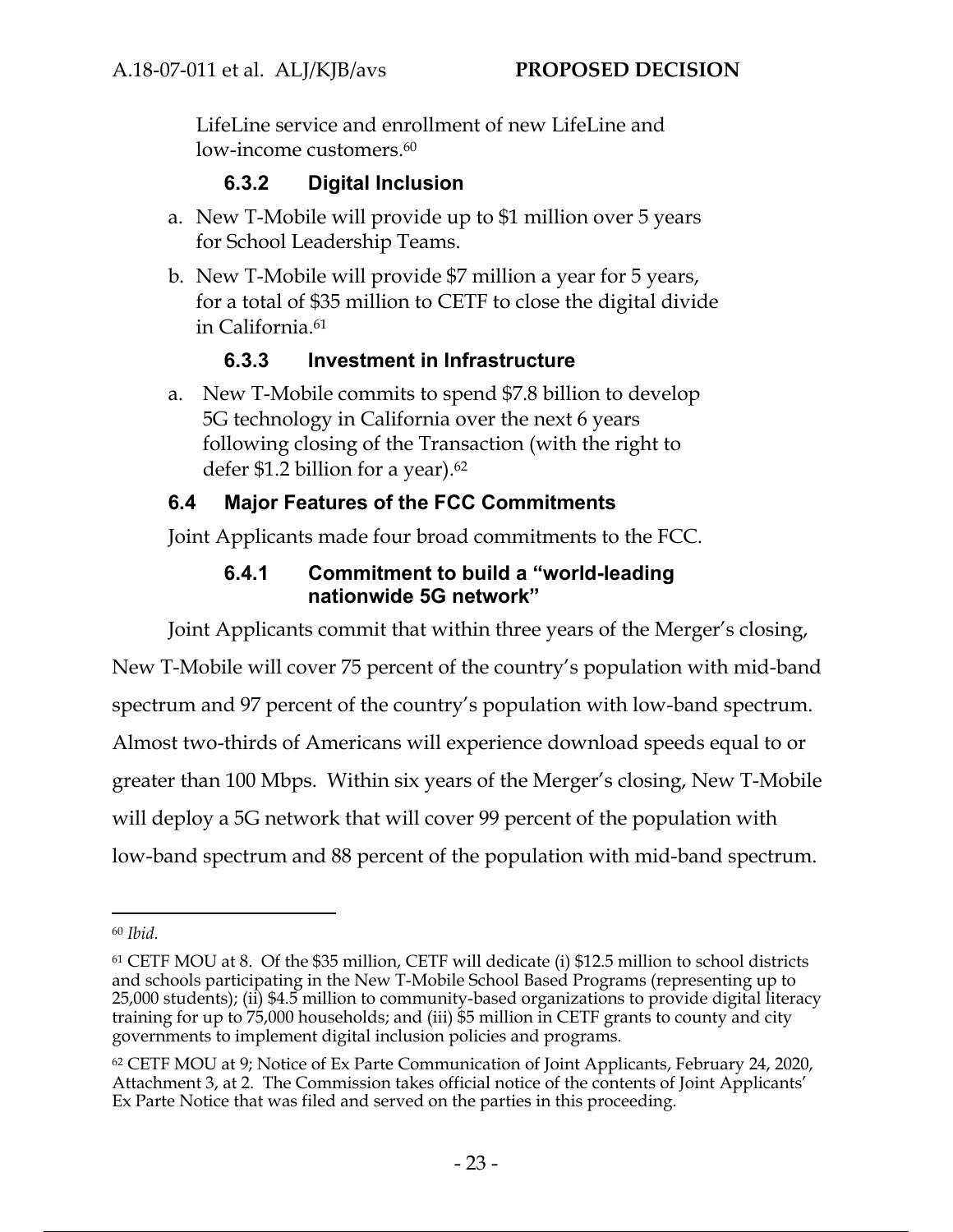Ninety-nine percent of the population will experience download speeds equal to or greater than 50 Mbps and 90 percent of the population will experience download speeds equal to or greater than 100 Mbps.

# **6.4.2 Commitment to Provide High-Speed 5G Services for Rural America**

Joint Applicants commit that within six years of the Merger's closing, New T-Mobile will deploy a 5G network with low-band coverage of at least 90 percent of the rural population and mid-band coverage of at least 66.7 percent of the rural population. Ninety percent of the rural population will experience download speeds equal to or greater than 50 Mbps and 66.7 percent of the rural population will experience download speeds equal to or greater than 100 Mbps.

# **6.4.3 Commitment for In-Home Broadband**

Joint Applicants commit that New T-Mobile will offer in-home broadband service with minimum speeds of 25 Mbps downlink and 3 Mbps uplink and average speeds above 100 Mbps downlink. This service will be priced below current prices charged by other providers for service with comparable speeds, have no extra charge for the router, no installation charge, and no contract. Within three years of the Merger's closing, New T-Mobile will market its in-home broadband service to 9.6 million eligible households, of which at least 2.6 million are rural households. Within six years of closing, New T-Mobile will market its in-home broadband service to at least 28 million eligible households, of which 5.6 million are rural households.

### **6.4.4 Commitment to Divest Boost Mobile**

Joint Applicants commit to sell Boost Mobile through a market process to a serious and credible buyer. As described in the next section of this opinion, if the Merger is approved, that buyer will be DISH and the terms of the sale will be as set out below.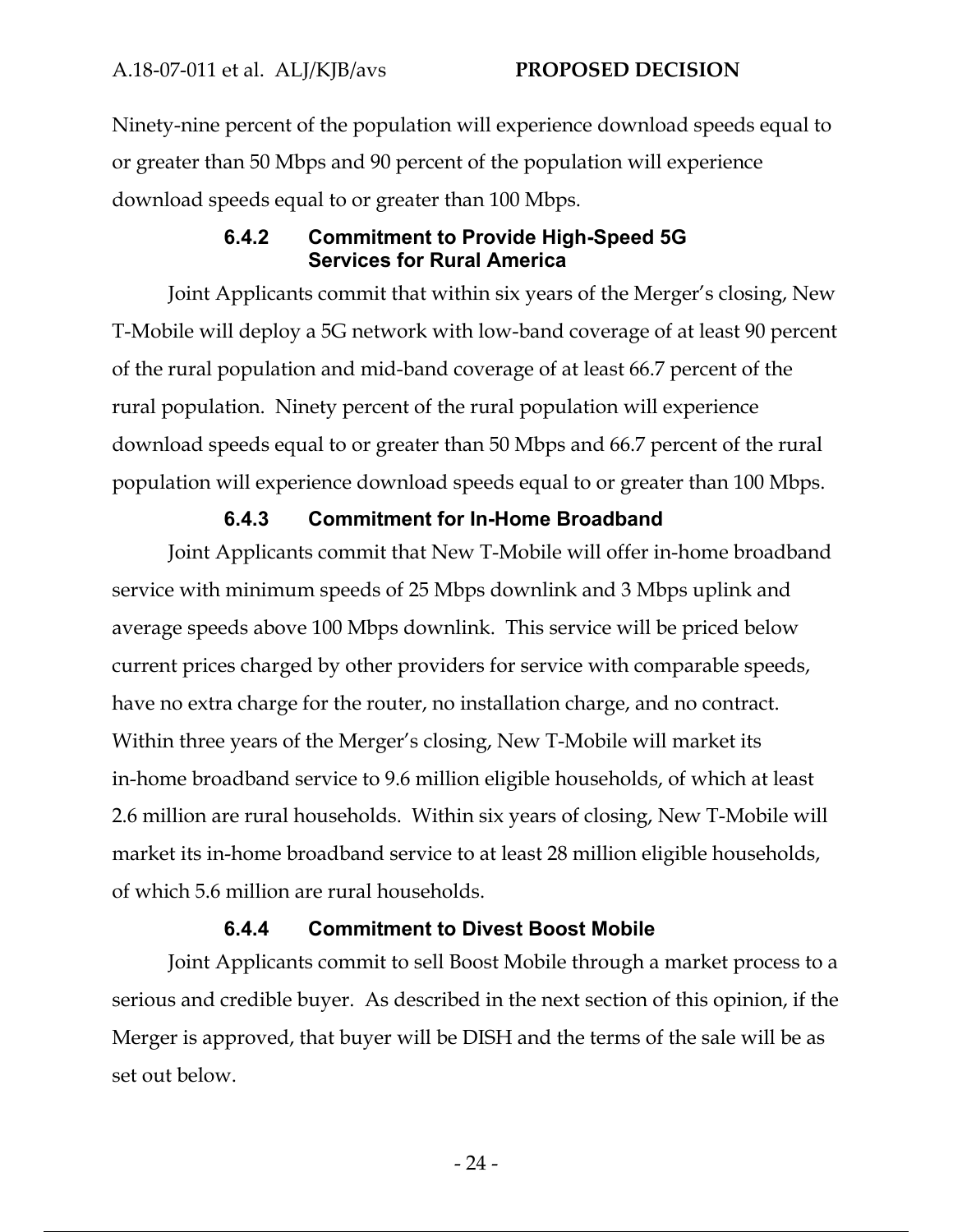A copy of the public version of the documents comprising the FCC Commitments is attached to this decision as Attachment 4.

# **6.5 Major Features of the DOJ Proposed Final Judgment**

# **6.5.1 Divestiture of Prepaid Businesses**

As part of extensive mandated divestitures, DISH will acquire Sprint's Boost, Virgin Mobile, and Sprint-branded prepaid businesses and millions of Boost and Virgin Mobile customers.63 (The divestures exclude the Assurance brand LifeLine business, and New T-Mobile will continue to provide LifeLine service under that brand.)<sup>64</sup>

# **6.5.2 Technical Support to DISH**

To facilitate DISH's emergence as a new competing provider, T-Mobile and Sprint have agreed to provide DISH extensive support to ensure a smooth and orderly transition.65

# **6.5.3 Employment Protection for Sprint Employees**

DISH has the right to offer jobs to Sprint's Prepaid Asset Personnel (consistent with employee rights and employment laws), and New T-Mobile is obligated to facilitate that hiring process and the transition of employees.<sup>66</sup>

# **6.5.4 Spectrum Purchase Agreement**

DISH has agreed to buy all of Sprint's 800n MHz spectrum licenses.67

<sup>63</sup> Ex. 1 at §§ II.L, IV.

<sup>64</sup> *See* Ex. 1 at § II.L.

<sup>65</sup> Ex. 1 at § IV.A.

<sup>66</sup> *Id.* at § IV.A.2.

<sup>67</sup> *Id.* at § IV.B.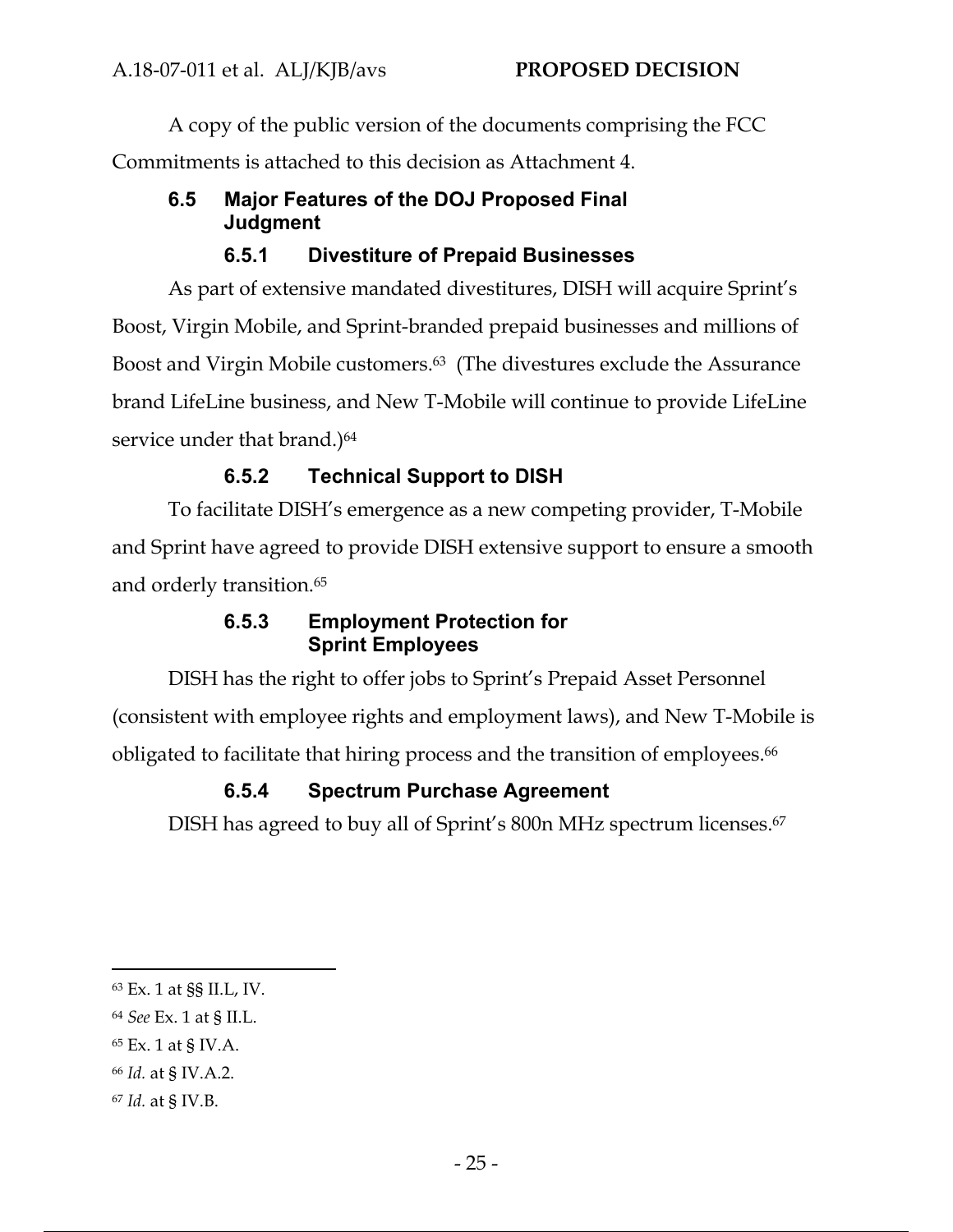# **6.5.5 DISH Purchase Options on Sprint and T-Mobile Property**

DISH will have the option to assume select cell sites and retail locations that are decommissioned by New T-Mobile for five years following the closing of the divestiture transaction, subject to any assignment restrictions, and New T-Mobile will make available to DISH at least 20,000 decommissioned T-Mobile USA and Sprint cell sites, and at least 400 retail stores.<sup>68</sup>

# **6.5.6 DISH Obligation to Offer Wireless Service**

DISH is obligated to use the divested assets to "offer retail mobile wireless services, including offering nationwide postpaid retail mobile wireless service" within one year of the sale of the prepaid assets.<sup>69</sup>

# **6.5.7 DISH Obligation to Deploy 5G Network**

DISH is also obligated to deploy a nationwide 5G broadband network and comply with various additional FCC requirements to utilize its extensive spectrum holdings, subject to specific deadlines and backed by penalties.<sup>70</sup>

# **6.5.8 T-Mobile Obligation to Offer MVNO Network Access to DISH**

Upon closing of the divestiture transaction, DISH and New T-Mobile will enter a 7-year MVNO agreement that allows DISH to sell retail wireless services under any DISH-owned brands using New T-Mobile's network. In addition, DISH will be entitled to transition the acquired Boost, Virgin Mobile, and Sprint-branded prepaid customers to New T-Mobile's network and activate new

<sup>68</sup> *Id.* at § IV.C-D.

<sup>69</sup> *Id.* at § IV.F.

<sup>70</sup> *Id.* at § VIII.A.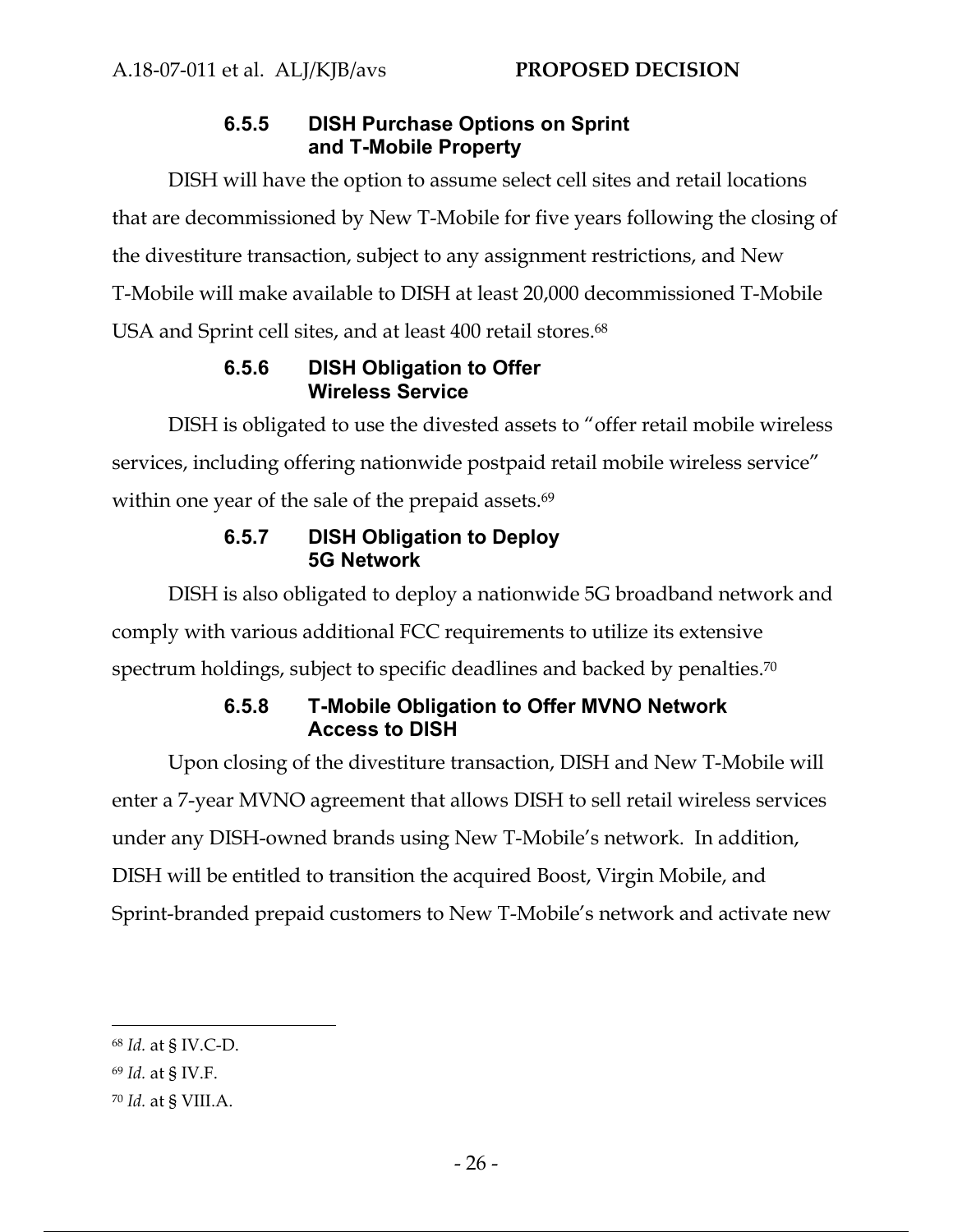customers on New T-Mobile's network.71 The terms of the DISH MVNO must be "commercially reasonable and ... acceptable to the [DOJ]."72

# **6.5.9 Transition Services Agreement**

New T-Mobile will offer standard commercial support arrangements to DISH via a Transition Services Agreement for up to 3 years following the close of the divestiture transaction. The transition services provided by New T-Mobile will result in the orderly transfer of prepaid customers to DISH and will also ensure the continued and seamless operation of the Boost Mobile, Virgin Mobile, and Sprint-branded prepaid businesses following transition to DISH's ownership. New T-Mobile must not unreasonably discriminate against any DISH subscribers and must not unreasonably refuse to allow devices used by DISH customers to access the New T-Mobile network.73

# **6.5.10 New T-Mobile Obligation to Honor Existing Agreements**

New T-Mobile must honor all existing T-Mobile and Sprint MVNO agreements and agree to certain extensions of such agreements.74

# **6.5.11 New T-Mobile Obligation to Support Existing Smartphones**

New T-Mobile must support eSIM technology on smartphones (to the extent technically feasible) and allow "unlocking" of mobile devices.75

- <sup>72</sup> *Id.* at § VI.A.
- <sup>73</sup> *Id.* at § VI.B.
- <sup>74</sup> *Id.* at § VII.
- <sup>75</sup> *Id.* at § VII.

<sup>71</sup> *Id.* at § IV.A, VI.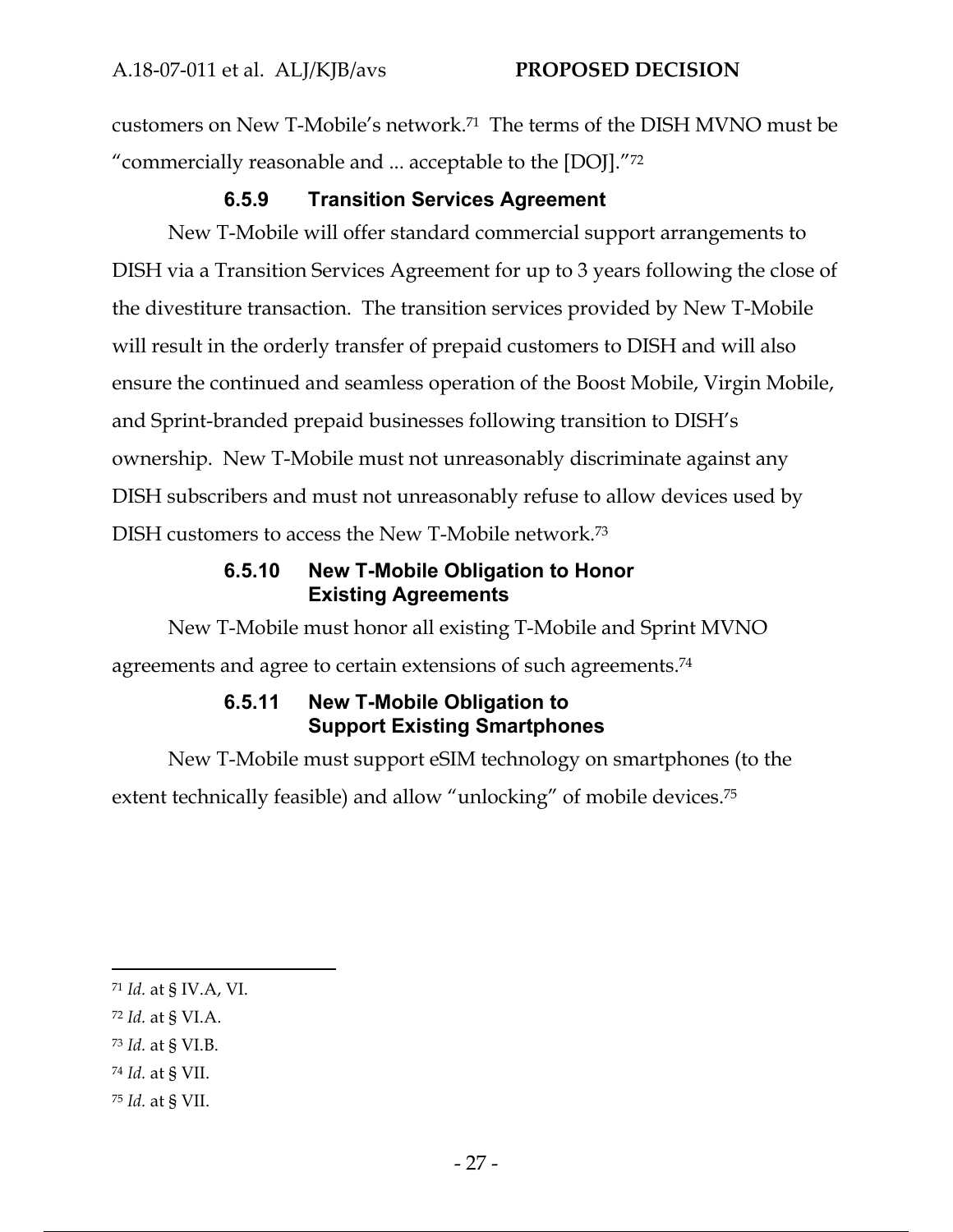# **6.5.12 New T-Mobile Consent to Monitoring Trustee**

A Monitoring Trustee will be appointed to ensure compliance with the terms of the Proposed Final Judgment.76

A copy of the public version of the Proposed Final Judgment is attached hereto as Attachment 4. On July 26, 2019, T-Mobile USA entered into an Asset Purchase Agreement with Sprint Corporation and DISH that implements many of the terms of the Proposed Final Judgment. The terms of the Asset Purchase Agreement are described in greater detail in a Form 8-K T-Mobile USA filed with the Securities and Exchange Commission on July 26, 2019.

### **6.6 Summary of the MOU with the National Diversity Coalition**

The NDC MOU contains a broad array of commitments, some of a general nature, regarding Corporate Governance (including efforts to achieve and maintain a diverse board of directors), Workforce Recruitment and Retention, Diverse Procurement, Access to Wireless Service for Low Income Consumers, and Philanthropy and Community Investment.

# **7. Arguments Against the Transaction**

# **7.1 The Technical Argument**

Applicants' experts testified that the effect of the Merger is technically multiplicative; that is, the merged company will be able to provide greater coverage and more reliable service than the two companies could provide if they remained separate.<sup>77</sup> While Intervenors do not directly contest this argument, they dismiss it as providing a benefit that is not Merger-specific, meaning that in the opinion of Intervenors, the Merger is not needed to ensure rapid deployment

<sup>76</sup> *Id.* at § XII.

<sup>77</sup> See Joint Applicants' Post-hearing Brief at 21-24.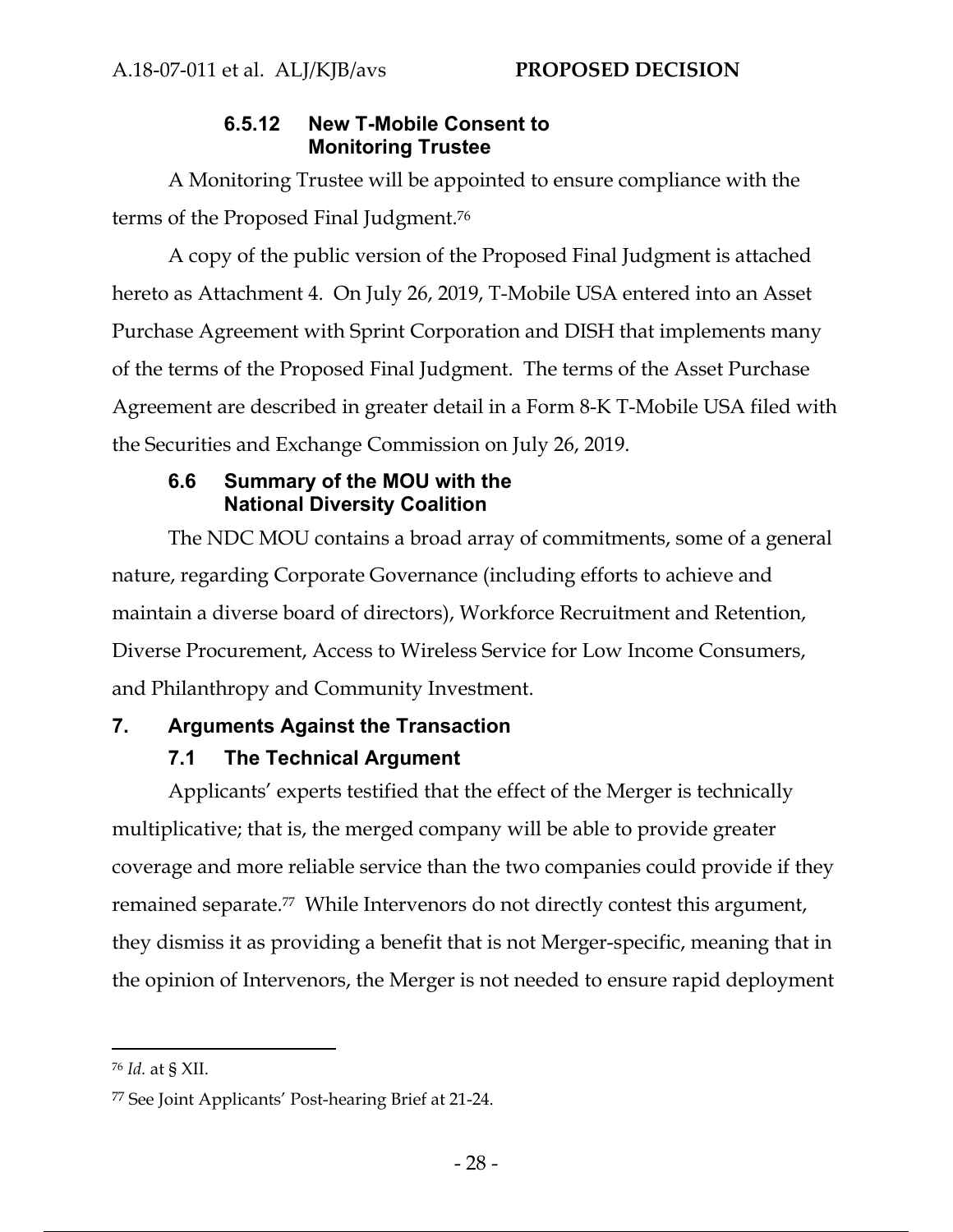of 5G technology.78 Intervenors point to statements by Sprint management to the effect that Sprint is rolling out a 5G platform on its own.79 Thus, Intervenors argue, even if the Merger makes deployment of 5G technology marginally more efficient, the Merger is not necessary for the full benefits of 5G technology to be realized. In that regard, we take official notice of recent national advertising by T-Mobile claiming that its nationwide 5G network is already operational in some areas.80

### **7.2 The Economic Argument**

Intervenors criticize the Merger simulations Joint Applicants' experts prepared, pointing out that both on a national level and in many major wireless markets, the principal effect of the Merger would be to concentrate the market to the point that it has an HHI value81 above 2,500, which makes it presumptively anti-competitive.82 Intervenors can also point to the DOJ Settlement for support, noting that the effect of the Settlement would retain a national market with four facilities-based mobile network operators MNOs, each of whom will offer 5G services, the same number of national facilities-based MNOs that will exist if the Merger is denied, but with one major negative difference: the revised Transaction approved in the DOJ Proposed Final Judgment results in three

<sup>78</sup> Opening Brief of the Public Advocates Office at 37 and 41.

<sup>79</sup> Id. at 38, citing Joint Applicants Ex. 3, Testimony of Neville Ray (Ray) at 7.

<sup>80</sup> https://www.t-mobile.com/coverage/5g-coverage-map.

<sup>81</sup> The Herfindahl-Hirschman Index (HHI) is a commonly accepted measure of market concentration. It is calculated by squaring the market share of each firm competing in a market and then summing the resulting numbers. It can range from close to zero to 10,000. The DOJ uses the HHI to evaluate the competitive impact of potential Mergers. By way of illustration, a market with 10 participants each of whom has a  $10\%$  share has an HHI of 1,000 (10 squared = 100; 100 x 10 + 1,000) while the same market with four participants, each of whom has a 25 percent share has an HHI of 2,500 (25 squared = 625; 625  $\times$  4 = 2,500).

<sup>82</sup> Opening Brief of the Utility Reform Network at 7, citing Pub. Adv. Exh. 2 (Selwyn) at 19:19-21.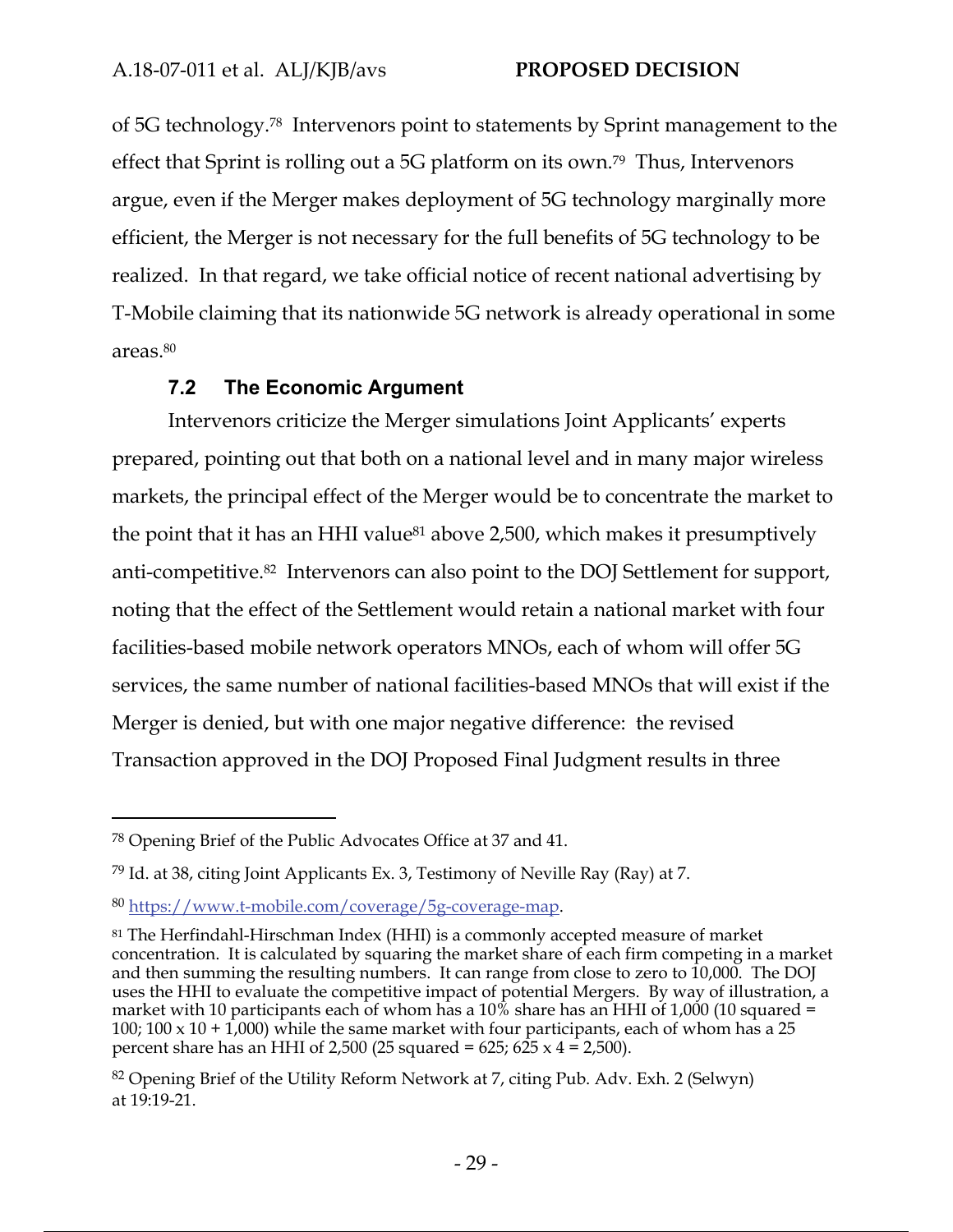existing facilities-based national wireless carriers (AT&T, Verizon, and New T-Mobile) plus one such potential carrier (DISH) replacing four existing national existing facilities-based wireless carriers: AT&T, Verizon, T-Mobile, and Sprint.

Intervenors also reference historical data and long-standing economic theory to demonstrate that a movement from four providers to three has resulted in price increases, decreased innovation, and reduced consumer choice. 83 They argue that a similar outcome is likely in a market consisting of three strong existing participants and one weak new entrant. Such a market is likely to experience collusion through signaling that would render explicit agreements not to compete unnecessary. While Joint Applicants' experts argue that New T-Mobile will have to compete for postpaid, wholesale and enterprise customers in order to justify the price paid for Sprint, it is possible that AT&T, Verizon, and New T-Mobile might abandon the prepaid market to DISH in return for which DISH might abandon the postpaid market to its three larger competitors. The result would be a prepaid monopoly and a postpaid cartel, both of which would be undesirable consequences of the Merger.

### **7.3 The Social Benefit Argument**

As described above, New T-Mobile has made a multitude of commitments to CETF and the FCC designed to ensure access to emerging telecommunications technology to underserved communities both urban and rural. In addition, the DOJ has imposed conditions on the Merger to ensure that the post-Merger telecommunications landscape will be competitive. New T-Mobile has also agreed to allow the Commission to enforce the promises made in the CETF

<sup>83</sup> *Id*. at 9-12.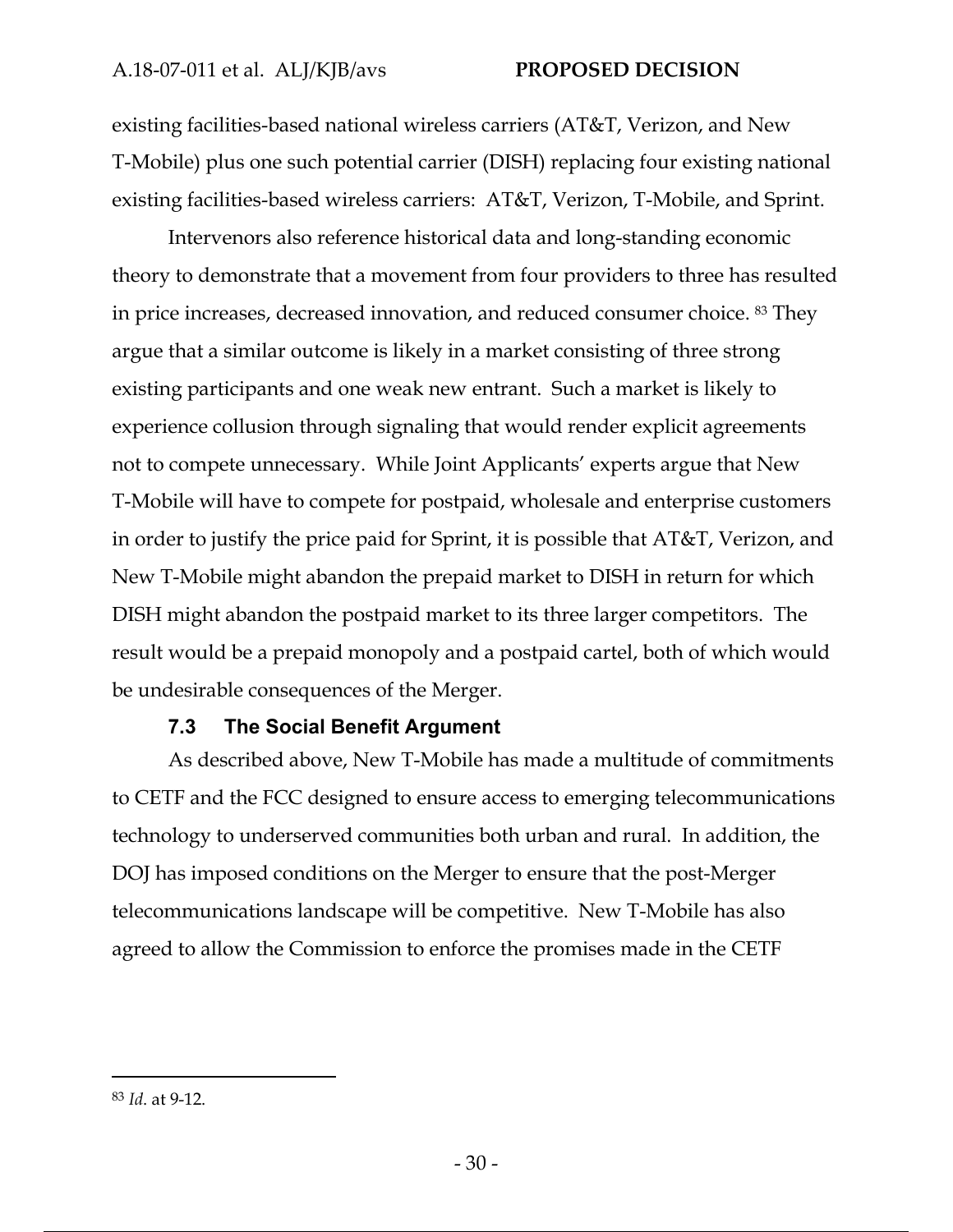MOU, should we choose to do so.<sup>84</sup> If the Merger is not approved, then all the above benefits disappear.

Nonetheless, Joint Protesters argue that those benefits are outweighed by the harm that will result from the disappearance of Sprint and its potential replacement by DISH.85 In almost every respect, Sprint is a more robust competitor today than DISH will be if the Merger is approved. Sprint has already invested heavily in network facilities. It is an experienced provider of telecommunications services. It is staffed by experienced employees. It has announced plans to roll out its own 5G service. Joint Protesters assert that it is unlikely DISH, a satellite company with no experience in the wireless market, could possibly compete as effectively as Sprint for a very long time, and possibly never.86

### **8. Discussion**

### **8.1 Standard of Review; Application of Specific Provisions of Section 854**

The standard of review that we apply generally is "in the public interest". This standard requires us to find that, taking all factors into consideration, there is a net public benefit to the proposed transaction.

The "net benefit" requirement we apply to large mergers finds statutory expression in Public Utilities Code Sections 854(b) and (c). Pursuant to Section 854(b), before authorizing a merger, the Commission shall find that the proposed transaction does all the following:

<sup>&</sup>lt;sup>84</sup> Joint Motion of Joint Applicants and the California Emerging Technology Fund to Modify Position at 3-4.

<sup>85</sup> Opening Brief of TURN at 13 and 35; Opening Brief of the Public Advocates Office at 34 and 52 (even with suggested mitigation measures risks outweigh the benefits).

<sup>86</sup> Supplemental Brief of Joint Consumers at 6-12.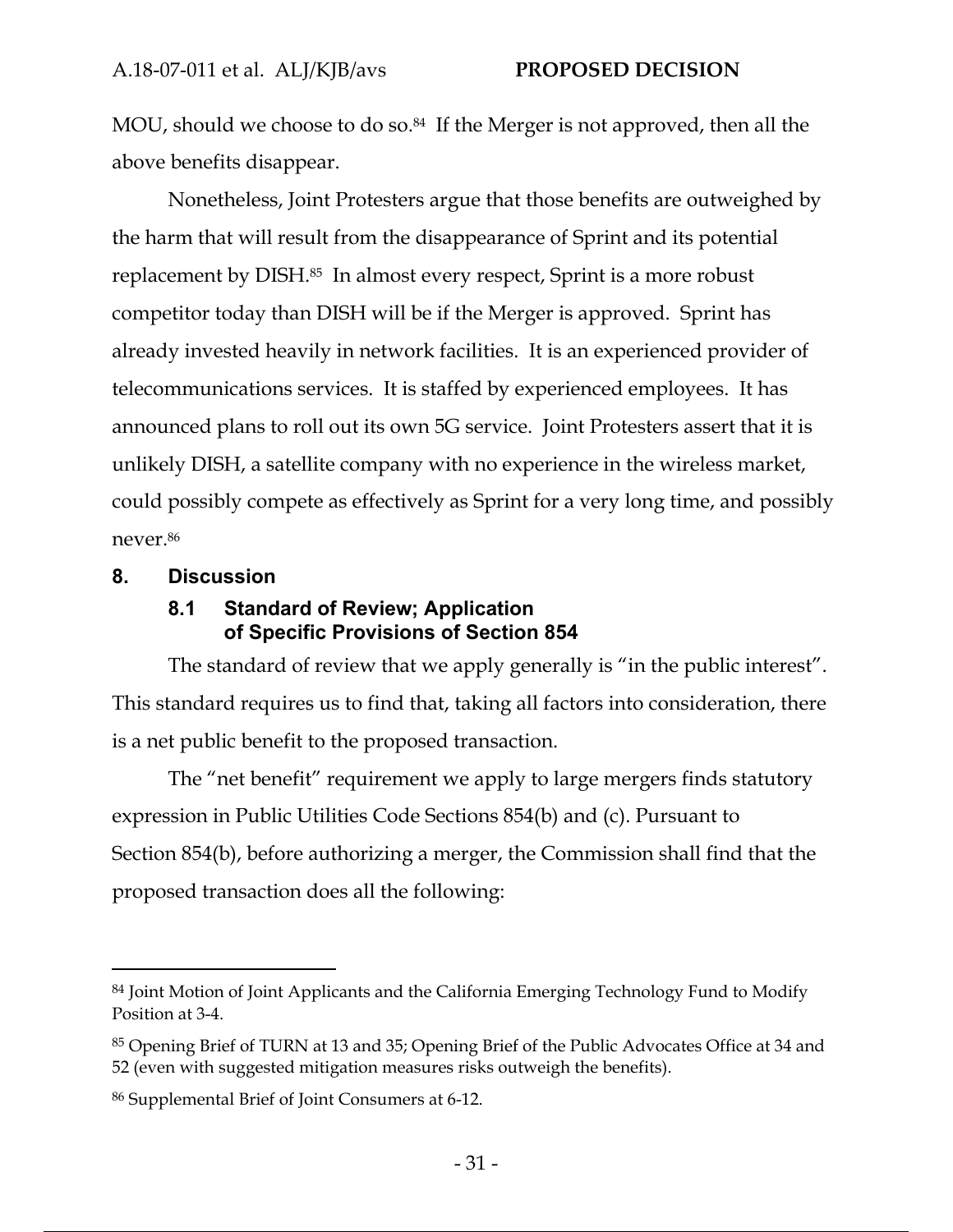- (1) Provides short-term and long-term economic benefits to ratepayers.
- (2) Equitably allocates, where the commission has ratemaking authority, the total short-term and long-term forecasted economic benefits, as determined by the commission, of the proposed merger, acquisition, or control, between shareholders and ratepayers. Ratepayers shall receive not less than 50 percent of those benefits.
- (3) Not adversely affect competition. In making this finding, the commission shall request an advisory opinion from the Attorney General regarding whether competition will be adversely affected and what mitigation measures could be adopted to avoid this result.

As the Commission does not have ratemaking authority over wireless

carriers, Section 854(b)(2) is not applicable here.

Public Utilities Code Section 854(c) designates criteria that the Commission

should review, before authorizing a merger, in order to find that "on balance . . .

[the proposed transaction] is in the public interest." The criteria are as follows:

- (1) Maintain or improve the financial condition of the resulting public utility doing business in the state.
- (2) Maintain or improve the quality of service to public utility ratepayers in the state.
- (3) Maintain or improve the quality of management of the resulting public utility doing business in the state.
- (4) Be fair and reasonable to affected public utility employees, including both union and nonunion employees.
- (5) Be fair and reasonable to the majority of all affected public utility shareholders.
- (6) Be beneficial on an overall basis to state and local economies, and to the communities in the area served by the resulting public utility.
- (7) Preserve the jurisdiction of the commission and the capacity of the commission to effectively regulate and audit public utility operations in the state.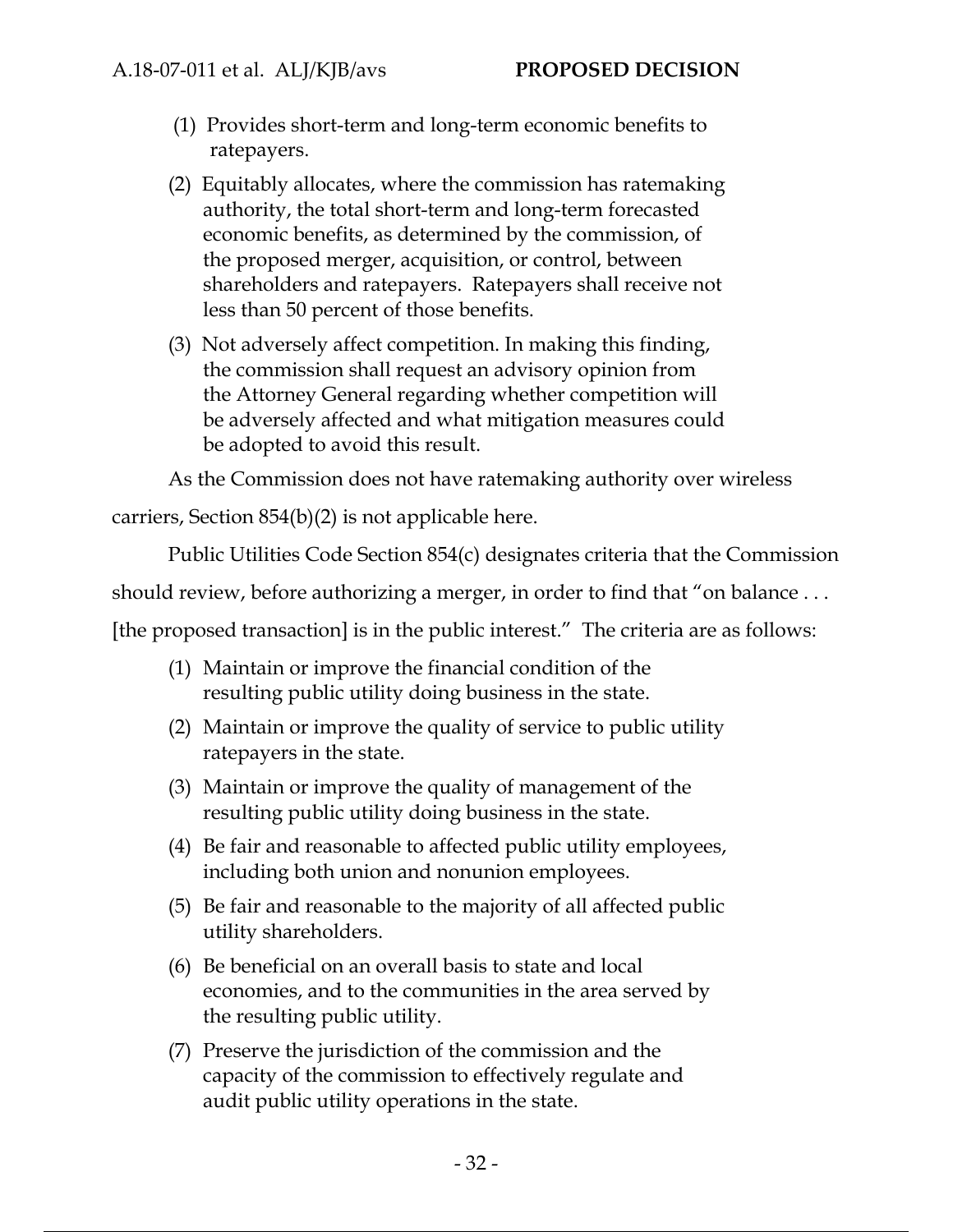(8) Provide mitigation measures to prevent significant adverse consequences which may result

"Section  $854(c)$  does not require us to make an affirmative finding regarding each of its sub-sections; rather it requires us to find, on balance, that the Transaction, as measured by the specific criteria enumerated in the sub-sections, is in the public interest."87 Elaborating on this, the Amended Scoping Memo asks the questions: "[W]ould the benefits of the merger likely exceed any detrimental effects of the merger?" and "[S]hould the Commission consider conditions or mitigation measures to prevent significant adverse consequences which may result from the merger?"88

### **8.2 Weighing Costs and Benefits**

Applicants are aware of the task facing them and for that reason have entered into multiple agreements aimed at demonstrating a net benefit to the public. In attempting to determine if they succeeded at this task, we are guided by the above list of specific factors associated with transfers of ownership under Section 854.

During the pendency of this action before this Commission, the Transaction has been reviewed and approved (subject to the conditions enumerated above) by both the FCC and the DOJ. The DOJ in particular has examined the anti-competitive effects of eliminating one of the four national wireless carriers and has sought to mitigate the potential harms caused by a reduction from four to three such carriers by making its approval of the Transaction conditional upon T-Mobile and Sprint assisting in the creation of a

<sup>87</sup> D.16-05-007 at 65. However, Section 854(b)(1) does require a finding of economic benefits to ratepayers.

<sup>88</sup> The Commission also included these questions in the scope of the proceeding investigating a previously proposed merger of AT&T Inc. and T-Mobile USA, Inc. Investigation 11-06-009 (6/15/2011), at 15.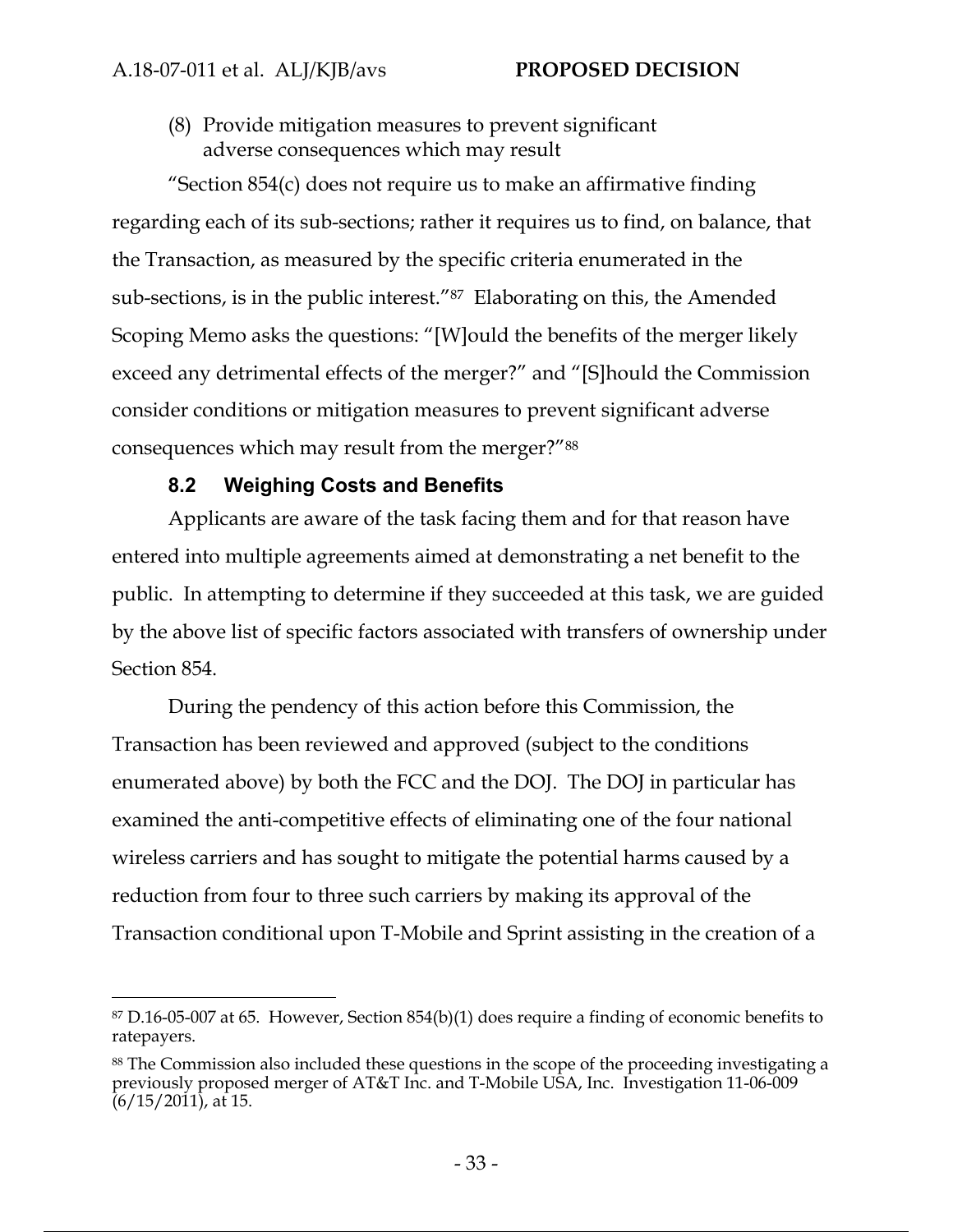new fourth national carrier, DISH. While there may be questions about whether the effort to create a fourth carrier will succeed, it is now difficult to argue, as Joint Protestors did prior to the release of the Proposed Final Judgment, that the Merger is presumptively anti-competitive because it reduces the number of national wireless carriers from four to three. We accept the conclusion of the DOJ that creating a fourth national carrier will over time offset, at the national level, the loss of competition resulting from T-Mobile's purchase of Sprint. In reaching this conclusion, we note that it accords with the February 11, 2020 decision of the federal district court in the Southern District of New York finding in favor of defendant wireless companies in the anti-trust action brought by a consortium of states.

However, we must also carefully evaluate the proposed transaction with an eye to its specific impacts in California. The district court noted that the wireless communication industry is extremely complex and dynamic.<sup>89</sup> This limits the usefulness of traditional economic models and makes it very difficult to accurately predict results of the proposed merger.<sup>90</sup> Post-Merger, New T-Mobile might continue its pattern of aggressive competition but, as its own witness admitted on the stand, in a world where for years to come--and perhaps forever--there are only two other national competitors, it could be tempted to collude with Verizon and  $AT&T.91$  It would be neither surprising nor novel if these three companies preferred the soft bed of cooperation to the stony bench of competition. Second, however weak Sprint might be relative to the other three companies, it is a far stronger competitor than DISH. Sprint already owns

<sup>89</sup> Slip Op. at 149-155.

<sup>90</sup> *Id.*

<sup>&</sup>lt;sup>91</sup> Transcript Vol 7, at 794-5 (Bresnahan).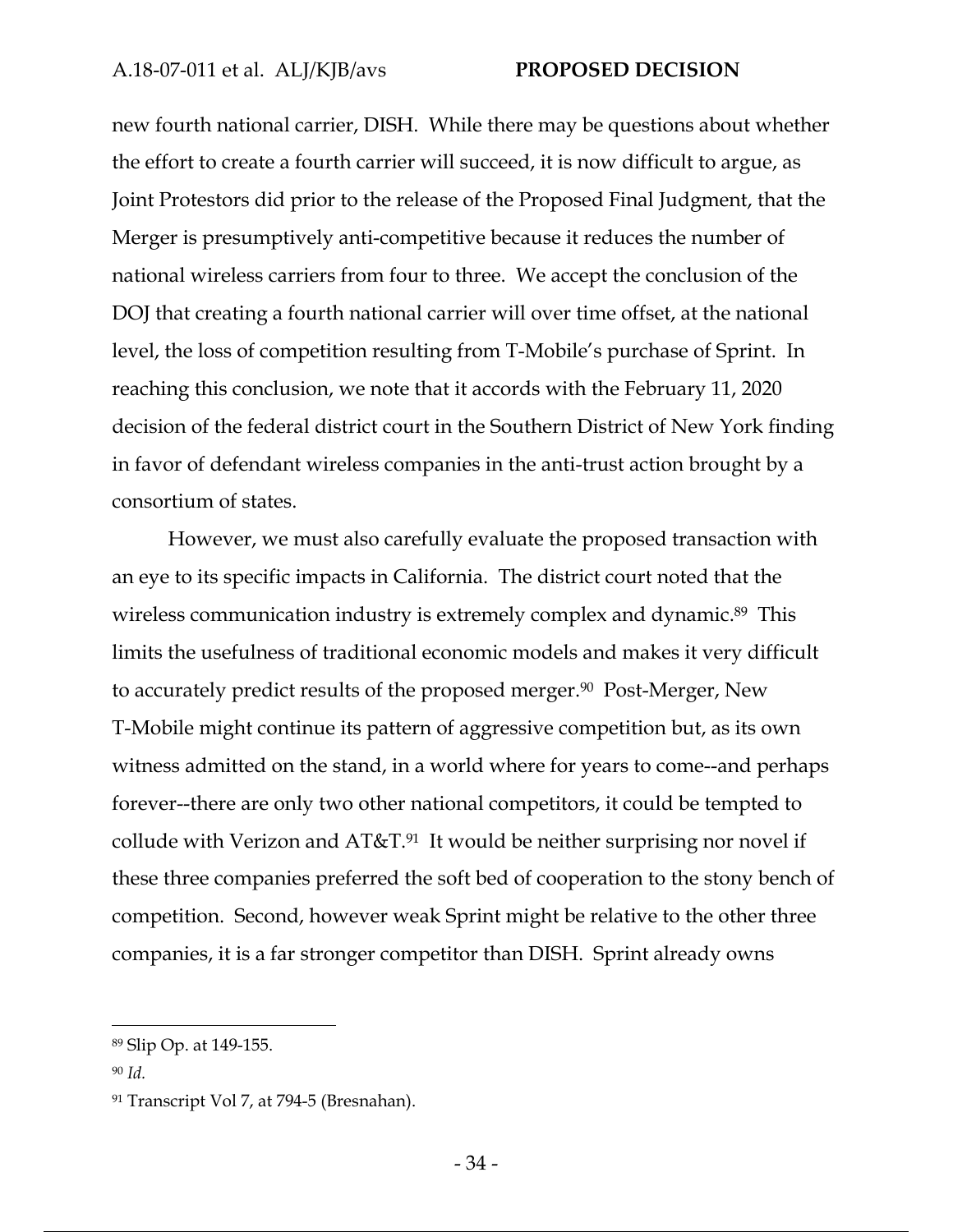#### A.18‐07‐011 et al. ALJ/KJB/avs **PROPOSED DECISION**

substantial spectrum and a nationwide network of towers, radios, etc. While DISH owns considerable amounts of spectrum, it has none of the other assets necessary to operate as a national wireless carrier, including especially a trained and experienced workforce. After the Merger closes, DISH will have to undertake massive spending in order to create a network capable of competing with AT&T and Verizon. It will be years before DISH can become a true national competitor of the three other companies.

We are left with a dilemma. Three units of the federal government have approved the proposed Merger, albeit with substantial conditions imposed on the merging parties. On the other hand, we have serious reservations about the competitive effects of the Merger here in California, particularly in regional markets where T-Mobile is already a dominant competitor, and we are concerned that the conditions the FCC and the DOJ previously imposed on the Merger may be insufficient to ensure robust post-Merger competition in California or to close the existing "digital divide" between those Californians with access to the most modern wireless technology and those without it.

At the state level, the analysis of competitive effects is necessarily more granular than at the national level. As shown in detail in the AG Opinion, the market presence and market power of T-Mobile and Sprint vary greatly across California:

"New T-Mobile would dominate many California markets, including a combined market share of 57% in the Los Angeles CMA--the second largest CMA in the United State by number of subscribers—and a combined market share of 63% in the California 7—Imperial CMA. New T-Mobile will exceed the 30% threshold in 18 California CMAs."92 Accordingly, the Attorney General

<sup>92</sup> AG Opinion, at 11.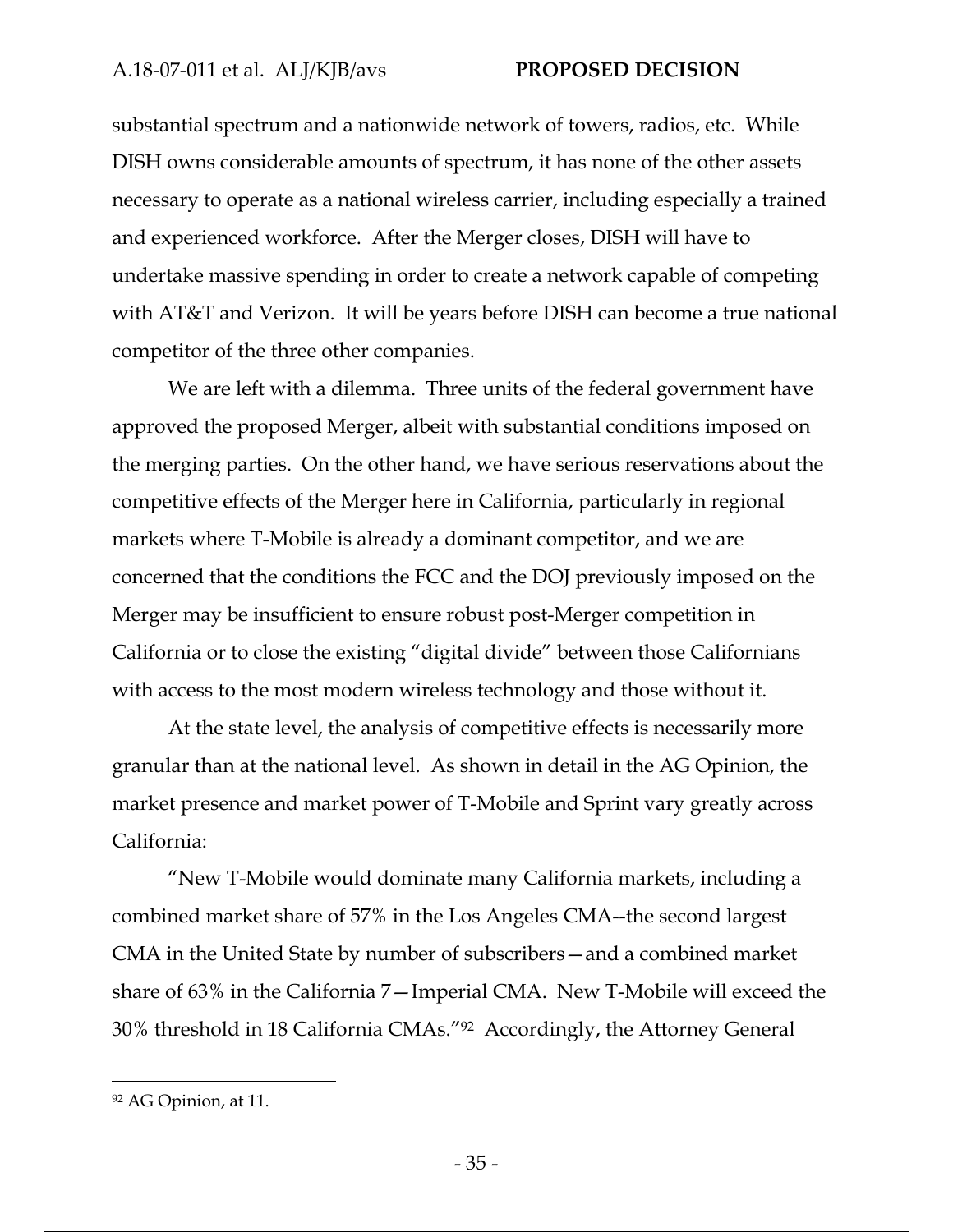concluded that the proposed merger of T-Mobile and Sprint is likely to have significant anticompetitive effects in California unless conditions are imposed.<sup>93</sup>

Somewhat offsetting the concerns that are raised by the market consolidation resulting from Sprint's exit from markets where it has a significant presence is that prices and service offerings for national carriers are for the most part set on a national basis and advertised on national media. This practice limits the extent to which dominant carriers in any specific market could leverage their dominance by initiating local promotions that differ radically from nationally advertised promotions. On the other hand, all wireless carriers offer promotions keyed to local market conditions and use their presence in local markets as a promotional tool. The dominant position that New T-Mobile will occupy in the Los Angeles CMA, for example, will almost certainly make it economically attractive to develop local promotional materials that reflect that dominance, even if those local promotions are at odds with the national promotions put forth by New T-Mobile.

As an offset to these concerns, we accord weight to T-Mobile's argument that the Transaction only makes economic sense if New T-Mobile uses the assets acquired from Sprint to aggressively pursue enlarging its customer base. Unless New T-Mobile uses its expanded spectrum and enlarged footprint to offer customers better service and/or lower prices than Verizon or AT&T, its purchase of Sprint will be pointless. As T-Mobile witness Sievert succinctly put it, "The massive new capacity made possible by the Transaction is only profitable to New T-Mobile if it can sell it."94 We note that the district court reached a similar conclusion, finding that "the New T-Mobile would likely make use of [its

<sup>93</sup> AG Opinion, at 33.

<sup>94</sup> Sievert Rebuttal Testimony at 22.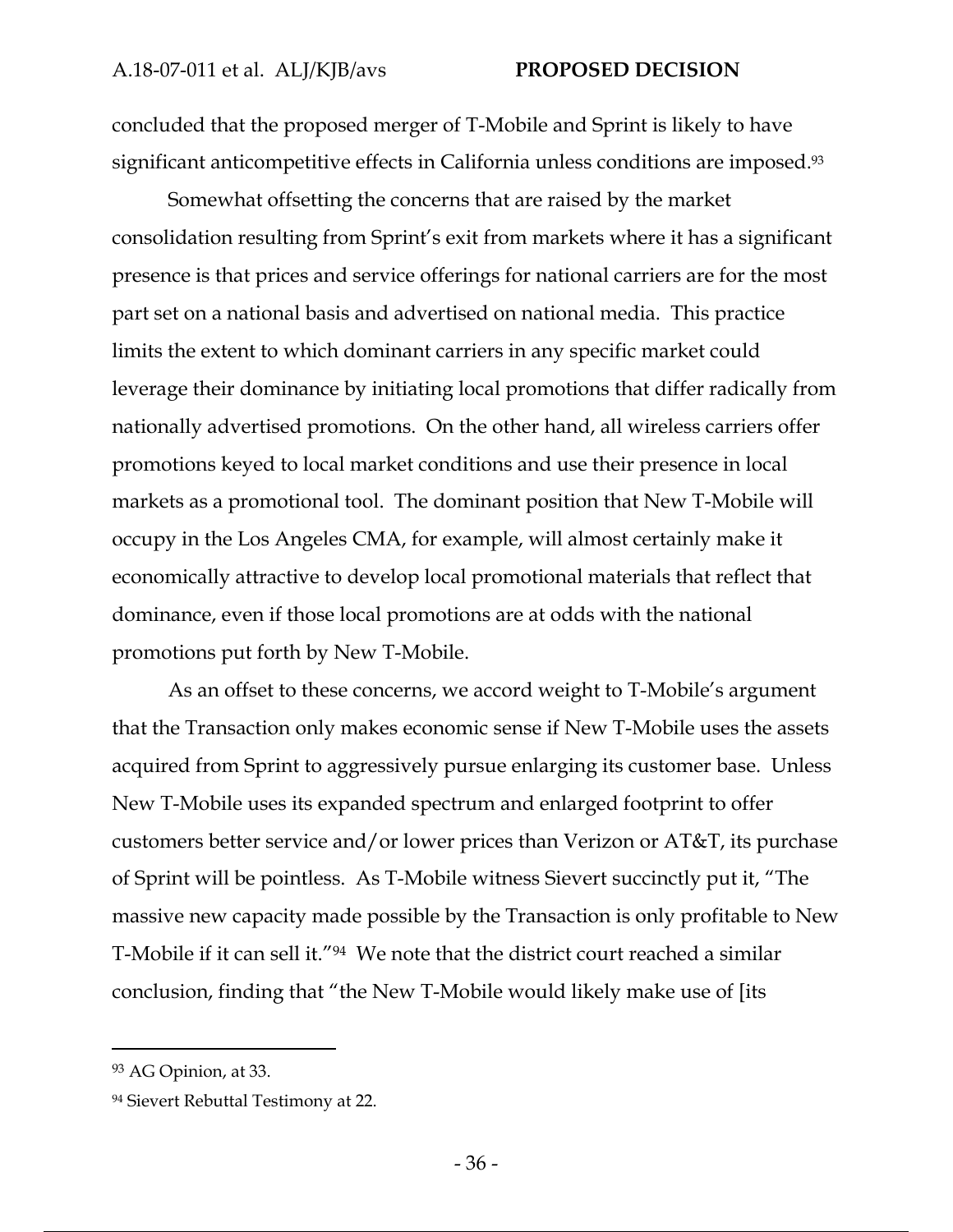#### A.18‐07‐011 et al. ALJ/KJB/avs **PROPOSED DECISION**

increased capacity] by cutting prices to take market share from its biggest competitors," and that "it would be counter-productive, even self-defeating for New T-Mobile soon after the merger to fail to invest, innovate, and improve network speed, capacity and quality….and ultimately to lower prices."95 Like the district court, we take note of T-Mobile's history of aggressive competition and market capture at the expense of Verizon and AT&T.

Moreover, we find that, without the merger, there is substantial uncertainty whether, Sprint could continue to play an effective role as a fourth nationwide competitor. We note that the district court found that Sprint is a weakened competitor that "does not have a sustainable long-term competitive strategy and will in fact cease to be a truly national MVO."96

Of equal concern to this Commission as the market effects of the Transaction are its implications for such programs as LifeLine and the Commission's efforts to bridge the so-called "digital divide." T-Mobile and its subsidiaries have chosen not to participate at all in the LifeLine program in California. T-Mobile's commitments to the FCC regarding rural coverage and in-home broadband are welcome steps toward addressing these issues. They are also the subject matter of the MOU between T-Mobile and CETF. In addition, T-Mobile testified that New T-Mobile will continue offering LifeLine in California indefinitely to both Sprint's existing LifeLine customers and to new customers. This, along with the FCC commitments, and the CETF and NDC MOUs, taken together establish a framework for ensuring that the Transaction will significantly benefit those Californians most in need of reliable, affordable access to modern telecommunications technology. New T-Mobile's

<sup>95</sup> Slip Op. at 137, 162.

<sup>96</sup> Slip Op. at 100, 102.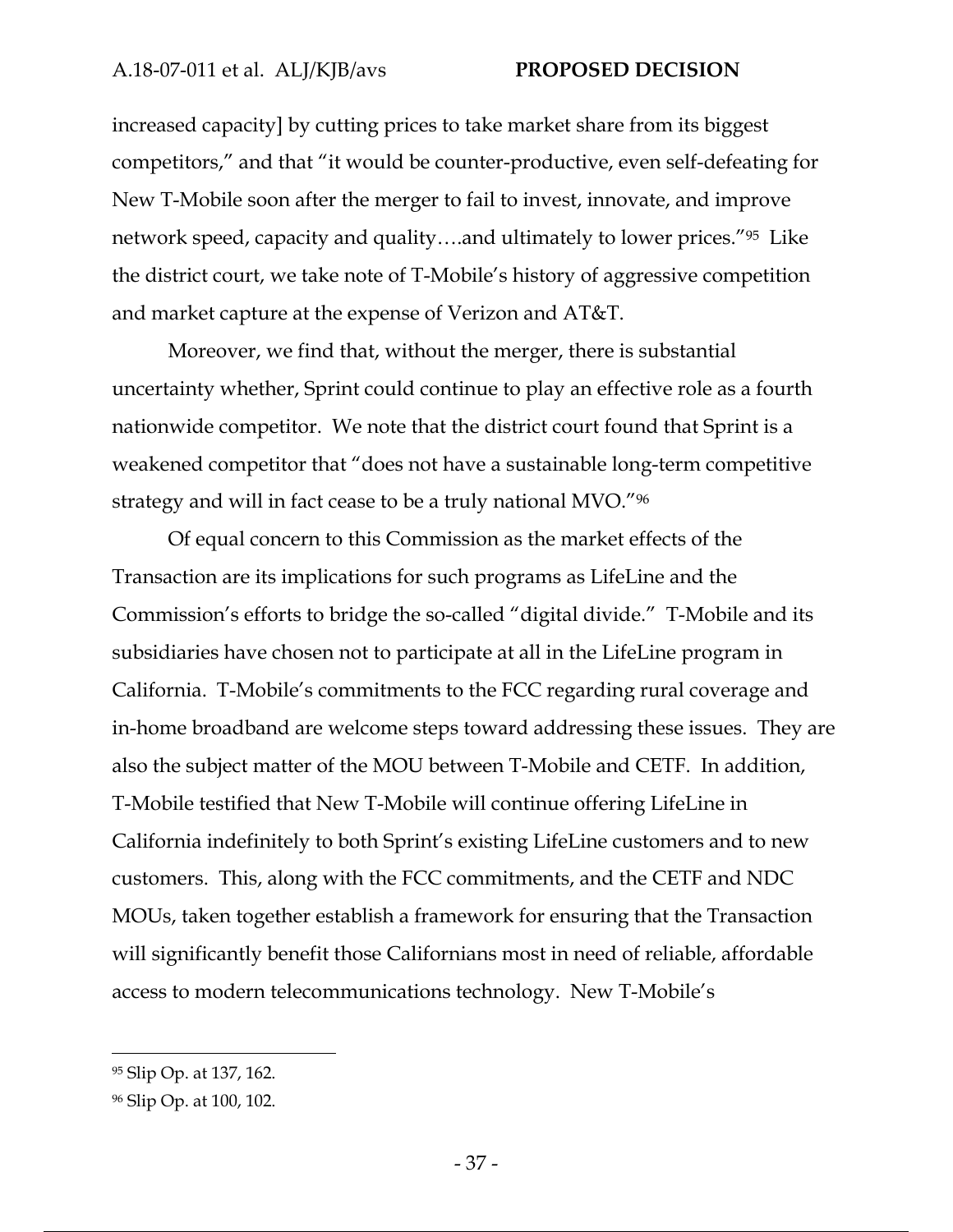commitments in those documents, if achieved, should result in a significant increase in access to LifeLine and affordable broadband for low-income and rural Californians.

Notwithstanding the presumptively beneficial effects of implementing the DOJ conditions, the FCC commitments and the CETF and NDC MOUs, we believe that additional conditions specific to California are needed to guarantee that this Merger, on balance, will be in the public interest of the citizens of this state and avoid any potential adverse impacts from reduced competition. Those conditions are spelled out in the ordering paragraphs of this decision and are intended to memorialize representations that Joint Applicants have made in this proceeding or complement and strengthen the promises already made by T-Mobile in the other forums in which this Merger has been evaluated and in the CETF and NDC MOUs. In light of the above analysis and adoption of these conditions ensuring New T-Mobile's provision of 5G service to rural CA customers, offering In-Home Broadband, LifeLine, and maintaining current LTE service price and quality (or better) during transition to 5G, we do not agree with opposing parties' assertion that the benefits of the merger are outweighed by the potential reduction in competition.

A DOJ-appointed monitor will oversee New T-Mobile's compliance with the conditions DOJ imposed on its approval of the Transaction. The FCC commitments, on the other hand, have no related enforcement mechanism. The CETF and NDC MOUs are legally different from either the DOJ conditions or the FCC commitments. They are contracts between CETF/NDC and T-Mobile for the benefit of rural and underserved communities in California. While we will not adjudicate disputes between the contracting parties, leaving that matter to the Superior Court, we will adopt, as conditions of approval, the commitments made by T-Mobile in the CETF and NDC MOUs that directly benefit rural and

- 38 -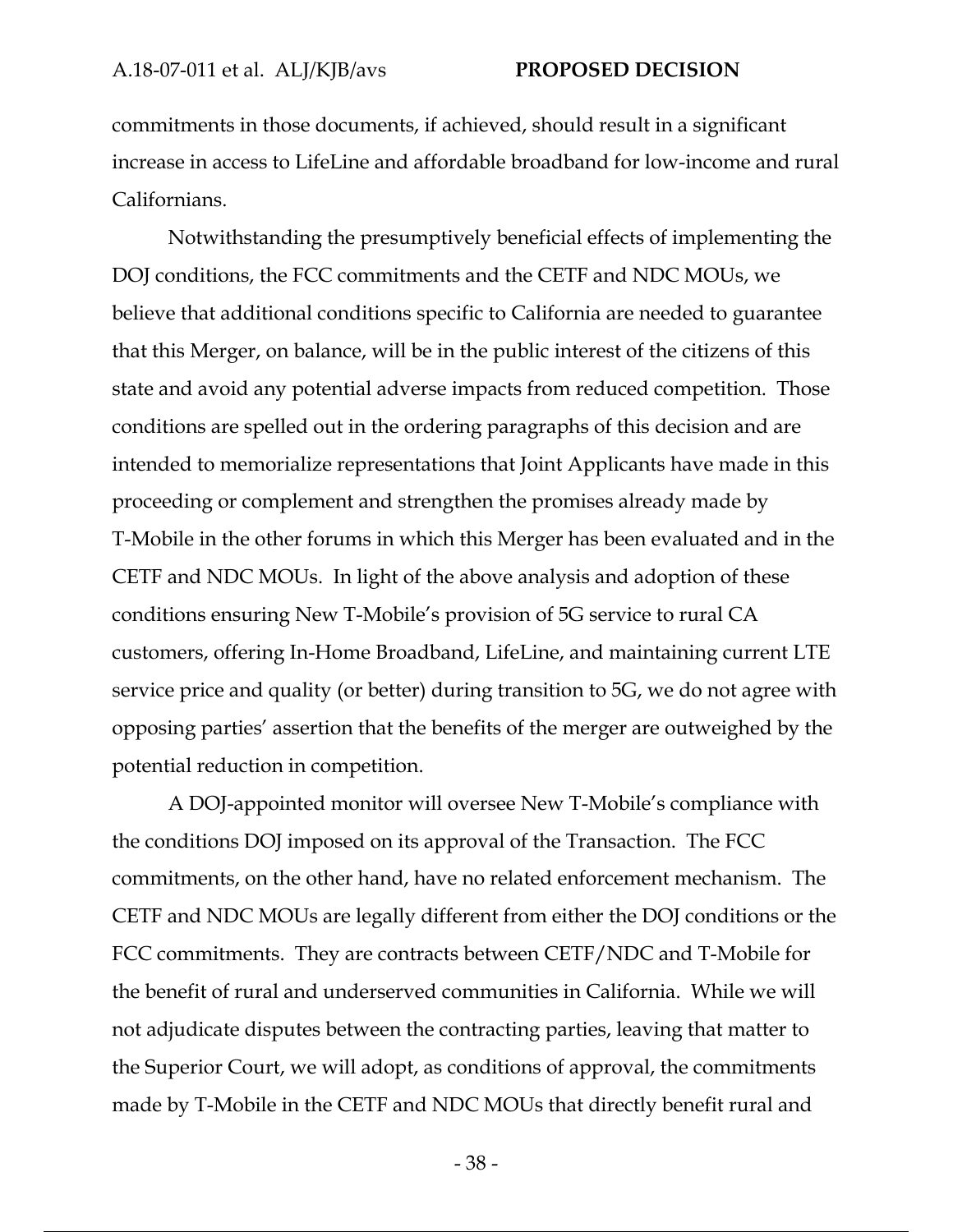underserved communities in California. To that end, we will require New T-Mobile to file a baseline report shortly after completion of the Merger and annual reports for the following five years detailing its progress toward fulfilling the conditions imposed on the Transaction by this decision, including the conditions adopted from the commitments made in the CETF and NDC MOUs. We also will require an independent monitor to review New T-Mobile's compliance with all its commitments herein. In addition, our conditions require New T-Mobile's continuing compliance with the FCC commitments and the DOJ proposed final judgment.

#### **9. Conclusion**

For the reasons set out above, we find that the merger will create a new company that is well-positioned to provide a robust 5G service network that can compete with the two larger carriers, while at the same time, the Transaction is subject to extensive conditions that mitigate potential adverse impacts on consumers. Accordingly, approval of the merger, as conditioned, is in the public interest. We will approve the Transaction subject to the conditions set out in the ordering paragraphs hereof.

### **10. Comments on the Proposed Decision**

The proposed decision of Administrative Law Judge (ALJ) Bemesderfer in this matter was mailed to the parties in accordance with Section 311 of the Public Utilities Code and comments were allowed under Rule 14.3 of the Commission's Rules of Practice and Procedure. Comments were filed on \_\_\_\_\_\_\_\_\_\_\_, and reply comments were filed on \_\_\_\_\_\_\_\_\_\_\_\_\_\_\_ by \_\_\_\_\_\_\_\_\_\_\_\_\_\_\_\_\_\_\_\_\_\_.

### **11. Assignment of Proceeding**

Clifford Rechtschaffen is the assigned Commissioner and Karl J. Bemesderfer is the assigned ALJ in this proceeding.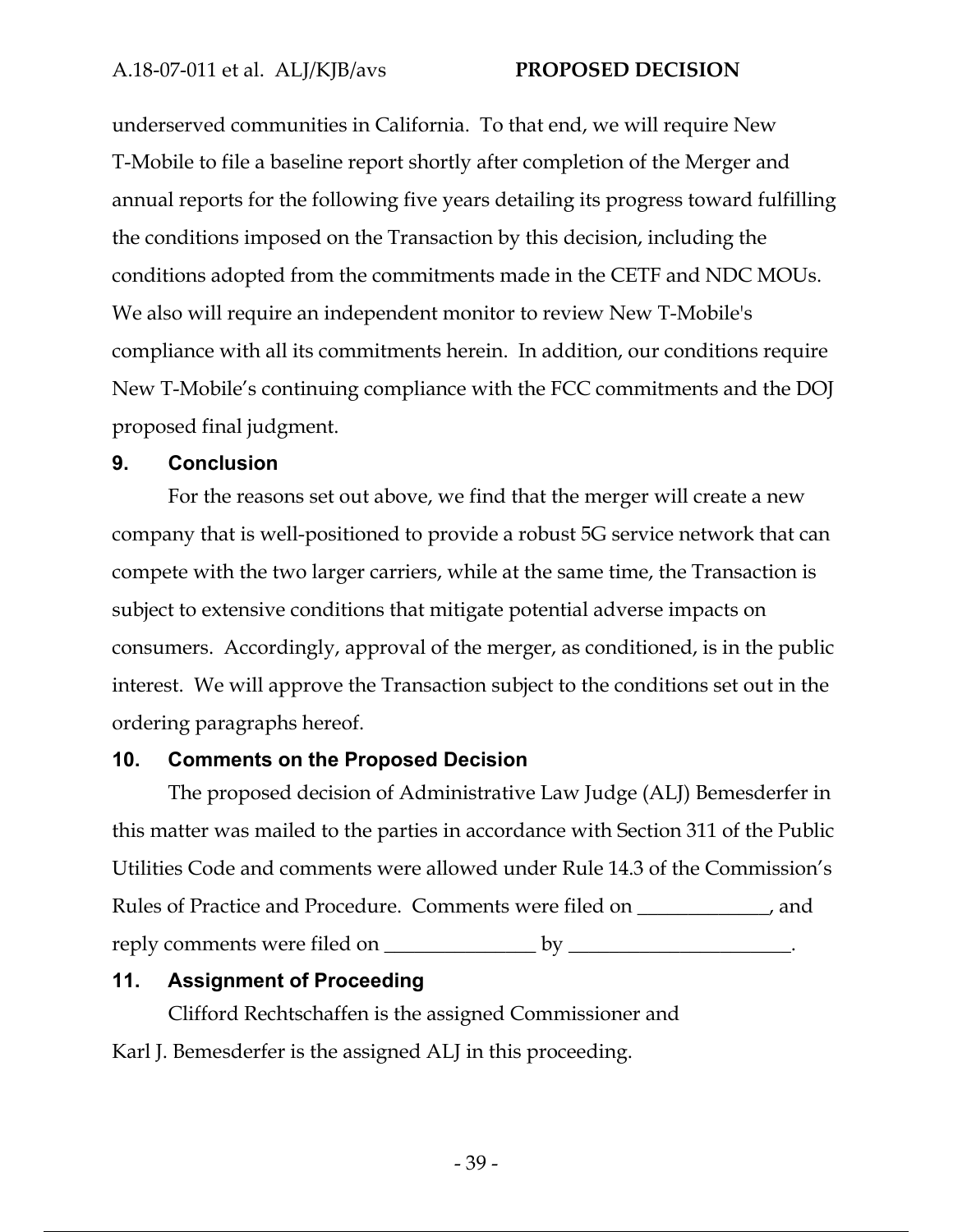#### **Findings of Fact**

1. Voice and data are transmitted wirelessly using discrete portions of the electromagnetic spectrum.

2. T-Mobile owns a substantial amount of low-band spectrum, a small amount of mid-band spectrum; and limited amounts of high-band, mmWave spectrum in certain geographic areas.

3. Sprint owns very little low-band spectrum, large amounts of mid-band spectrum, and no high-band spectrum.

4. High-band spectrum carries large amounts of data over short distances.

5. Mid-band spectrum carries moderate amounts of data over moderate distances.

6. Low-band spectrum carries small amounts of data over long distances.

7. Efficient operation of a 5G wireless network covering both urban and rural areas requires a combination of low-, medium-, and high-band spectrum.

8. A statewide wireless network requires tens of thousands of widely distributed cell towers.

9. Sprint owns thousands of towers whose coverage does not overlap the coverage of T-Mobile cell towers.

10. By combining Sprint's spectrum and non-overlapping cell towers with T-Mobile's spectrum and non-overlapping cell towers, New T-Mobile will be able to offer 5G wireless service to 99 percent of Californians.

11. The Transaction will increase market concentration throughout California.

12. In 18 California cellular market areas, including Los Angeles, San Diego, San Jose, San Francisco-Oakland, and Sacramento, post-Merger HHI levels will exceed 2,500, a level that is presumptively anti-competitive.

13. Wireless service is offered on both a pre-paid and post-paid basis.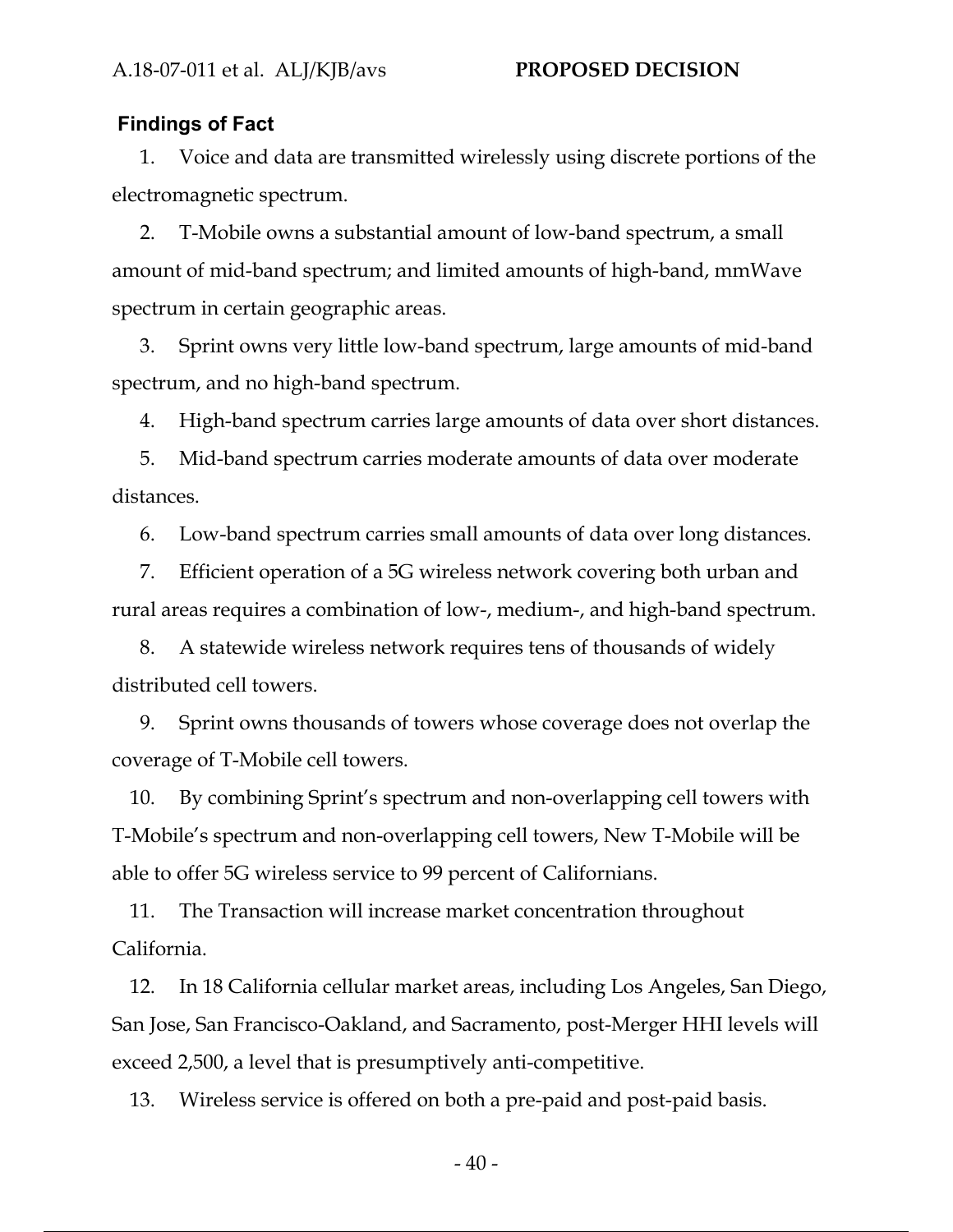14. T-Mobile and Sprint will transfer their prepaid businesses, other than Assurance, to DISH.

15. Assurance will continue to offer LifeLine service on the same terms and conditions as it has been heretofore offered by Assurance, pursuant to the terms of the Memorandum of Understanding between T-Mobile and the California Emerging Technology Fund.

16. T-Mobile agreed to increase the number of LifeLine customers pursuant to the terms of the Memorandum of Understanding between New T-Mobile and CETF.

17. DISH will acquire towers, radios, spectrum and other assets from Sprint to enable it to become a wireless network provider.

18. T-Mobile will carry DISH traffic over its network while DISH is building out its own wireless network.

19. New T-Mobile has made significant commitments to the California Emerging Technology Fund to prioritize the delivery of 5G technology to unserved and underserved communities throughout the state.

20. New T-Mobile has made significant commitment to the Federal Communications Commission regarding the price and availability of wireless service to unserved and underserved communities nationally following the Merger.

21. The Department of Justice has imposed significant conditions on its approval of the Merger including, among other things, partial divestiture of Sprint's prepaid business to DISH and the requirement that New T-Mobile allow DISH access to its network as an MVNO pending DISH's creation of its own national network.

- 41 -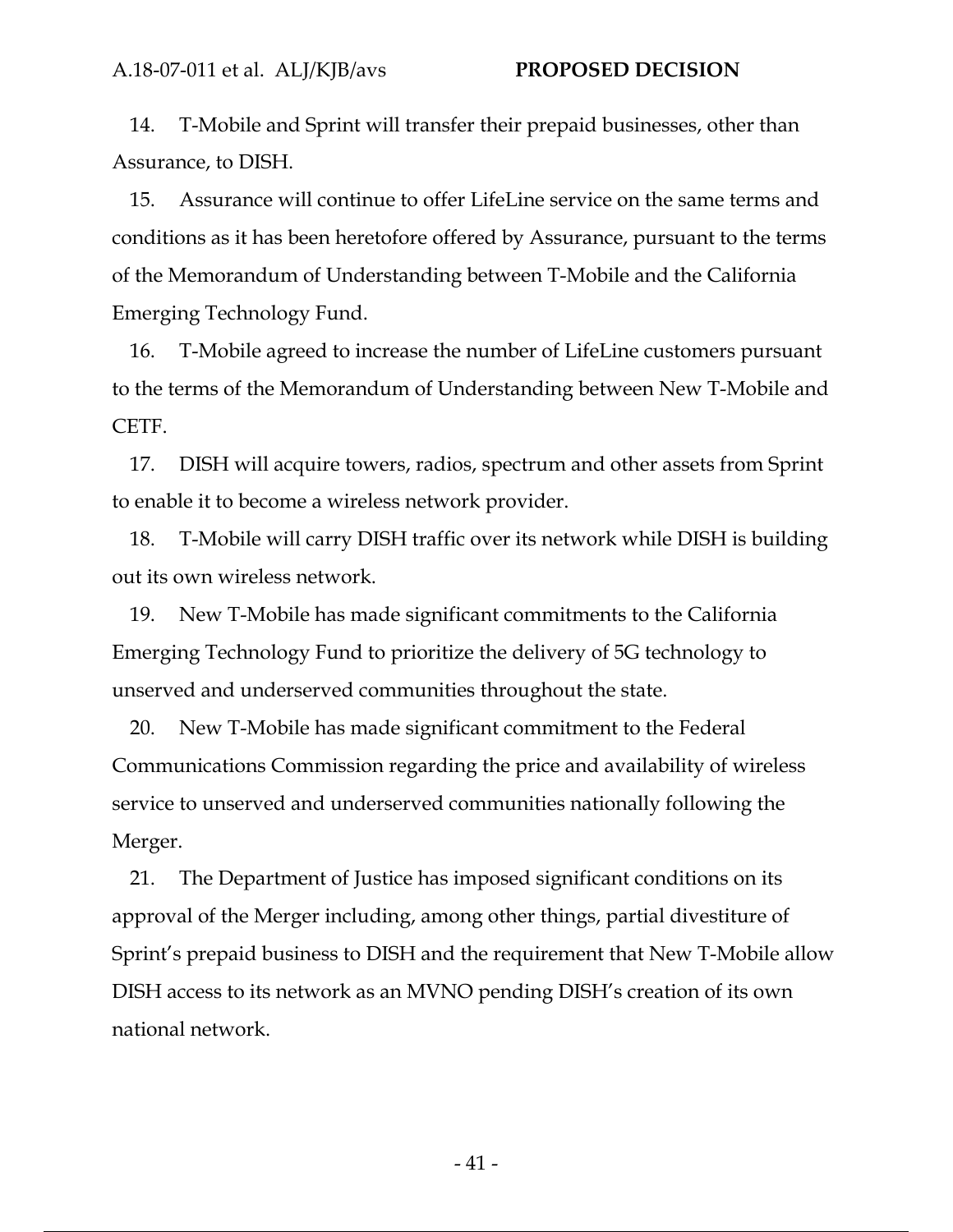22. New T-Mobile has represented to federal agencies, the federal district court and this Commission that it intends to compete aggressively with Verizon and AT&T following the Merger.

#### **Conclusions of Law**

1. The Transaction is subject to review under Public Utilities Code Section 854(a), (b) and (c) and D.95-10-032.

2. T-Mobile USA's wireless affiliates T-Mobile West LLC (U3056C) and Metro PCS, California LLC (U3070C) are parties to the Transaction.

3. The benefits of the Transaction, as modified by the conditions imposed herein, outweigh its detriments.

4. With the conditions enumerated in the ordering paragraphs hereof, the Transaction should be approved.

### **ORDER**

IT IS ORDERED that:

1. The Joint Application of Sprint Communications Company L.P. (U5112C) and T-Mobile USA, Inc., a Delaware Corporation, for Approval of Transfer of Control of Sprint Communications Company L.P. Pursuant to California Public Utilities Code Section 854(a) is approved, subject to the conditions in Ordering Paragraphs 2-41.

A. FEDERAL and OTHER COMMITMENTS

2. New T-Mobile shall provide to California Public Utilities Commission any California specific data in updates documents or reports it provides to the Federal Communication Commission (FCC) or Department of Justice (DOJ) implementation of the conditions within the FCC Order and the Proposed Final Judgment simultaneously with the provision of such material to the FCC or DOJ.

3. New T-Mobile shall simultaneously provide to Communications Division staff (Staff) all updates, data, documents or reports it provides to the California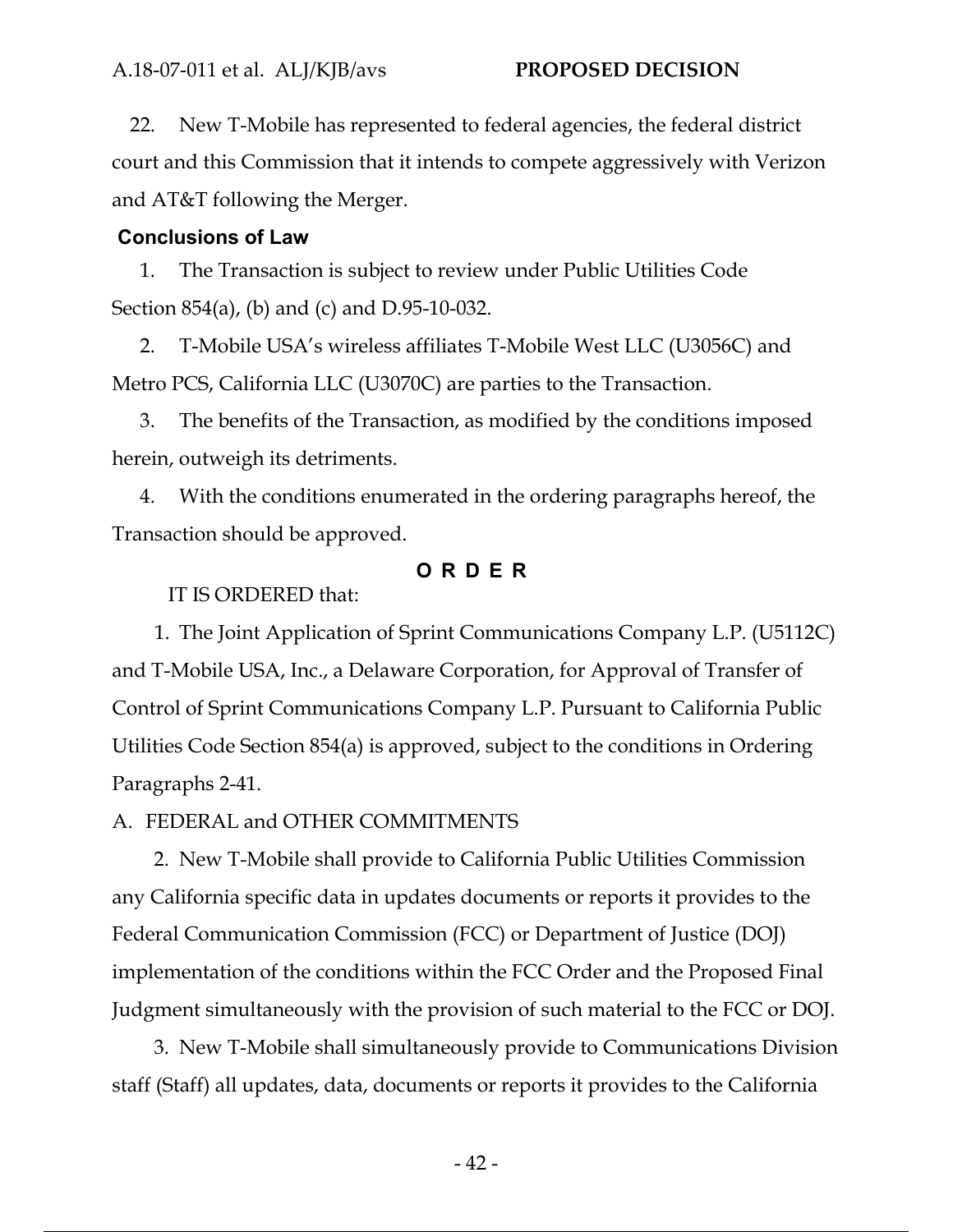A.18‐07‐011 et al. ALJ/KJB/avs **PROPOSED DECISION**

Emerging Technology Fund (CETF) or other party to whom such information is

provided pursuant to the Memorandum of Understanding Between CETF and

T-Mobile USA Inc. (CETF MOU).

# B. 5G and LTE NETWORKS

- 4. New T-Mobile shall achieve the following 5G network milestones:
	- a. By year end 2023, New T-Mobile shall provide 5G service to at least the percentage of California population indicated below:
		- i. 91.0% with access to service with download speeds of at least 50 Mbps;
		- ii. 86.0% with access to service with download speeds of at least 100 Mbps;
		- iii. 81.0% of rural population with access to service with download speeds of at least 50 Mbps; and
		- iv. 79.0% of rural population with access to service with download speeds of at least 100 Mbps.
	- b. By year end 2026, New T-Mobile shall provide:
		- i. 99.0% of California population with access to service with download speeds of at least 100 Mbps;
		- ii. 94.0% of California rural population with access to service with download speeds of at least 50 Mbps; and
		- iii. 85.0% of California rural population with access to service with download speeds of at least 100 Mbps.
	- c. By year end 2030, New T-Mobile shall provide:
		- i. 96.0% of California rural population with access to service with download speeds of at least 50 Mbps; and
		- ii. 90.0% of California rural population with access to service with download speeds of at least 100 Mbps.
	- d. Such coverage shall be maintained at least until year end 2031.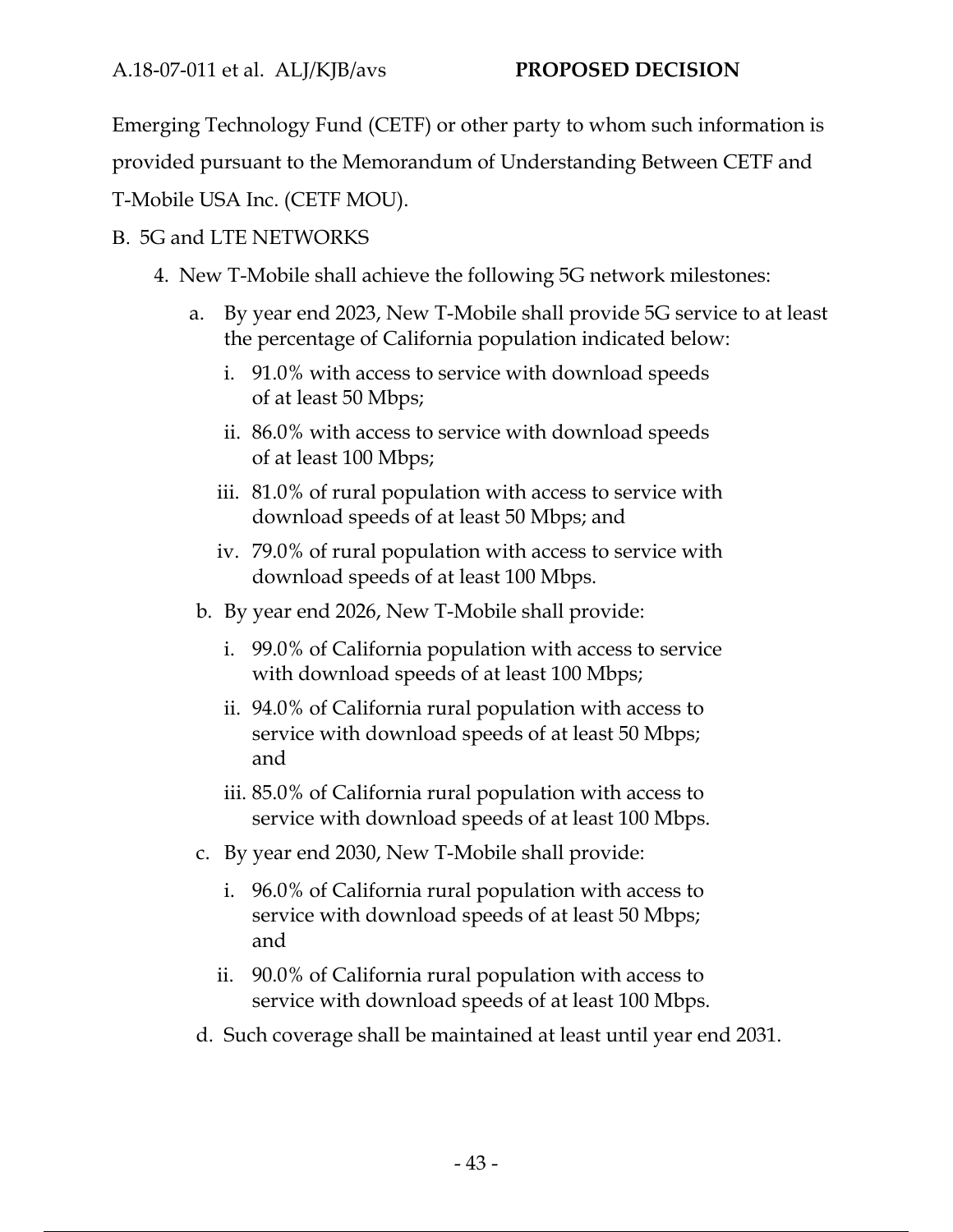5. New T-Mobile shall offer in-home broadband service wherever 5G service is available. Within 3 years of the close of the merger, T-Mobile shall have in-home broadband service available to at least 912,000 California households, of which at least 58,000 shall be rural. Within 6 years of the close of the merger, T-Mobile shall have in-home broadband service available to at least 2.3 million California households, of which at least 123,000 shall be rural. There will be an affordable plan offering that is priced substantially less than other available in-home broadband service, with no contract, no equipment charges, no installation charges, and no surprises.

6. Until New T-Mobile's LTE network is decommissioned, New T-Mobile shall maintain LTE speeds and coverage areas in California at no less than the speeds and coverage areas reported to the Federal Communications Commission on Form 477 by T-Mobile and Sprint for their respective LTE services as of December 31, 2019.

7. In California, New T-Mobile shall prioritize rolling out its planned 5G network in 10 unserved or underserved California areas. The 10 unserved or underserved areas for prioritization shall be selected by New T-Mobile after consultation with Staff, California Emerging Technology Fund (CETF) and the Rural Regional Consortia. New T-Mobile shall meet jointly with staff, the Rural Regional Consortia and CETF within 180 days of the close of the Transaction to:

- a. Provide an overview of planned 5G network improvements and capital expenditures in California; and
- b. Obtain input from and consult with Staff, CETF and the Rural Regional Consortia to identify the 10 unserved/underserved areas that New T-Mobile shall prioritize as specified above.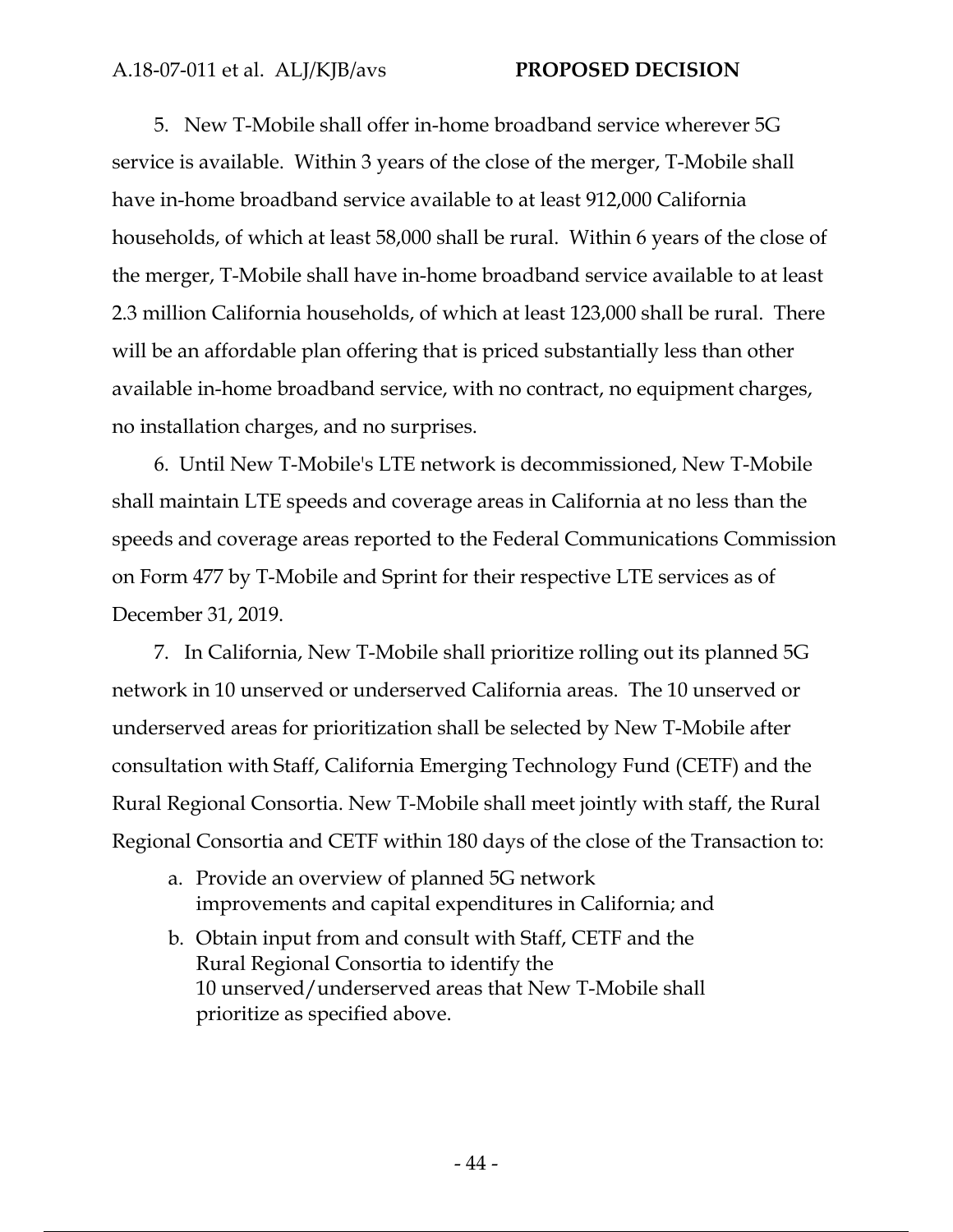The California Advanced Services Fund shall not reimburse the Rural Regional Consortia for any expenses relating to meeting and consulting with New T-Mobile, CETF or Staff in connection with this condition.

C. NETWORK RELIABILITY AND EMERGENCY PREPAREDNESS

8. No later than October 1, 2020, New T-Mobile shall deploy, maintain and operate its network in such a fashion as to enable its broadband service (at levels at least as fast as the minimum advertised downstream and upstream speeds T-Mobile reflected in its then-most-recent Federal Communications Commission (FCC) Form 477 submission (or in each future reporting method as the FCC may adopt), voice and text services to continue to be available to users in its coverage area (as reflected in the same FCC data submission) for at least 72 hours following an emergency event or Public Safety Power Shutoff.

9. This requirement will remain in place until any future backup power requirements are developed by CPUC in Rulemaking 18-03-011, or any subsequent proceeding, on the timetable and subject to the other requirements developed in that proceeding.

#### D. PERMANENT OPERATIONS AT FAIRGROUNDS

10. Within 5 years of the close of the Transaction, New T-Mobile shall deploy permanent 5G wireless service at 10 County Fairgrounds in rural counties, at least 3 of which shall be installed in the first 3 years.

11. The wireless networks shall provide robust connectivity for Fairground users and administrators adequate to support the capacity and speed needed during an emergency by a response and evacuation center.

12. The fairgrounds will be selected from the ones that currently have coverage below 25 Mbps, as determined by the California Office of Emergency Services (OES). Priority consideration shall be given to the rural Fairgrounds most frequently used in the last decade to stage wildfire, flooding, and other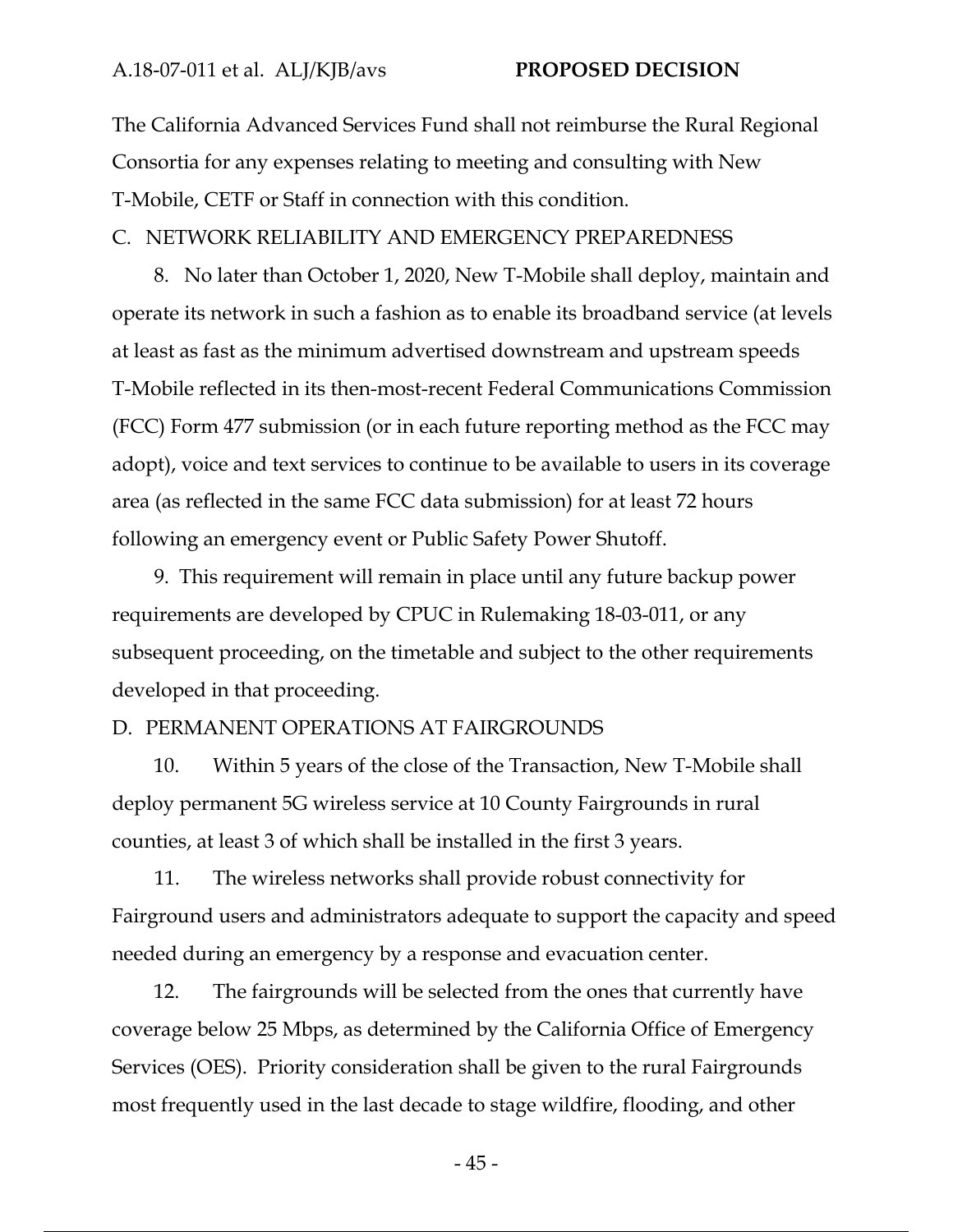emergency responses, and support recovery activities. Priority consideration also shall be given to rural Fairgrounds for which the County Fair Board (in consultation with OES, County Board of Supervisors and other local stakeholders) has developed a plan for digital inclusion and other economic development activities when the site is not being used for emergency response and recovery.

13. The 10 Fairgrounds shall be selected by New T-Mobile after consultation with CETF, the Rural Regional Consortia, OES and Staff.

14. The California Advanced Services Fund shall not reimburse the Rural Regional Consortia for any expenses relating to meeting and consulting with New T-Mobile, CETF, the Office of Emergency Services or Staff concerning this condition.

E. CALIFORNIA LIFELINE

15. New T-Mobile (and all its subsidiaries), for as long as they operate in California and offer service plans to consumers, shall make all their retail service plans eligible for the California LifeLine Program's discounts. New T-Mobile can accomplish this objective by utilizing the existing Virgin Mobile USA, L.P. (Virgin) model, the Boost (or Metro) Mobile pilot model, and/or any future models authorized by the Program in a Commission Decision.

16. New T-Mobile shall add at least 300,000 new LifeLine customers over the next five years. These customers will be in addition to those already participating in LifeLine through an existing pilot,

- a. New T-Mobile shall enroll LifeLine customers that were not enrolled in the California LifeLine program in the previous month.
- b. New T-Mobile shall train and monitor employees adequately to ensure they only enroll new LifeLine customers who are eligible.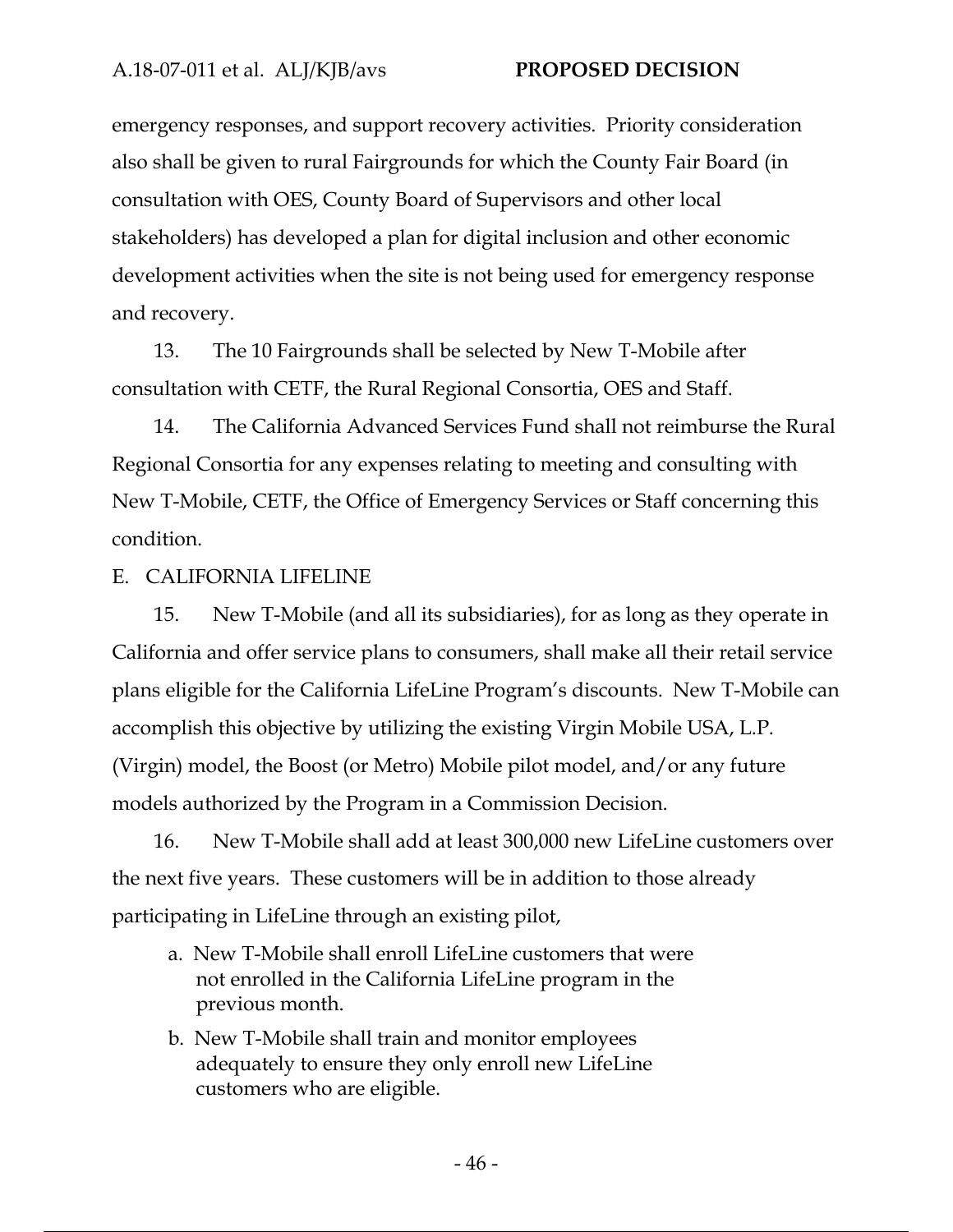c. New T-Mobile shall offer LifeLine sign-ups at all New T-Mobile (and subsidiaries) physical stores.

17. New T-Mobile shall submit an Implementation Plan to the Communications Division's Director within 60 days of the effective date of the Commission Decision approving the merger. This Implementation Plan shall include components including by way of example but not limitation the following:

- a. network transition.
- b. handset distribution.
- c. consumer education.
- d. applicable changes in consumers' accounts.
- e. applicable advice letter considerations.
- f. applicable activities related to the California LifeLine Administrator.
- g. draft content for the consumer education materials.

18. New T-Mobile (and its subsidiaries) shall conduct outreach to inform consumers about the California LifeLine Program via the following methods, at a minimum:

- a. Sales scripts (for phone, online, and in-store sales);
- b. Text messages;
- c. Blurb on post-paid phone bills; and
- d. Web sites

19. New T-Mobile shall submit to CPUC for review and approval all California LifeLine related outreach materials.

20. New T-Mobile shall provide a sample of customer bills (to show the required outreach message), submit screenshots of Web pages that include the required content, include an approved CPUC number on its text message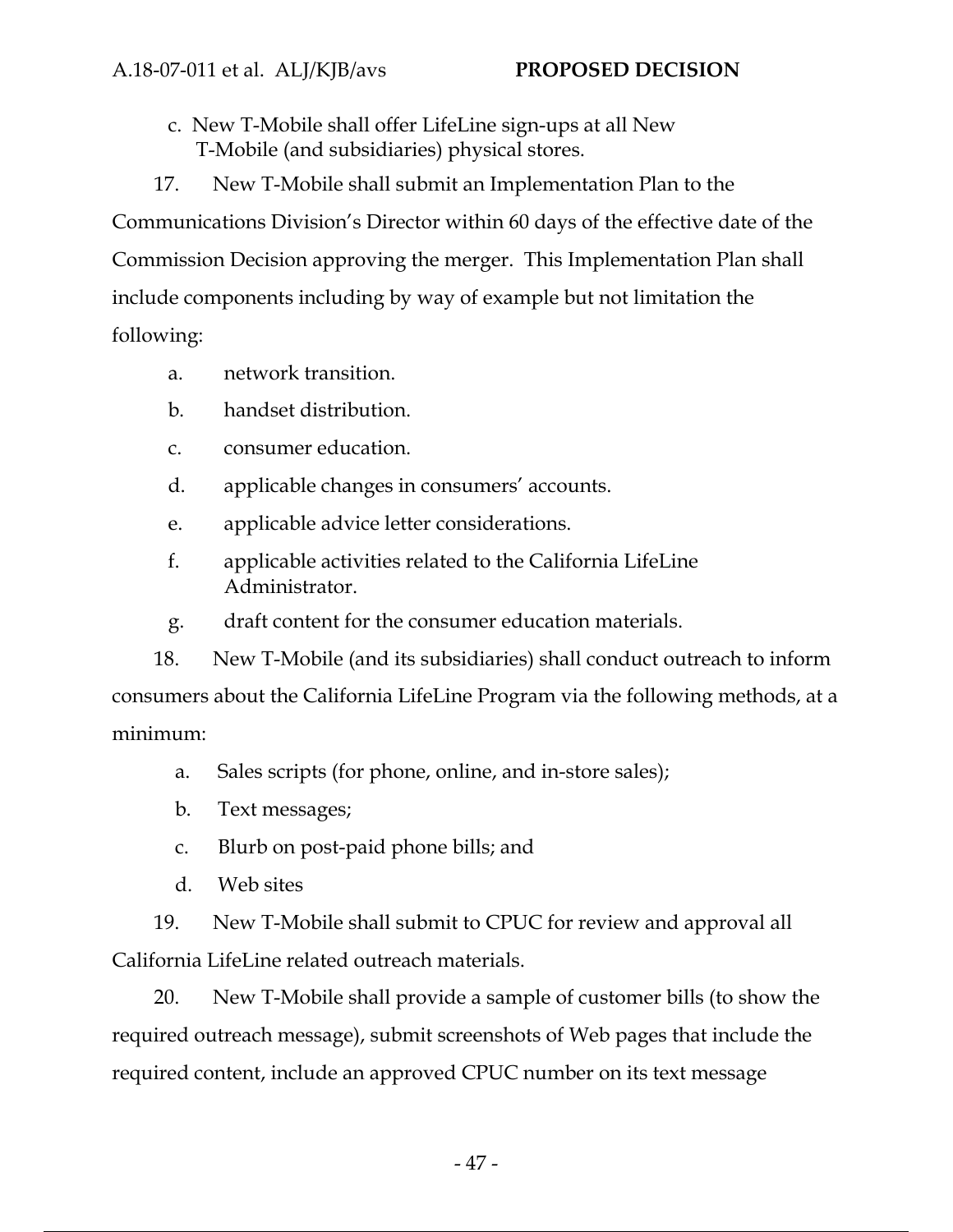distribution list, and permit the CPUC to send staff to audit compliance into California stores/call centers at any time while the stores/call centers are open to the public.

21. New T-Mobile shall distribute handsets that are compatible with the New T-Mobile network, and comparable to the consumer's existing handset such that the consumer does not experience a loss in service, to all active California LifeLine participants receiving cell phone services from Virgin whose handsets belong to either of the following categories:

- a. The consumer's handset was previously provided by Virgin but is incompatible with the New T-Mobile network;
- b. the consumer's "Bring Your Own Device" handset is incompatible with the New T-Mobile network
- 22. With respect to the Pilot Programs approved in Decision 19-04-021,

New T-Mobile shall:

- a. Secure any necessary approvals from the Federal Communications Commission and Department of Justice to transfer the California LifeLine Pilot Program and its existing participants from Sprint Spectrum to New T-Mobile.
- b. Within 60 days of the effective date of the Commission Decision approving the merger, submit an Advice Letter to the Commission requesting transfer of the California LifeLine Pilot Program from Sprint Spectrum to New T-Mobile or a different T-Mobile brand.
- c. Assume operation of the California LifeLine Pilot Program (whether with the MetroPCS brand or a different New T-Mobile brand) for as long as the CPUC continues to add and maintain Project Members within the Pilot Program, under the same terms and conditions approved in Decision 19-04-021.
- d. Work with the California LifeLine team and Boost's existing Pilot team to transition the California LifeLine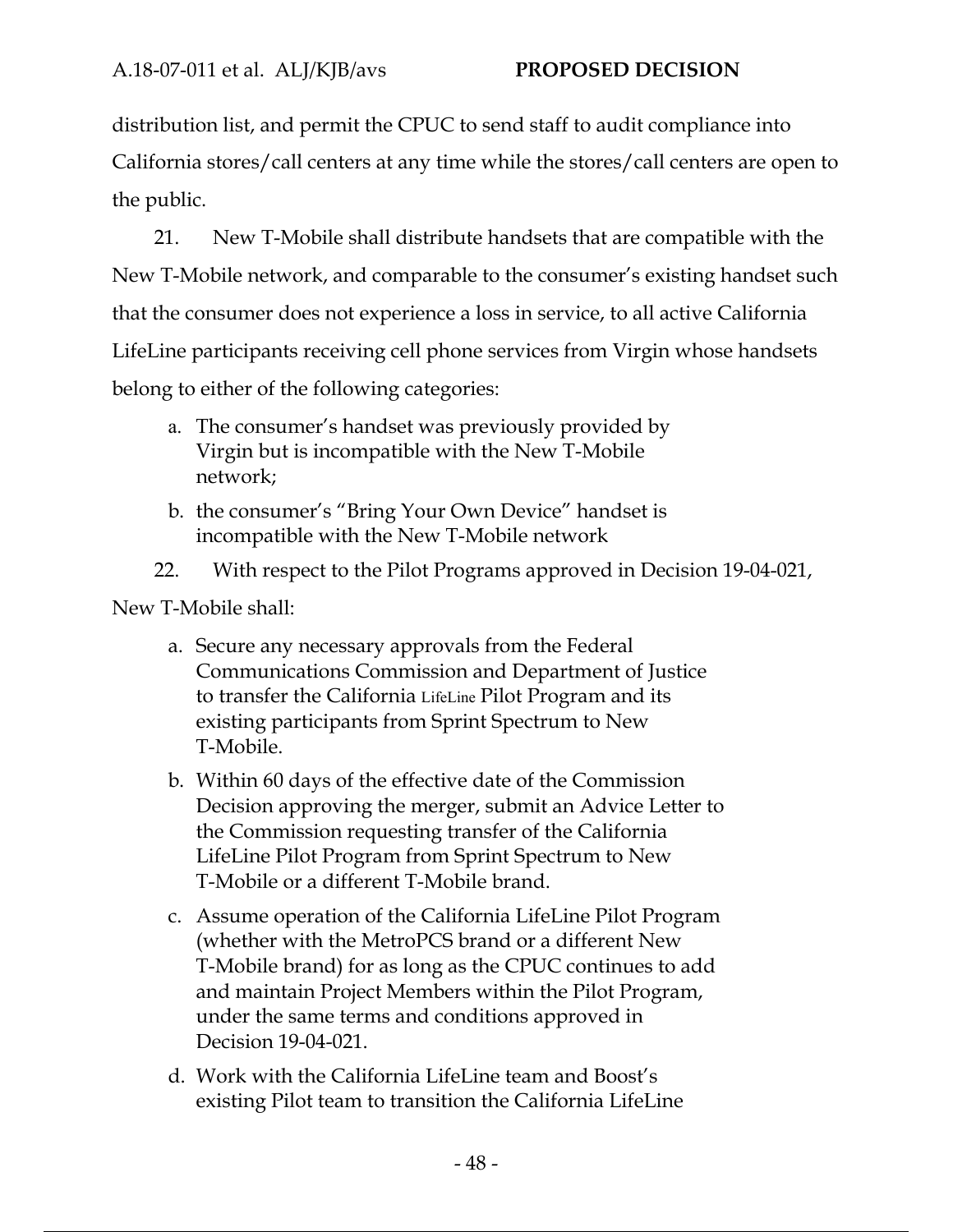Pilot Program from Sprint to New T-Mobile as soon as the Merger decision is approved, maintaining continuity with the processes and procedures developed by the existing pilots.

- e. Provide new handsets to all existing and active pilot participants whose current handsets will not be compatible with New T-Mobile's network, at no cost to the consumer or the California LifeLine Program.
- f. Seek approval from the CPUC of the handset models that it would like to provide to pilot participants, to ensure that the new handsets are comparable to the pilot participants' existing handsets.

23. New T-Mobile shall submit an information-only filing to the Communications Division's Director of any changes to service plans available in the pilot program. (see examples of California LifeLine related information-only filings at https://www.cpuc.ca.gov/General.aspx?id=1100)

24. Within 90 days of the effective date of the Commission Decision approving the merger, Metro PCS (or whichever T-Mobile brand will replace Boost in the pilot program) shall provide a sample of customer bills (to show the required message), submit screenshots of Web pages that include the required content, include an approved CPUC number on its text message distribution list, and permit the CPUC to send staff to audit compliance into California stores/call centers at any time while the stores/call centers are open to the public.

#### F. JOB CREATION

25. New T-Mobile shall have a net increase in jobs in California, such that the number of full time and full-time equivalent New T-Mobile employees in the State of California at three years after the close of the transaction shall be at least 1,000 greater than the total number of full-time and full-time equivalent employees of Sprint, Assurance Wireless and T-Mobile in the State of California as of the date of the Transaction closing.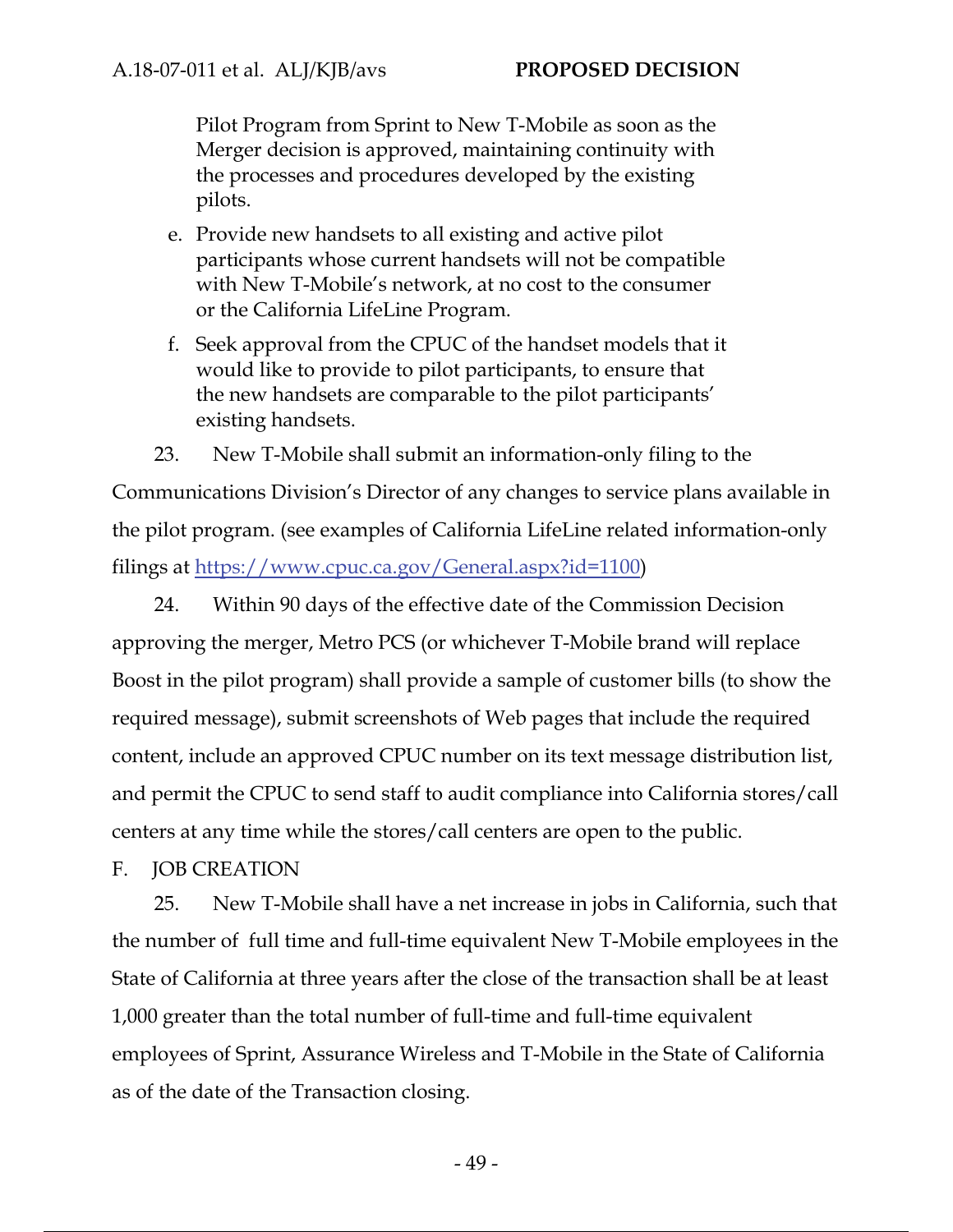#### A.18‐07‐011 et al. ALJ/KJB/avs **PROPOSED DECISION**

26. New T-Mobile shall hire at least 1,000 new employees at its planned Kingsburg customer experience center in Fresno County.

### G. EDUCATIONAL BROADBAND SPECTRUM (EBS)

27. Within 90 days of the effective date of the Commission Decision approving the merger, New T-Mobile shall establish a single point of contact for California tribes and educational entities interested in gaining access to New T-Mobile spectrum holdings and/or leases. This contact will be accessible to California tribes and educational entities that would like to acquire EBS from New T-Mobile, partner with New T-Mobile to utilize EBS, or discuss opportunities for cooperation with New T-Mobile.

#### H. CALSPEED TESTING

28. Unless otherwise agreed to by Staff, interpolated CalSPEED drive tests results of LTE and 5G service created by CPUC Staff or its contractors shall provide the basis upon which compliance with the minimum speeds required in these conditions is determined.

29. Annually or at such other frequency as Staff determines appropriate, CPUC may perform CalSPEED drive tests of the New T-Mobile and Dish networks from 2020 through 2030. New T-Mobile's shall reimburse CPUC for the costs of such drive tests.

- a. Staff shall determine New T-Mobile costs by allocating pro-rata the costs of CalSPEED testing and analysis that the T-Mobile and Dish networks bear to the total number of networks tested, plus the cost of mobile devices and service subscriptions deemed necessary by Staff.
- b. Testing shall be performed at 4000 locations (including those in urban, rural and tribal areas), or such other number of test locations that Staff deems appropriate. Staff shall consult with New T-Mobile on the distribution of these test locations.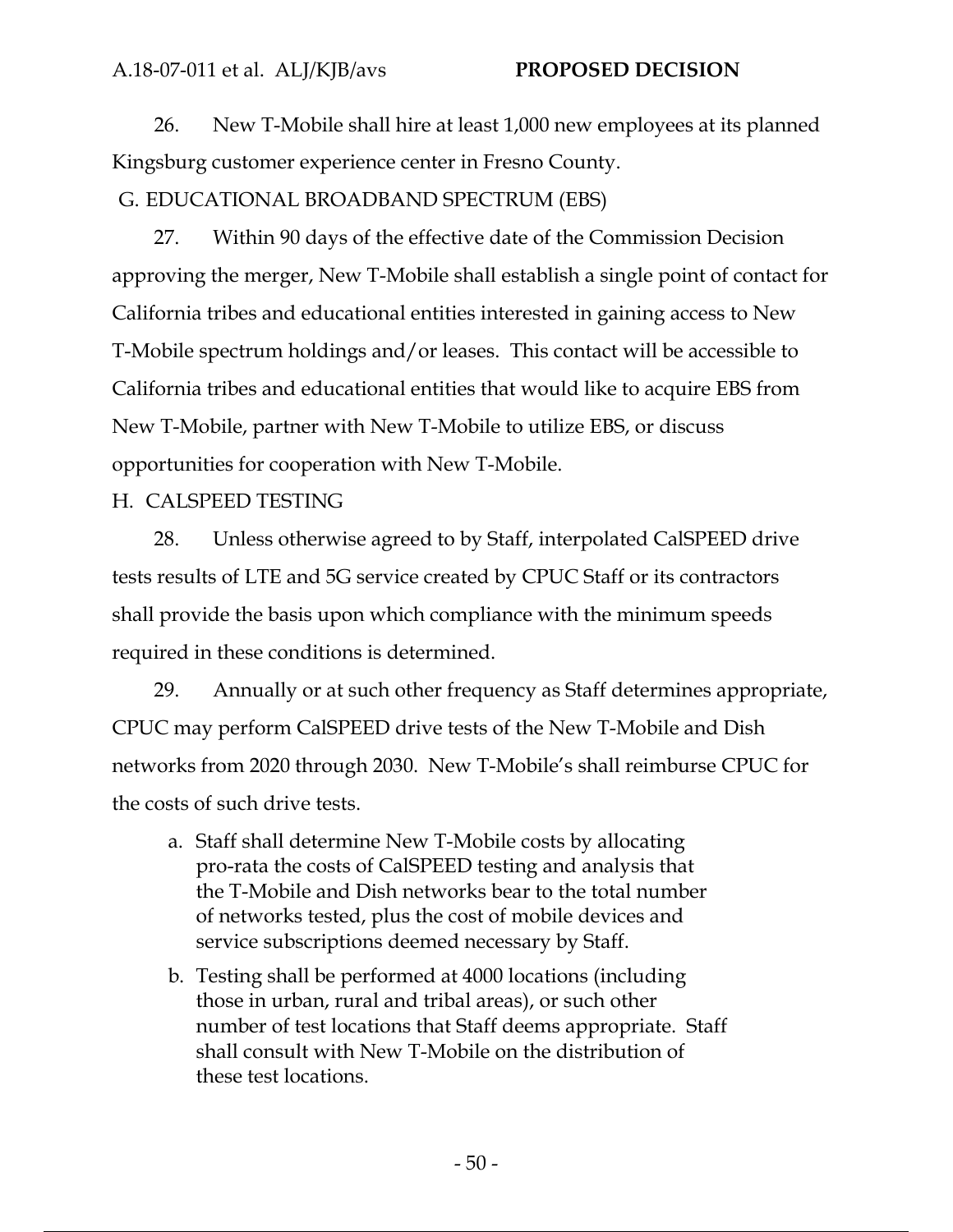c. Staff shall review its test code/methodology with New T-Mobile prior to commencing its testing.

30. CPUC shall provide New T-Mobile with statewide mapping of the test point results and interpolations of up/down speeds and latency and perform geographic coverage analysis of areas and population with available download speeds at or above 50 Mbps and 100 Mbps for both urban and rural areas. New T-Mobile shall reimburse CPUC for the cost of such mapping data.

31. As New T-Mobile is required by the FCC to submit drive test results within nine months of the third and sixth anniversaries of the closing date of the merger, New T-Mobile shall meet with Staff to consult regarding the drive test methods and specification it proposes to use prior to concluding its consultation with the FCC on design of the drive test and provide CPUC with the California portion of this data when submitted to the FCC, as well as any testing data provided by New T-Mobile to California Emerging Technology Fund.

#### I. DIVERSITY

32. New T-Mobile shall strive to achieve and maintain a diverse board of directors that includes substantial representation by people of color. New T-Mobile shall evaluate the makeup of its Board on an ongoing basis, encourage its stockholders to select diverse candidates to fill Board vacancies, and propose a diverse pool of candidates for its stockholders to consider when filling vacancies.

33. New T-Mobile shall continue to have a Diversity and Inclusion Office led by a Vice President with budgetary and decision-making authority to ensure that diversity is integrated into all aspects of the company and is among the company's core values.

34. New T-Mobile shall continue to have a Vice-President of Governmental Affairs who works with community organizations on policy matters, technology needs, and investment.

- 51 -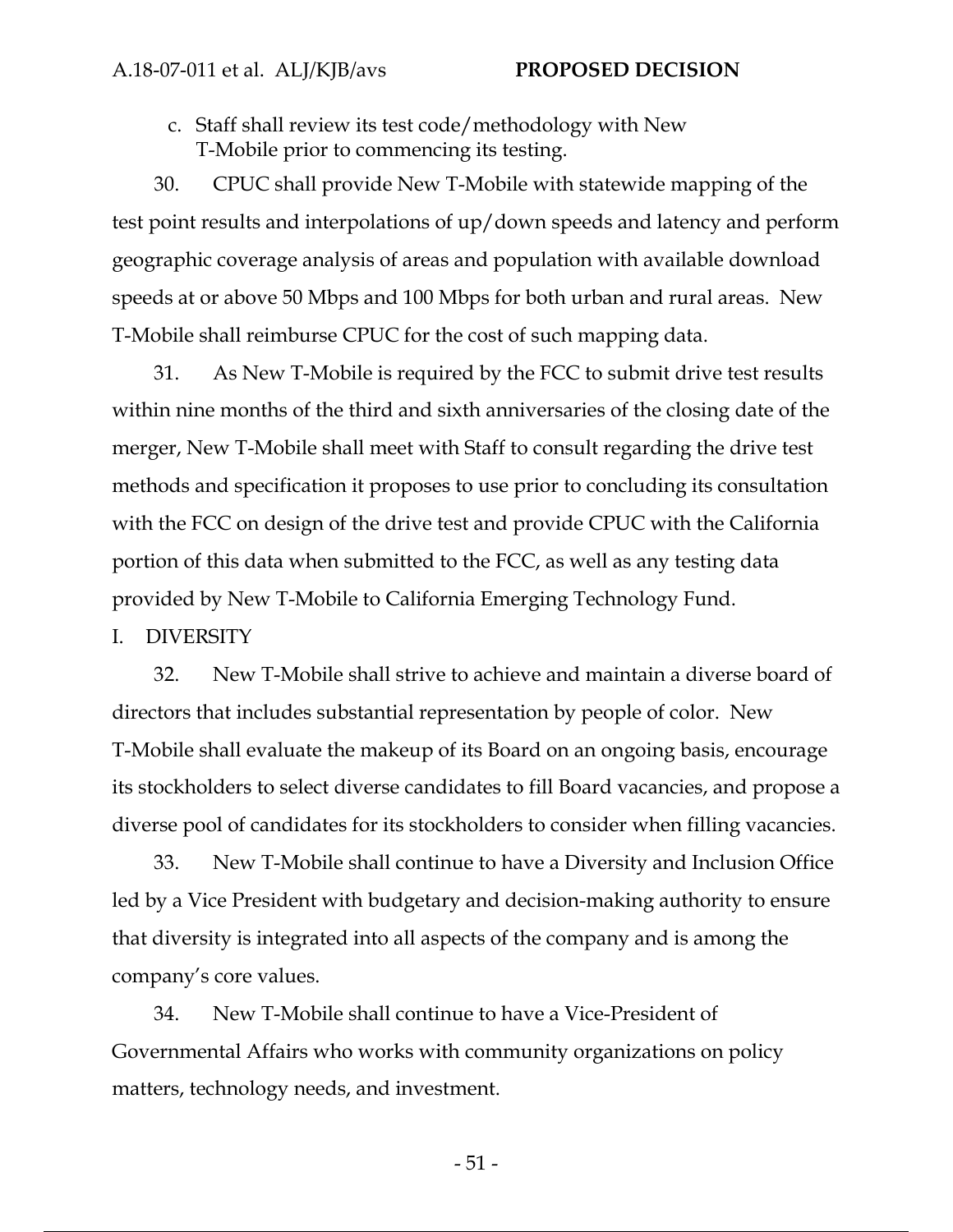35. New T-Mobile shall strive to increase the diversity of its workforce in California at all levels to reflect the diversity of communities where it operates. It shall conduct (and enhance existing) mentoring, outreach, recruiting, development and training programs that provide meaningful opportunities for employment and advancement.

36. New T-Mobile shall support and partner with local trade schools and other community and civic organizations in California to train and/or certify individuals for employment in the wireless, telecommunications, or technology industries. New T-Mobile shall invest in local community programs designed to prepare people of color and other diverse individuals to succeed in the workplace, including mentoring programs to enhance opportunities for upward mobility from entry-level to mid-level and senior management.

37. New T-Mobile shall substantially increase, over the next three years, its diverse supplier spending in California. It shall establish specific goals in this area, including goals for the use of minority-owned banking, accounting, other financial, and legal services companies. New T-Mobile's goal for five years following the merger shall be to meet or exceed the CPUC's General Order 156 goal of 21.5% annual diversity spending.

#### J. ENSURING COMPLIANCE

38. Compliance Monitor and Enforcement. Within 120 days of the effective date of the Commission decision approving the merger, CPUC shall hire, at New T-Mobile's expense, an independent monitor to review New T-Mobile's compliance with all its commitments herein. The compliance monitor shall meet initially with Staff within 30 days of being hired and at least quarterly thereafter to report on New T-Mobile's adherence to the conditions imposed by this decision.

- 52 -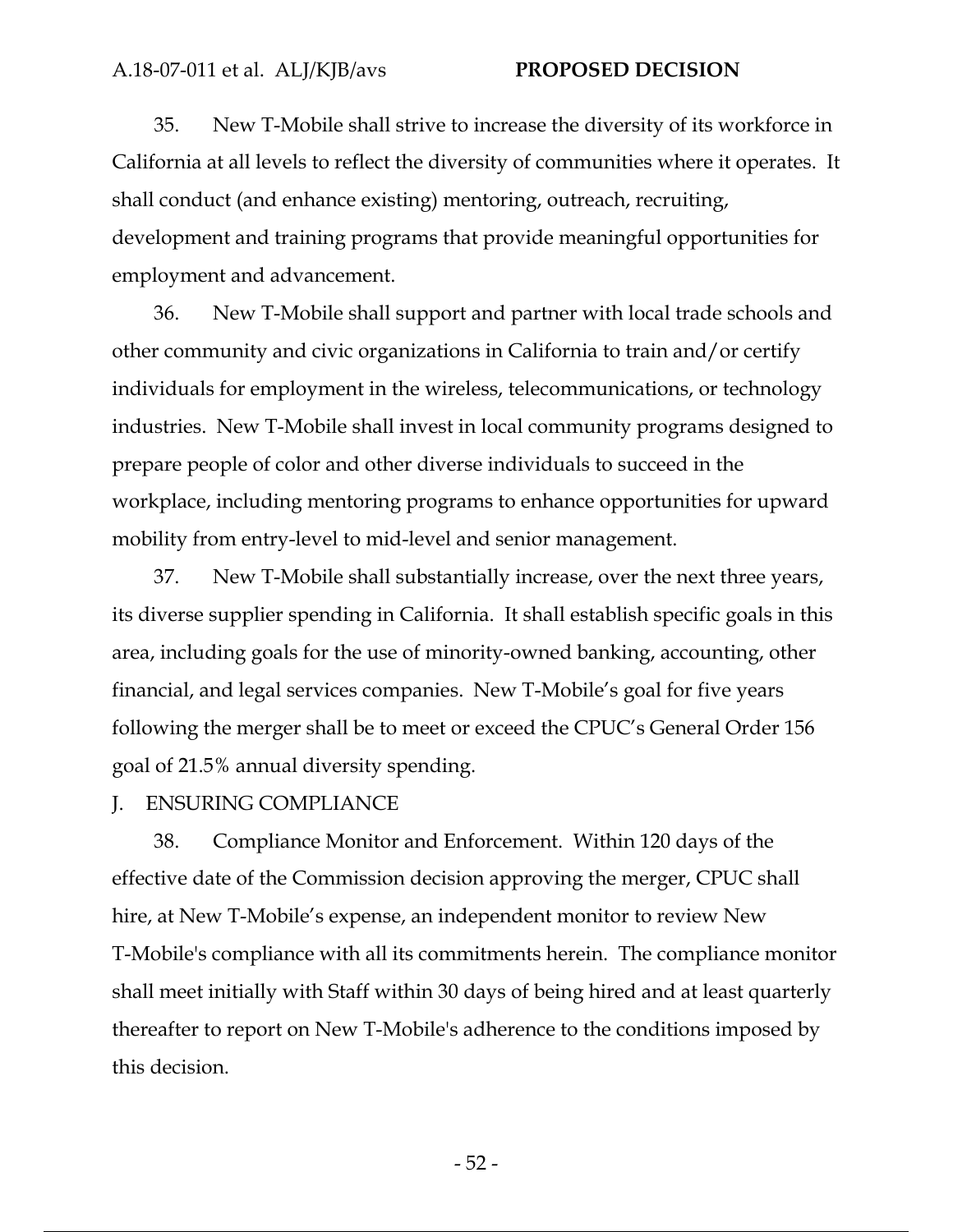39. The Compliance Monitor will make semi-annual findings on merger compliance and/or lack of compliance. For the instances where the New T-Mobile is out of compliance, the Compliance Monitor will recommend a penalty to bring T-Mobile into compliance and forward his findings and recommendation to the Director of the Commission's Communications Division and the Attorney General. The Attorney General may enforce this Order either pursuant to Public Utilities Code Sections 702 and 2101, or under its independent authority, and such enforcement actions would not interfere with the Commission's authority but would be complimentary. The CPUC shall develop a citation program that can be utilized to impose penalties on New T-Mobile for violations of the terms of this decision.

40. Baseline Report. Following completion of the Merger, New T-Mobile shall provide the following information to CPUC annually in the 4th calendar quarter of each year or on such other timetable as New T-Mobile and CPUC shall agree on:

- a. Current full time and full-time equivalent employee headcount.
- b. Transfer of LifeLine customers from Sprint to New T-Mobile.

41. ll MVNO agreements and their status Annual Compliance Reports. New T-Mobile shall submit annual compliance reports to CPUC within thirty (30) days of the end of every calendar year. These reports shall include:

- a. Capital expenditures in California totals and by project.
- b. Year-end shapefiles showing where in-home broadband is offered and including the following information:
	- (i) Speeds offered.
	- (ii) New T-Mobile pricing.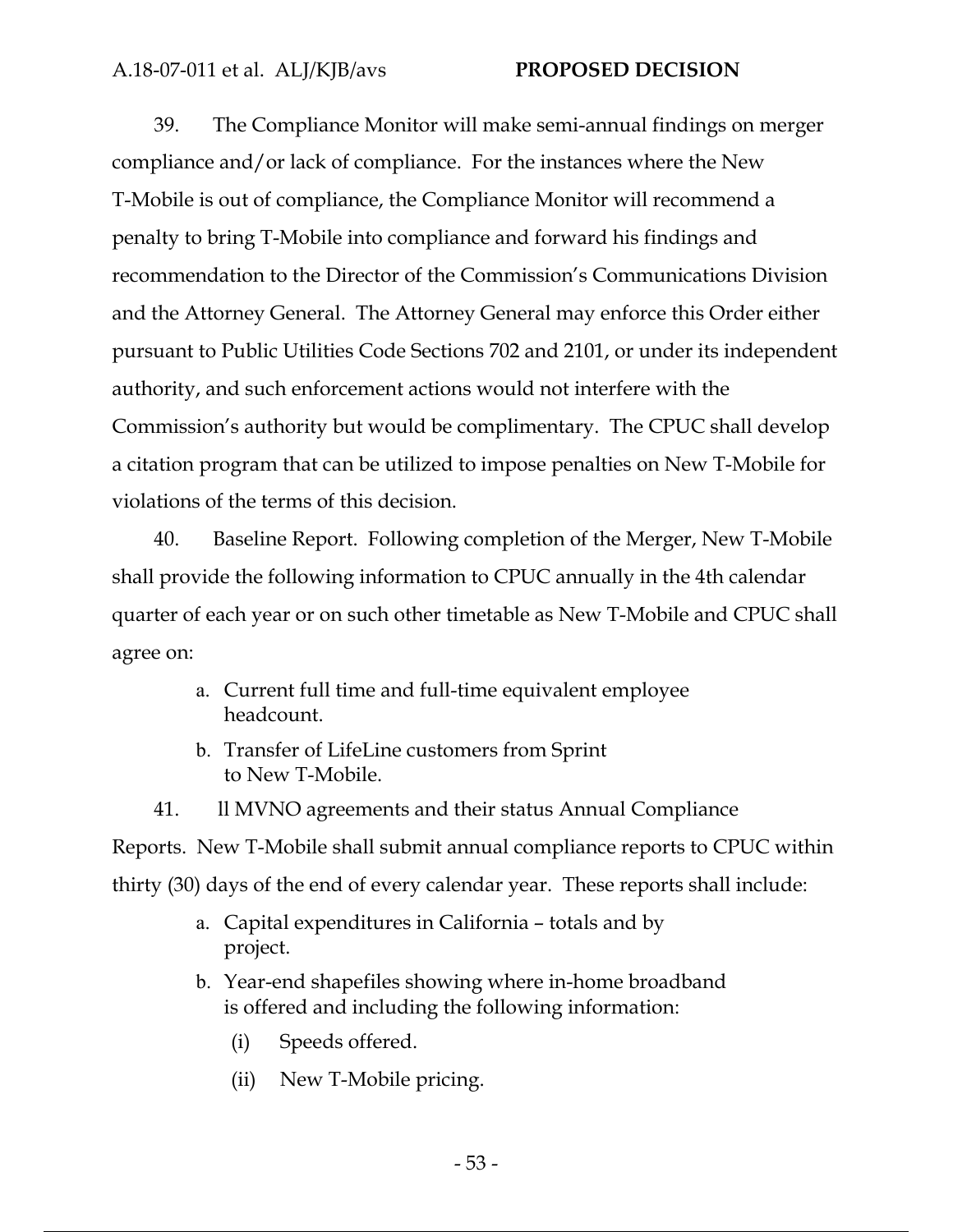(iii) Competitor pricing.

- c. Upcoming buildout plans.
- d. Detailed reports on network enhancements and timeframes. For rural areas, identify specific locations where work is being done.
- e. Inventory of EBS spectrum leases, including the licensee, whether the spectrum is currently in use and whether there have been requests by the educations institutions or any California tribal organizations to utilize the spectrum, including documentations of meeting or partnerships, and discussions of additional buildout. Identification and progress on the 10 Homework Gap pilots.
- f. New T-Mobile capacity limitations including reporting on how DISH's network use may be impacting capacity.
- g. Pricing for its mobile phone plans offered in California, including explanations of the available handsets and terms identifying the plan as prepaid or postpaid.
- h. Progress in designating and building the prioritized facilities in 10 rural areas.
- i. Price structures and number of subscribers by price tier/plan reported and pricing for its plans offered in California, including explanations of the available handsets and terms identifying the plan as prepaid or postpaid
- j. Price schedules for all in-home broadband services
- k. Progress in implementing the DoJ condition to honor existing California MVNO agreements on their existing terms, and to extend these MVNO agreements for seven years unless having demonstrated to the DoJ Monitoring Trustee that doing so will result in a material adverse effect, other than as a result of competition, on New T-Mobile's ongoing business.
- l. Total full time and full time equivalent employees by business unit in the State.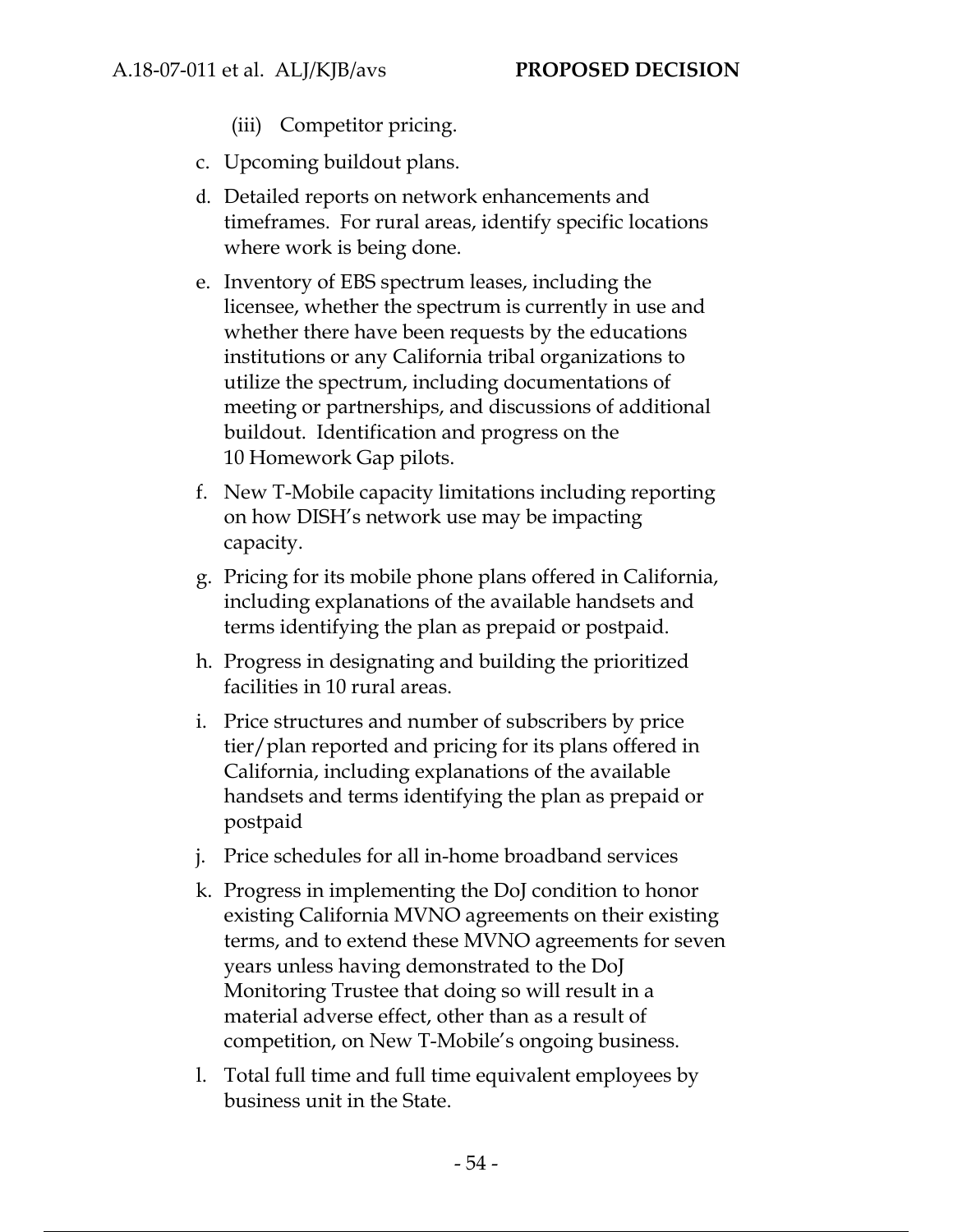m. For California LifeLine Program:

- (iv) New T-Mobile shall report on its progress according to the Implementation Plan submitted according to Condition E3 above. New T-Mobile shall include information about which elements of the Implementation Plan have been implemented and the results.
- (v) New T-Mobile shall report on its participation in the pilot program (under Metro by T-Mobile or whichever T-Mobile brand replaces Boost in the pilot program).
- 42. Applications (A.) 18-07-011 and A.18-07-012 are closed.

This order is effective today.

Dated \_\_\_\_\_\_\_\_\_\_\_\_\_\_\_, at San Francisco, California.